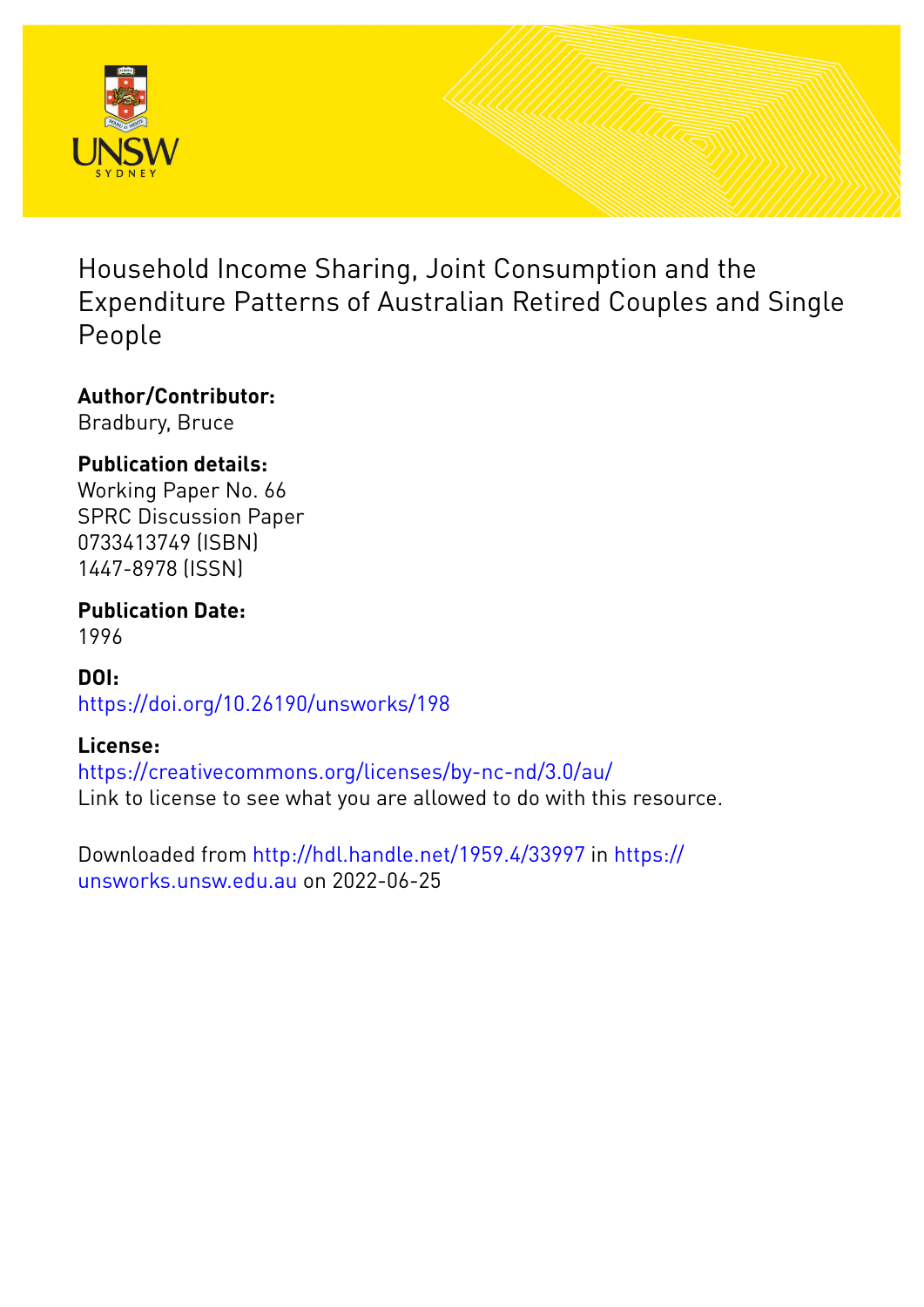Social Policy Research Centre, The University of New South Wales, Discussion Paper No. 66, May 1996

# **Household Income Sharing, Joint Consumption and the Expenditure Patterns of Australian Retired Couples and Single People**

Bruce Bradbury (b.bradbury@unsw.edu.au)

> ISBN 0 7334 1374 9 ISSN 1037 2741

Paper to be presented at Session 4b *The Distribution of Well-Being Within and Between Households* at the Twenty-Fourth General Conference of the International Association for Research on Income and Wealth, Lillehammer, 18-24 August 1996. Thanks to Michael Bittman, Kevin Fox and Tony Eardley for comments on an earlier version of this paper. Responsibility for interpretation and errors remains with the author.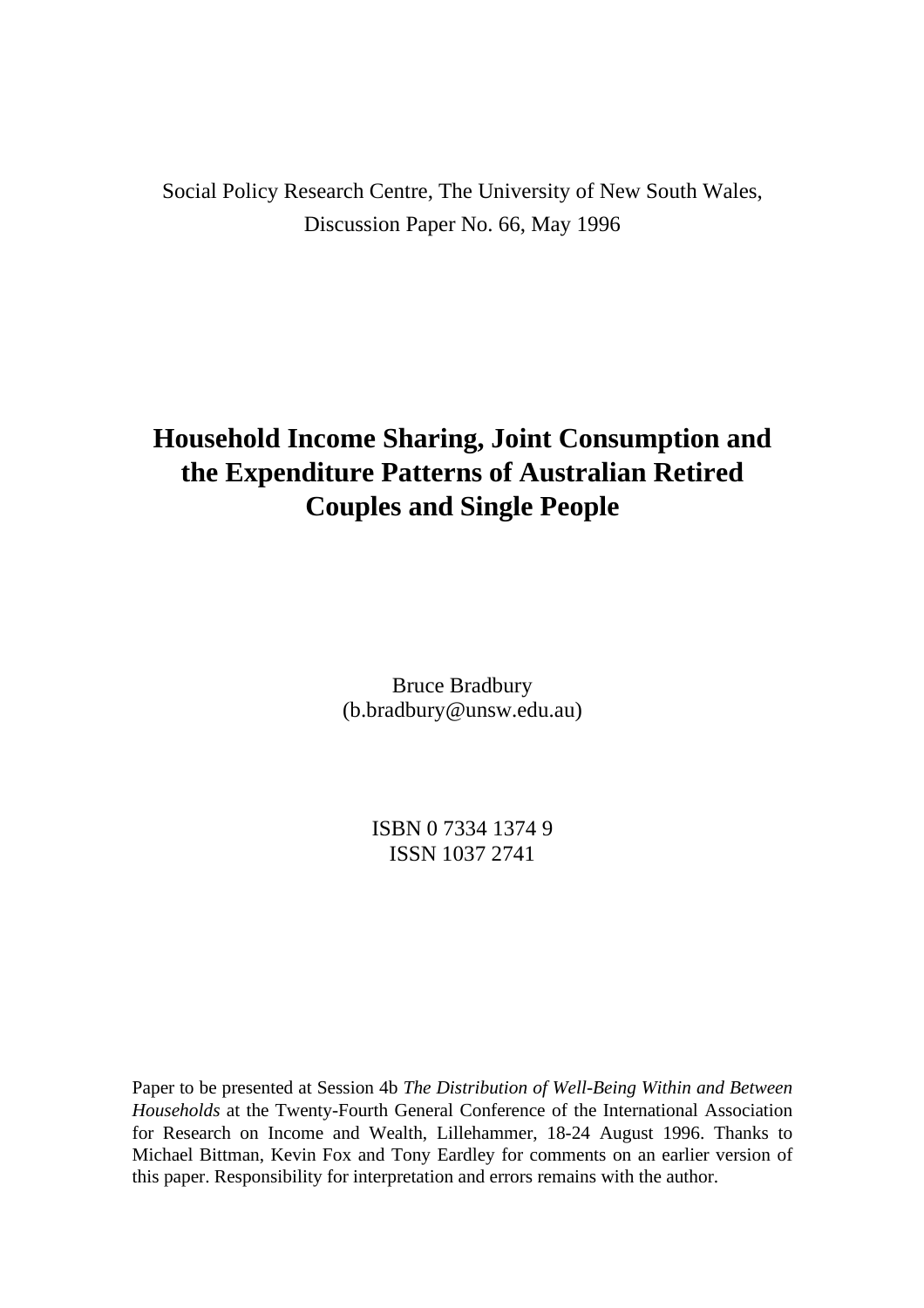## **Abstract**

What level of household income is required so that a household member will have the same level of consumption as when living alone? The answer to this question depends on the extent to which household income is directed towards the consumption needs of the particular person, together with the extent to which there is shared consumption of household goods. This paper proposes a framework which permits data and assumptions obtained from several sources to be used together to identify these different relationships. This framework is applied to estimate the intra-household distribution of income and the economies of sharing for Australian married couples over retirement age.

The main conclusions of the paper are that income is shared relatively evenly (and the hypothesis of equal sharing cannot be rejected), and that on average couples require about one and half times the income of singles to reach the same living standard. This suggests that current Australian pension payments to singles are relatively too low.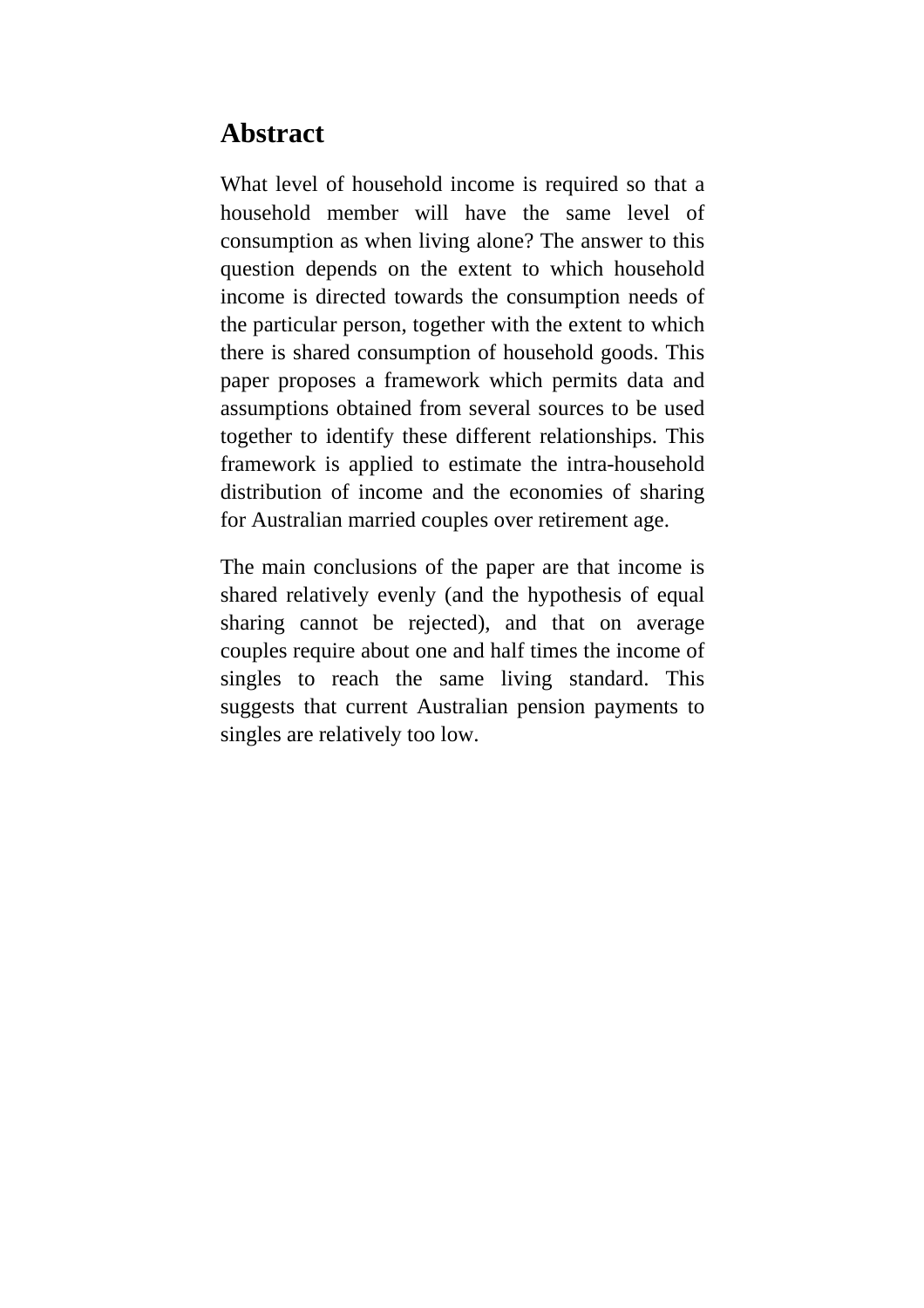# **1 Introduction**

 $\overline{a}$ 

What level of household income is required for a person living with other people to be as well off as when they live alone? This question is of central relevance to policies which seek an equitable treatment of people living in different demographic circumstances. However there is little agreement about how to estimate the 'consumer equivalence scales' that summarise these income relativities, or indeed about whether the question can be sensibly answered at all.

Typically, the concept of welfare inherent in such comparisons is based upon commodity consumption and this focus is continued in the present paper. However many economists have argued that this represents an unduly narrow view of personal welfare maximisation. People often choose to incur the costs of having children in exchange for the 'joys of parenthood', or take on the inefficiencies of living alone in exchange for personal autonomy. If they are better off after making this choice, why should policies compensate them for their additional commodity costs?

Nonetheless, the commodity-based costs associated with different demographic arrangements continue to be of interest to policy makers. One reason for this is that they are often interested in the living standards of people, such as children, who have little choice over their demographic status. As well, social norms about the rights of individuals to choose their demographic status without incurring economic penalties may be important. This is particularly the case for the elderly, where a goal of pension policy might be to permit both singles and couples to live in their preferred demographic relationship with the same material standard of living.

Finally, social goals of poverty alleviation are usually defined in the context of consumption levels. Since policy is typically not very effective in altering demographic choices, poverty alleviation must take consumer equivalence scales into account in setting rates of payment. In other words, social welfare functions may well have a more restricted set of arguments than individual welfare functions.<sup>1</sup> For all these reasons, the impact of

<sup>1</sup> See Pollak and Wales (1979) for a statement of the revealed preference argument. Nelson (1993) and Bradbury (1996) discuss the issues raised here further.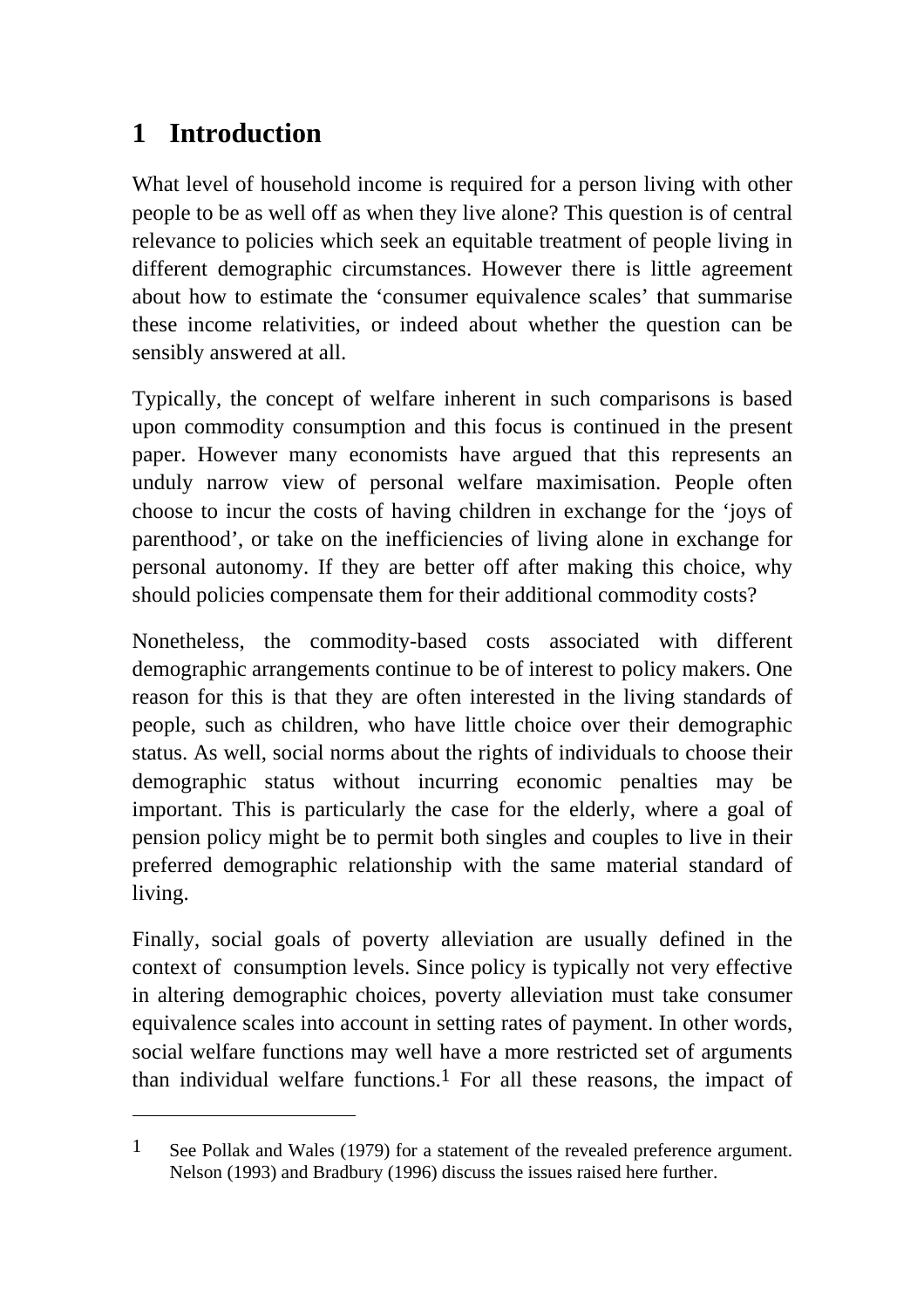household structure on personal commodity consumption remains an important issue.

In considering this relationship between personal consumption and household income, there are at least four issues to be considered. First is the intra-household distribution of income, how is income directed towards the consumption of the individual members?

Second is the joint consumption of commodities in multi-person households. The purchase of a single unit of a shared good may provide a unit of consumption for every individual in the household. Thus, for a given income, the total level of personal consumption will be greater in a larger household. At the same time, there will be substitution effects as the goods which are shared become relatively cheaper in the larger household.

Third, there may be similar economies of sharing of household production. For example, the time input to food preparation may be the same when cooking for one or two people.

Finally, it may be the case that individuals living in different household types actually have different preferences with respect to commodity consumption. This could occur if these preferences were not separable from preferences over demographic structure so that there was selection of people with different preferences into different family types. A more fundamental difficulty for welfare comparisons arises if preferences actually change as individuals move from one family type to another.

For example, people who become parents may 'develop' a preference for spending money on activities with their children. However, in principle at least, many of these apparent preference changes can be rationalised within an economic model based on stable preferences. Thus parents may go to the theatre less often because the cost of this has gone up (once child minding costs are included). Similarly, we might consider a preference for spending time with one's child as a fixed preference, but model nonparents as if their consumption of this commodity in the current period is rationed.

In this paper, the impacts of household production and such 'taste changes' are set to one side and attention is confined to the intra-household distribution of income and the joint consumption of household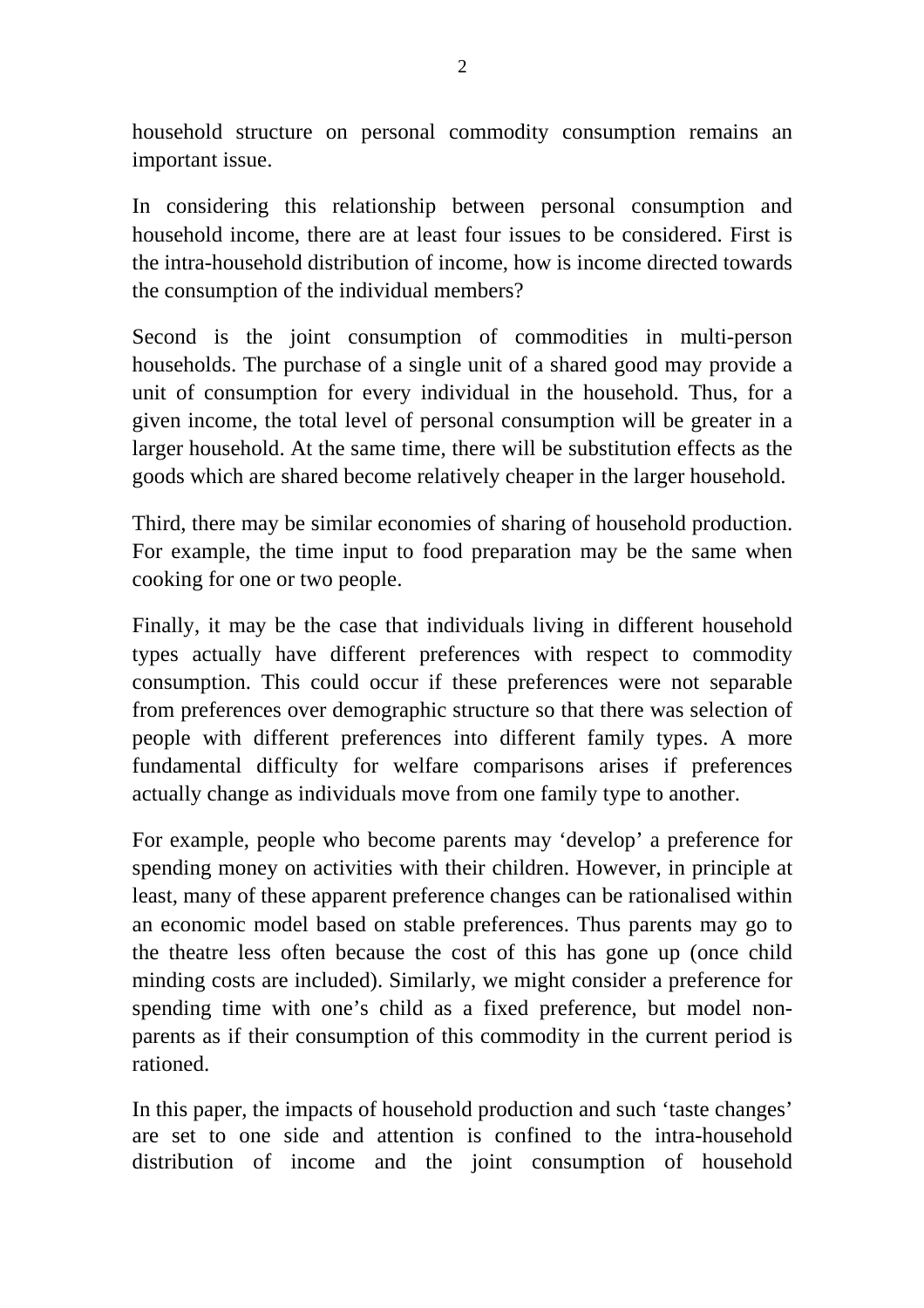commodities. Whilst the existing literature on these topics is voluminous, the research results have only been of limited use to policy makers. A key reason for this is that personal consumption is usually unobservable, and can only be inferred with the aid of strong assumptions. Though the use of assumptions is not unusual in the process of policy formation, current approaches to estimating consumer equivalence scales are limited in that they either cannot incorporate the effects described above, or, if the model is sufficiently general, there is very little economic transparency in the assumptions used.

The goal of this paper is to present a new framework for looking at these questions: a framework which permits a flexible mix of estimation and calibration to be used to derive and test models of intra-household consumer behaviour and welfare. In the next section, a household welfare model incorporating income sharing and the impact of shared consumption is introduced. The remainder of the paper then provides an application of this model to the situation of Australian single and married people over retirement age.

Unlike much of the existing literature which sets out to estimate the degree of sharing of each commodity, this paper starts out with a set of assumptions about commodity sharing and tests whether behaviour is consistent with these assumptions. In this case these assumptions are provided by the author's examination of (initially) a 25 commodity disaggregation. With such a detailed disaggregation it is possible to provide plausible upper and lower bounds for the degree of sharing of each commodity group. It is intended that this analysis will be refined in the future by drawing on research from household budget studies considering a much more detailed commodity disaggregation.2 Such an approach is the only way that researchers are likely to obtain estimates which both have the precision required for policy application and are consistent with actual consumer behaviour.

In Section 3 of the paper, these sharing assumptions are used to derive easily calculated Paasche and Laspeyres equivalence scales based upon the simple Barten model of household demand (corresponding to the price indices of the same names). Section 4 then introduces a more fully

<sup>2</sup> A major study drawing up budget standards for Australian families is currently under way at the Social Policy Research Centre at the University of New South Wales. See Bradshaw (1993) for a discussion of the budget standards methodology.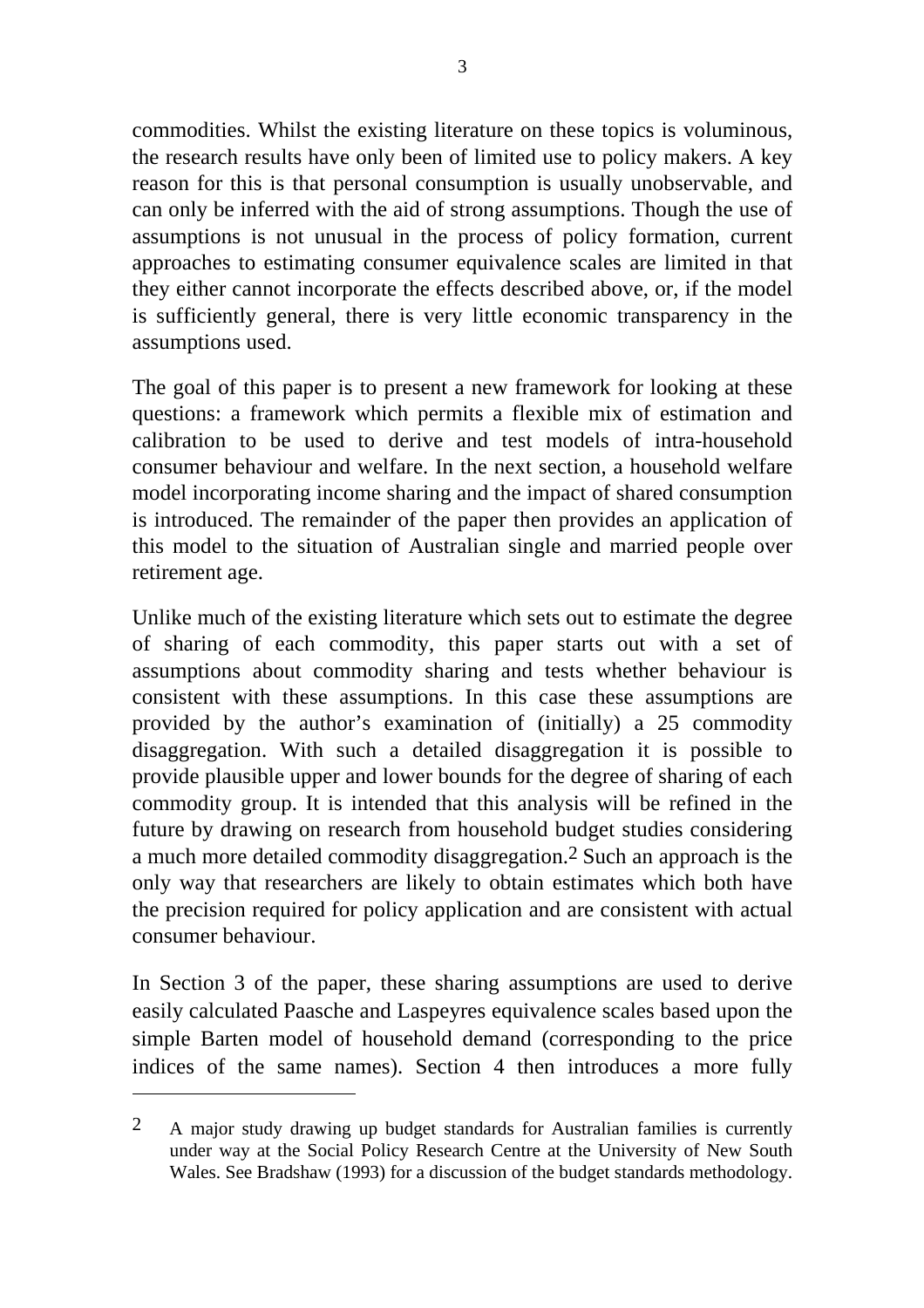specified model of intra-household income allocation and consumption using a version of the almost ideal demand system. This is then estimated using data from a single household expenditure survey together with the above-mentioned sharing assumptions and external estimates of price responses. After some adjustments, a model is developed which provides a plausible account of household consumption patterns, though a full accounting of food consumption will require a model incorporating home production effects.

The main conclusions of this investigation are first, household income is relatively evenly shared between retired husbands and wives and second, at the preferred sharing assumptions, married couple households require 1.5 times the income of single person households to reach the same welfare level. This is lower than the ratio implicit in the current Australian Age Pension.

# **2 A General Model**

We start with an extension of the household welfare model of Samuelson (1956). Each individual *j* is assumed to have a stable current period welfare function  $u_j = U_j(q_{1j}, q_{2j}, \dots, q_{lj})$  describing their preferences over commodities *qij* . If they live alone, their consumption is chosen so as to maximise *u<sub>j</sub>* subject to a budget constraint  $\sum_{i} p_i q_{ij} \leq y_j$ .

In a household of *J* individuals, however, household consumption is chosen so as to maximise a separable function of the individual welfare levels  $U(u_1, u_2,...,u_J)$  subject to a budget constraint  $\sum_{i} p_i Q_i(q_{i1}, q_{i2}, \dots, q_{iJ}) \leq y$ . The function  $Q_i(q_{i1}, q_{i2}, \dots, q_{iJ})$  represents the household purchase requirement for commodity *qi* . For goods which cannot be shared, it is simply the sum of the personal consumption amounts *qij* . However, for goods which have some degree of joint consumption, or sharing, the purchase requirement will be less than this.

The household welfare function *U*(.) can be interpreted in several ways. Most straightforwardly, it might be considered to represent the preferences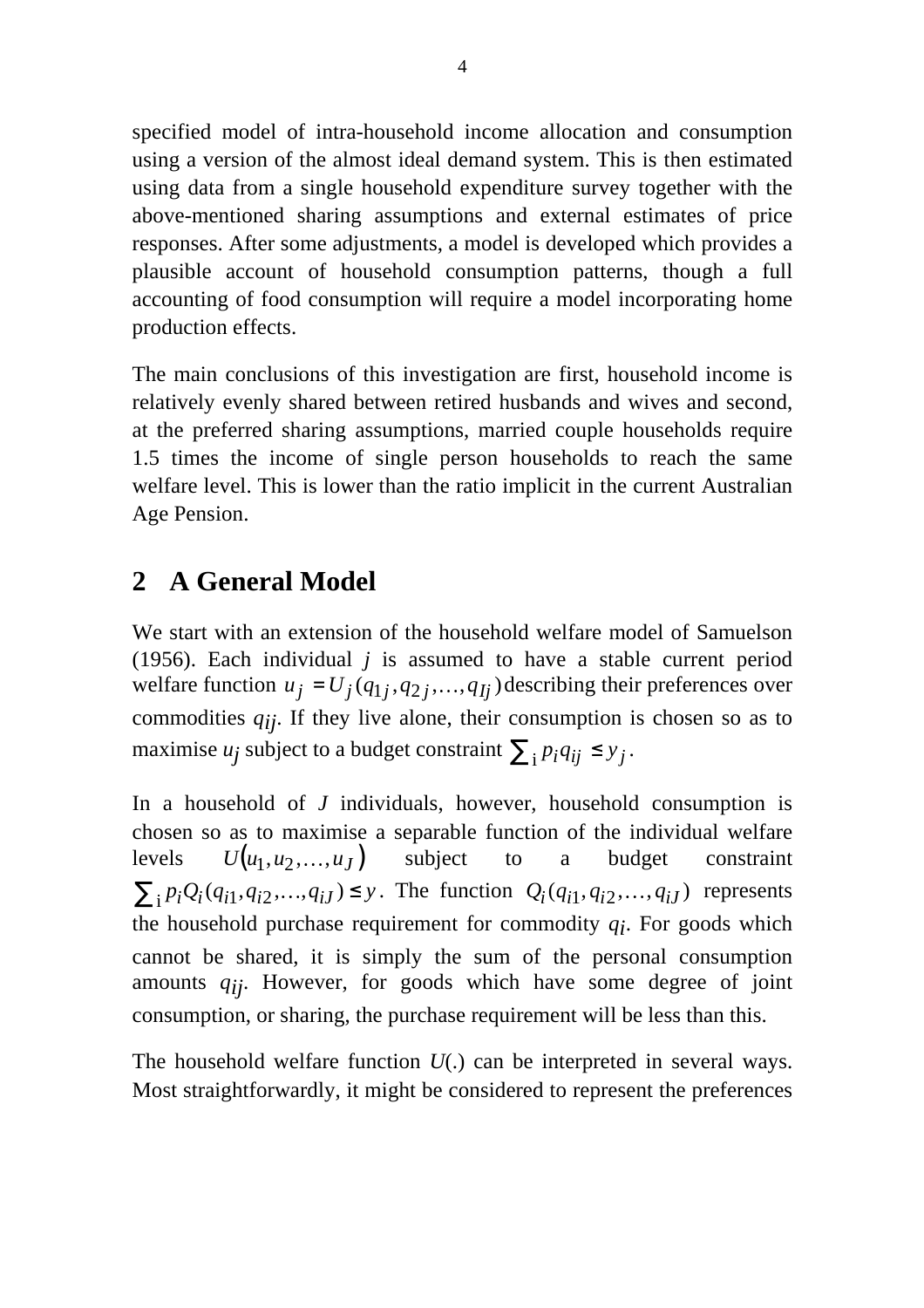of a 'caring' but 'non-paternalistic'3 household head who controls household consumption. Becker (1981) shows that this interpretation can hold even when the other individuals have some control over their own consumption.

Alternately, if *U*(.) is additive (which is the case in the example considered below), then the solution to this household decision problem is identical to the outcome of a Pareto efficient allocation of consumption between the household members.4 The function *U*(.) can then be interpreted as a summary of the relative bargaining strengths of the individuals in the household. 'Bargaining strength' in this context should be interpreted broadly, including the impact of non-paternalistic altruistic feelings for the welfare of other household members.

In general, *U*(.) might also be a function of variables influencing bargaining within the household such as wage rates, private incomes, and social norms of within-household distribution. Incorporation of these would make the present model similar to that of the 'collective consumption' literature.<sup>5</sup> For the empirical example considered in this paper there is little observable variation in these variables, and so they are not included.

### **The Joint Consumption Technology**

 $\overline{a}$ 

The idea of representing the shared nature of consumption via a 'household purchase function',  $Q_i(q_{i1}, q_{i2},..., q_{iJ})$ , was first proposed by

<sup>3</sup> Non-paternalistic means that the decision maker may care for the welfare level of other members (as denoted by  $U_j(.)$ ), but does not seek to influence their consumption directly.

<sup>&</sup>lt;sup>4</sup> The first order equivalence of these two formulations is discussed by Panzar and Willig (1976). The first order condition of the Pareto efficient allocation will also satisfy the Arrow-Enthoven second order conditions (e.g. Chiang, 1984) if the functions  $U_i(.)$  are quasiconcave and if the overall budget constraint is quasiconvex. The latter condition is fulfilled because of the convexity of each *Qi* (.) function (see below).

<sup>5</sup> See for example Chiappori (1988, 1992), Browning et. al (1993) and Apps and Rees (forthcoming).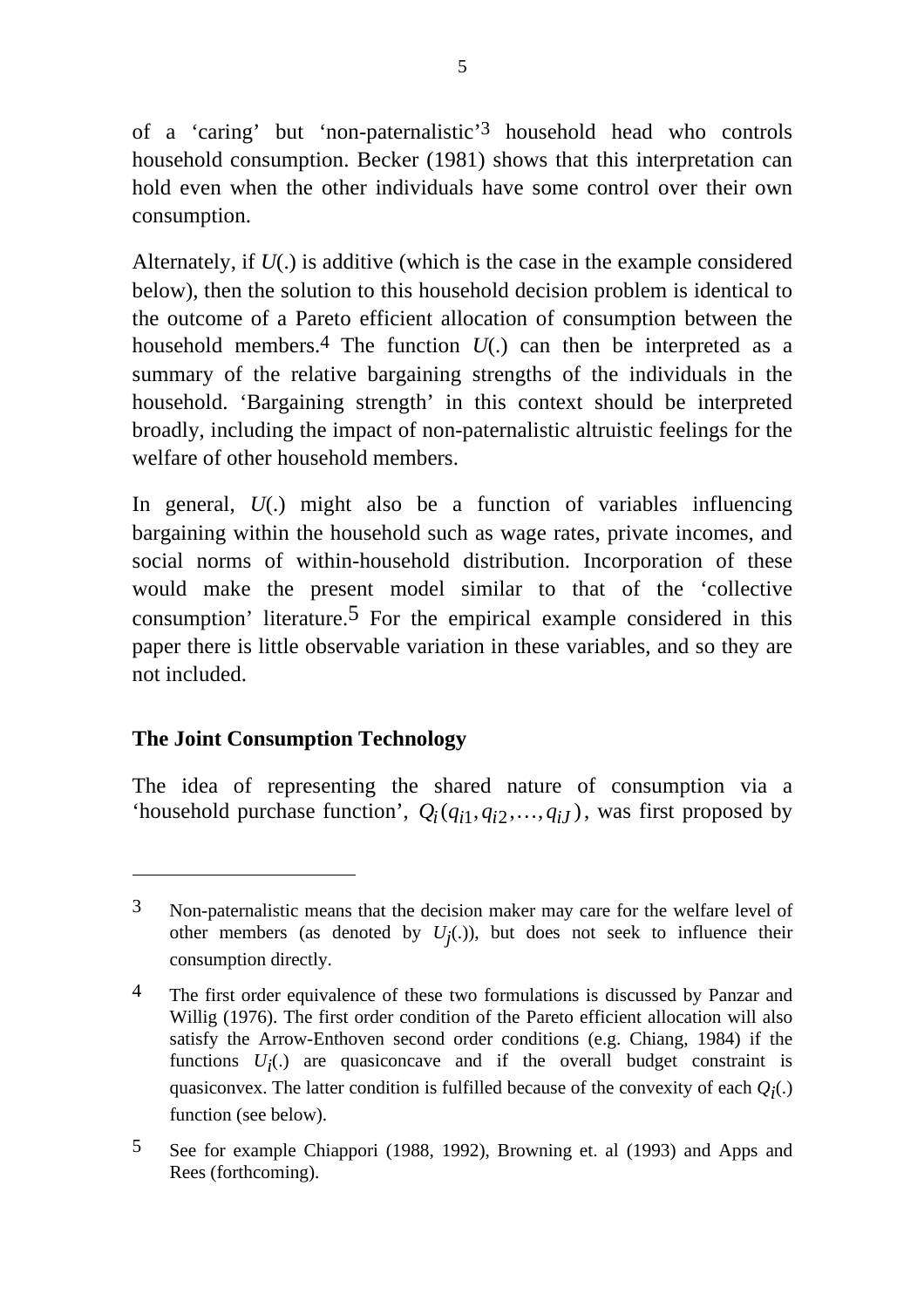Lau (1985). Following him, it is assumed that the function has the following properties.

- *Single-consumer equivalence:*  $Q_i(0, q_{ij}, 0, \ldots, 0) = q_{ij}$
- *Monotonicity*:  $\frac{\partial g}{\partial x}$ ∂ *Q q i ij*  $\geq 0$ .
- *Symmetry*: *Q*(.) is symmetric in its arguments. This simplifying assumption ignores phenomena such as only same-sex siblings being able to share bedrooms.
- *Quasiconvexity*: *Q*(.) is quasi-convex. In the context of the previous axioms, this is equivalent to assuming that, for a given quantity of a good purchased by the household, as personal consumption levels are made more equal the total of individual consumption will increase (or stay the same). This rules out certain situations of congestion – for example the noise interference caused by two radios being used simultaneously in the same room.
- *Homogeneity. Q(*.) is homogenous of degree 1. This simplifying assumption rules out 'economies of scale' of the production function type.

From these axioms, the following additional properties can be derived.

- *Minimum bound:* The quantity purchased by the household must be at least as great as the amount consumed by every individual. That is,  $Q_i(q_{i1}, q_{i2},..., q_{iJ}) \ge \max(q_{i1}, q_{i2},..., q_{iJ})$ . This follows from the single-consumer equivalence and monotonicity properties.
- *Subadditivity:* The sum of services received by individuals is always greater than or equal to the quantity purchased. That is  $\sum_{j} q_{ij} \geq Q_i(q_{i1}, q_{i2}, \ldots, q_{iJ})$ . This follows from the single-consumer equivalence, monotonicity and quasi-convexity properties. If subadditivity did not apply, it would imply that individuals will have a higher total consumption level when living in separate households than when living together.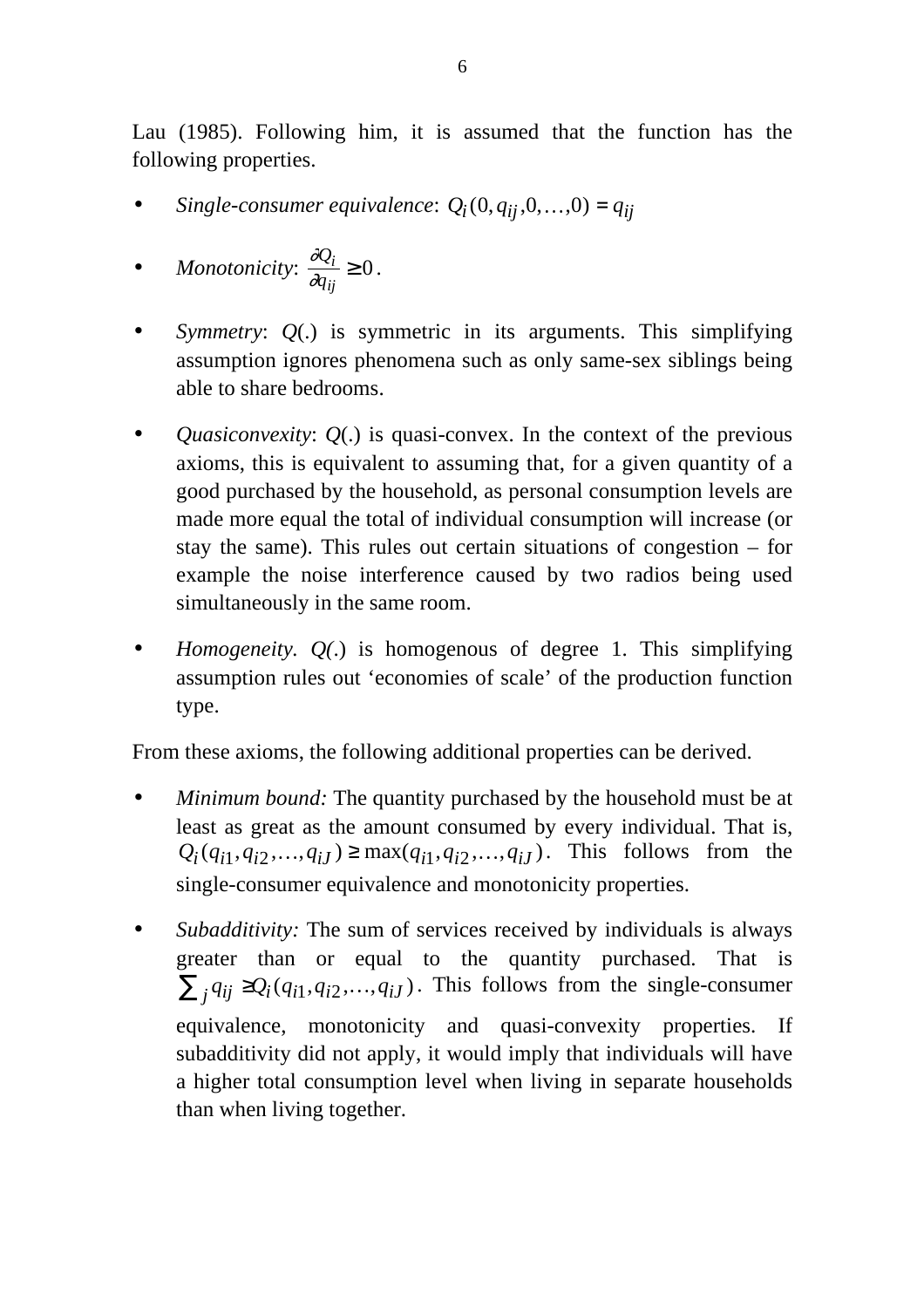- *Convexity*. The function  $Q_i(q_{i1}, q_{i2},..., q_{iJ})$  is convex in its arguments. This is implied by quasi-convexity and homogeneity (Berge, 1963 p.208).
- *Sub-differentiability.* If the consumption of all members except for one is held constant, then household purchase requirements cannot increase at a faster rate than the increase in the consumption of the remaining individual. That is, if *Q(*.) is differentiable, ∂ ∂ *Q*  $\frac{i}{dq}$  $\sum_{ij} \leq 1$ . [*Proof for differentiable Q(.)*: Let  $q = (q_1, q_2, ..., q_J)$  be an arbitrary vector of personal consumption levels of a particular commodity in the household. Let  $q^0$  be another consumption vector for that same commodity with  $q_1^0 = q$  $q_1^0 = q_1$  and  $q_j^0 = 0 \; \forall j$  $0_i^0 = 0 \,\forall j \neq 1$ . Convexity implies that  $Q(q^{0}) \geq Q(q) + \sum_{i} \frac{\partial Q(q)}{\partial q_{i}} \left( q_{j}^{0} - q_{j} \right)$  $j \overline{a_{qj}}(q_j - q_j)$  $(q^{0}) \geq Q(q) + \sum_{i} \frac{\partial Q(q)}{\partial q} \left( q^{0}_{j} - q^{0}_{j} \right)$  $\frac{Q(q)}{dq}$  (q<sup>0</sup> – q<sub>j</sub>). The right-hand side of this expression simplifies to  $Q(q) + \frac{\partial Q(q)}{\partial q}q_1 - \sum_i \frac{\partial Q(q)}{\partial q}q_i$ *q Q q*  $j \overline{\partial q_j}^q$  $(q) + \frac{\partial Q(q)}{\partial q_1}q_1 - \sum_i \frac{\partial Q(q)}{\partial q_i}$ ∂  $\tilde{o}$ (  $\frac{1}{1}q_1 - \sum_j \overline{\partial_q}$ . But homogeneity implies that  $\sum_i \frac{\partial g}{\partial x_i}$ ∂ *Q q*  $j \overline{\partial q_j} q_j$  $\sum_{i} \frac{\partial Q(q)}{\partial q_i} q_j = Q(q)$  and single consumer equivalence requires that  $Q(q^0) = q_1$ . Substituting gives the result  $\tilde{o}$ ( ∂ *Q q q*  $(q)$ 1  $\leq 1$ ]

Denoting  $\frac{\partial g}{\partial x}$ ∂ *Q q i*  $\frac{z_i}{w_i}$  by *s<sub>ij</sub>*, it is straightforward to show that in the first order conditions for the household maximisation problem, the effective (or shadow) price of commodity *i* for person *j* in the household is now  $p_i s_{ij}$ . Because of sub-differentiability, this shadow price must always be less than, or equal to, the market price. When the good is fully 'public' the purchase function is not differentiable, but similar conclusions apply (Nelson, 1986).

Using Euler's theorem (and assuming differentiability), the homogeneity property allows the budget constraint to be written in terms of these shadow prices as

$$
y = \sum_{j} \left( \sum_{i} q_{ij} p_i s_{ij} \right) = \sum_{j} y_j \tag{1}
$$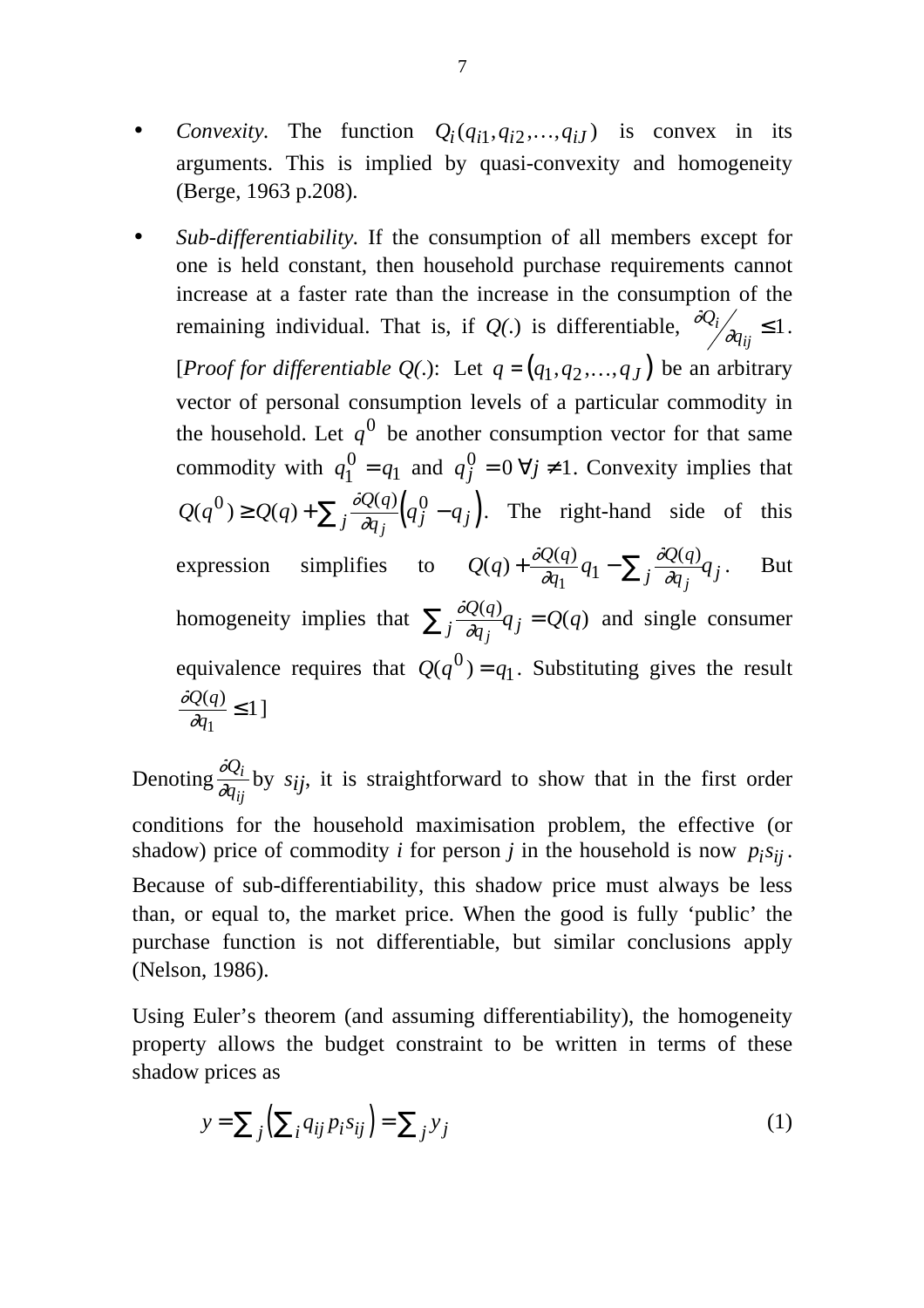This description provides a natural way to describe the allocation of household income amongst household members. It should be remembered, however, that the shadow prices in this expression will usually vary with the consumption levels of the household members.

#### **Examples**

Some simple examples of household purchase functions include

| • Private      | $q_i = \sum_i q_{ij}$                                                                                                         |
|----------------|-------------------------------------------------------------------------------------------------------------------------------|
| • Public       | $q_i = \max_j (q_{ij})$                                                                                                       |
| • Quasi-linear | $q_i = \max\left\{\frac{1}{1+(J-1)(1-t_i)}\sum_j q_{ij}, \max_j (q_{ij})\right\}$                                             |
| • Iso-elastic  | $q_i = \n\begin{cases} \n\left(\sum_j q_{ij}^{1/r_j}\right)^{r_i} & 0 < r_i \leq 1 \\ \max_j (q_{ij}) & r_i = 0\n\end{cases}$ |

The first formulation is the conventional private good assumption. The second describes the situation where the good is 'public' within the household, with consumption by one member not detracting from the consumption of another. If we assume non-satiation of preferences, this can be re-written as  $q_i = q_{ij} \forall j$  with each member of the household consuming the full amount of the household-public good purchased.

The last two expressions are different ways of describing goods which are partly shared within the household. When the scale parameters *t* or *r* equal 1, the good is private, and the household demand is simply the sum of the individual demands, whilst when *t* or *r* equal 0, the good is pure public. These functions are illustrated in Figure 1 for a two person household (with  $r = t = 0.5$ ).

The quasi-linear purchase function implies that a fixed fraction (1-*t i* ) of the household purchase of a commodity is allocated to public consumption within the household. The remainder is allocated to individuals for private consumption. If personal consumption levels are sufficiently similar so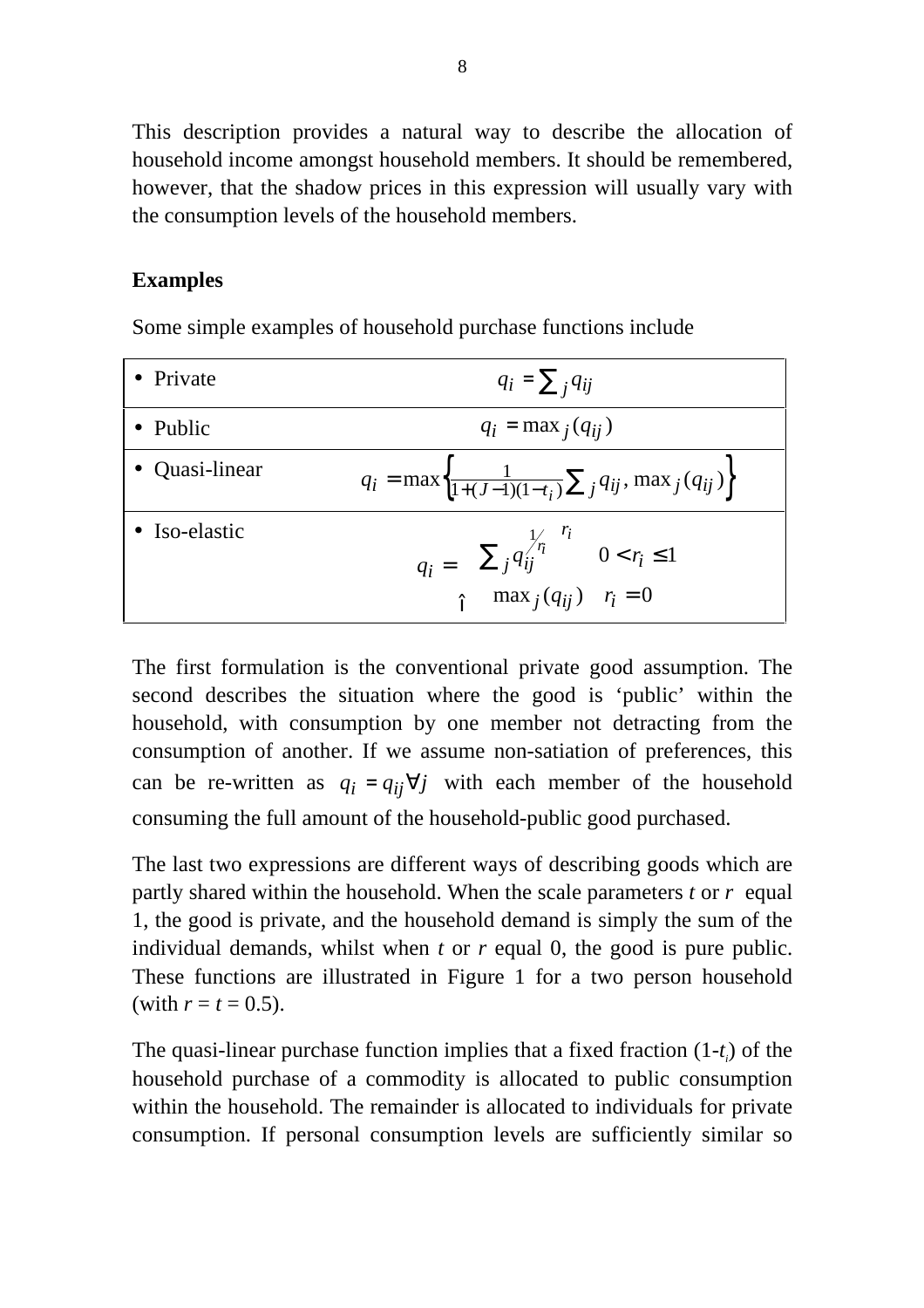

**Figure 1: Household Consumption Possibility Frontiers for a Single Commodity**

that consumption is located strictly on the diagonal portion of the budget constraint (rather than at points A or B in Figure 1), then the purchase function for commodity *i* is simply  $q_i = \frac{1}{1 + (J-1)(1-t_i)} \sum_j q_{ij}$  $=\frac{1}{1+(J-1)(1-t_i)}\sum$  $\frac{1}{1+(J-1)(1-t_i)}\sum_j q_{ij}$ . The shadow price for commodity *i* is then independent of the consumption levels of other household members, and is  $s_i = p_i / (1 + (J - 1)(1 - t_i))$ . The assumption that consumption does not occur at end-points A or B is more likely to be unrealistic the more public is the good (i.e. in Figure 1, the diagonal portion of the budget constraint shrinks as the good becomes more public).

A simple example of this type of allocation might be a television set which is used for two hours a day. In the first hour, everyone in the household agrees that they want to watch the same program, and so consumption by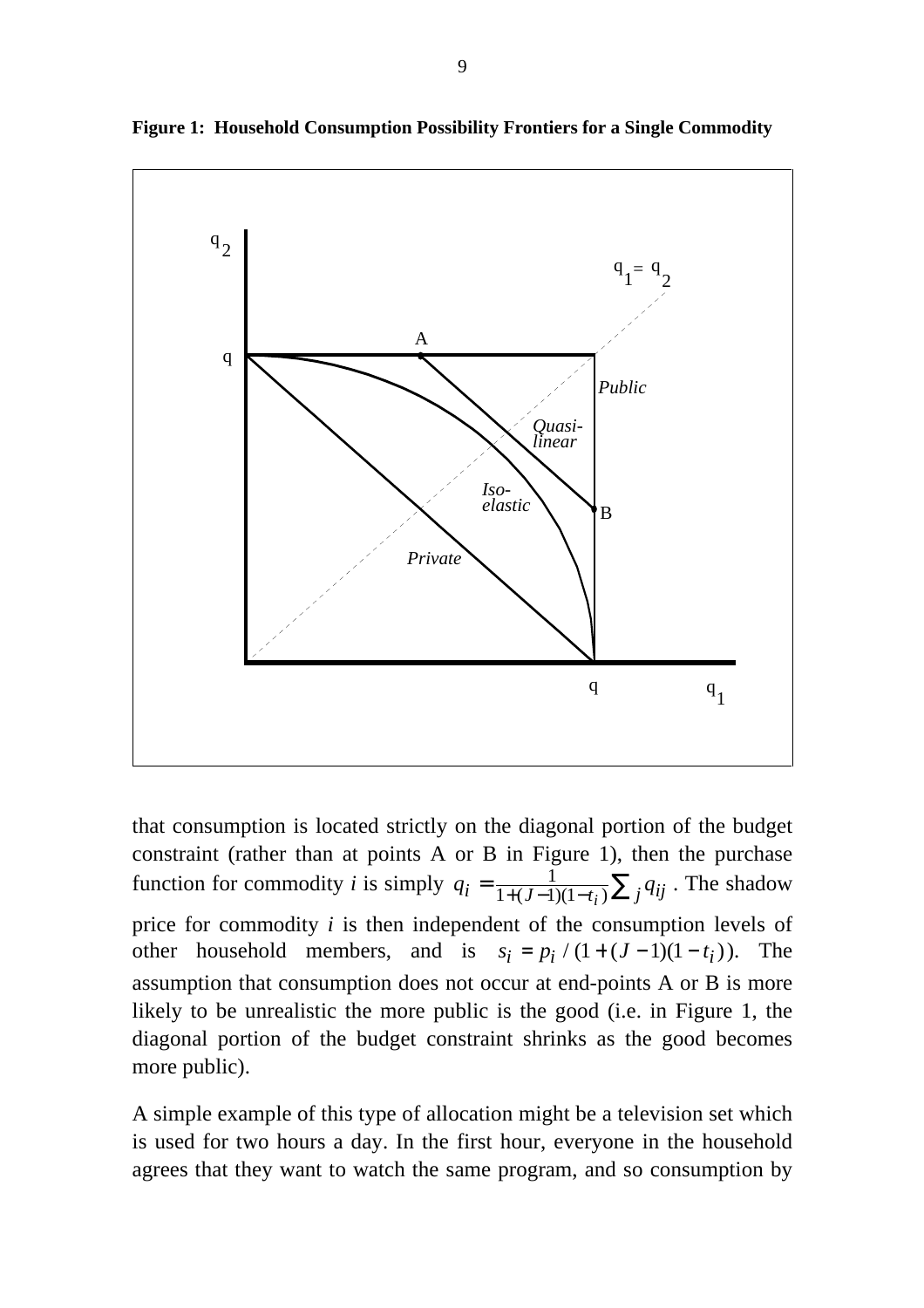one person is non-rival to that of other people (assuming there are enough seats in the TV room). In the second hour, however, everyone has a different opinion of what they want to watch. Hence the second hour of TV viewing by one person must be at the expense of the consumption of someone else.

In general, however, we might expect a less discontinuous pattern of congestion externalities than implied by a quasi-linear budget constraint. For the television example, we might expect the probability of being able to watch what you want diminishing in a smooth fashion as the number of people in the household and the amount of viewing by the other people increases. In this case, the iso-elastic formulation is a more appropriate model. In the empirical example below, both the quasi-linear and isoelastic purchase functions are employed.6

#### **Equivalence Scale Identification**

 $\overline{a}$ 

Consider a household with *J* people and facing market prices *p*. Define a cost function  $c_j(u_j, p, J)$  as the expenditure (on their consumption alone) required for the *j*th individual to attain a welfare level *uj* . Now consider another household with  $J^*$  people, the first  $J$  of whom are identical to those in the first household. For these *J* people the individual preference orderings *Uj* (*.*) are assumed invariant with respect to the family composition of their household (see the discussion of Section 1).

If person *j* receives a share  $\Theta_j(u_j, p, J^*, J)$  of household income, then the household must have an income of  $c_j(u_j, p, J^*)/\Theta_j(u_j, p, J^*, J)$  in order for that person to reach a welfare level *uj* . A household equivalence scale for the *j* th person can then be defined as

$$
m_j(u_j, p, J^*, J) = \frac{c_j(u_j, p, J^*)}{c_j(u_j, p, J) \Theta_j(u_j, p, J^*, J)} \quad j \le J < J^* \tag{2}
$$

<sup>6</sup> An alternative quasi-linear budget constraint (with possible applicability to the estimation of the costs of children) is  $q_i = t_i \sum_j q_{ij} + (1 - t_i) \max_j (q_{ij})$ , see Bradbury, 1995). In this case the shadow price for the person who consumes most of the commodity is identical to the market price.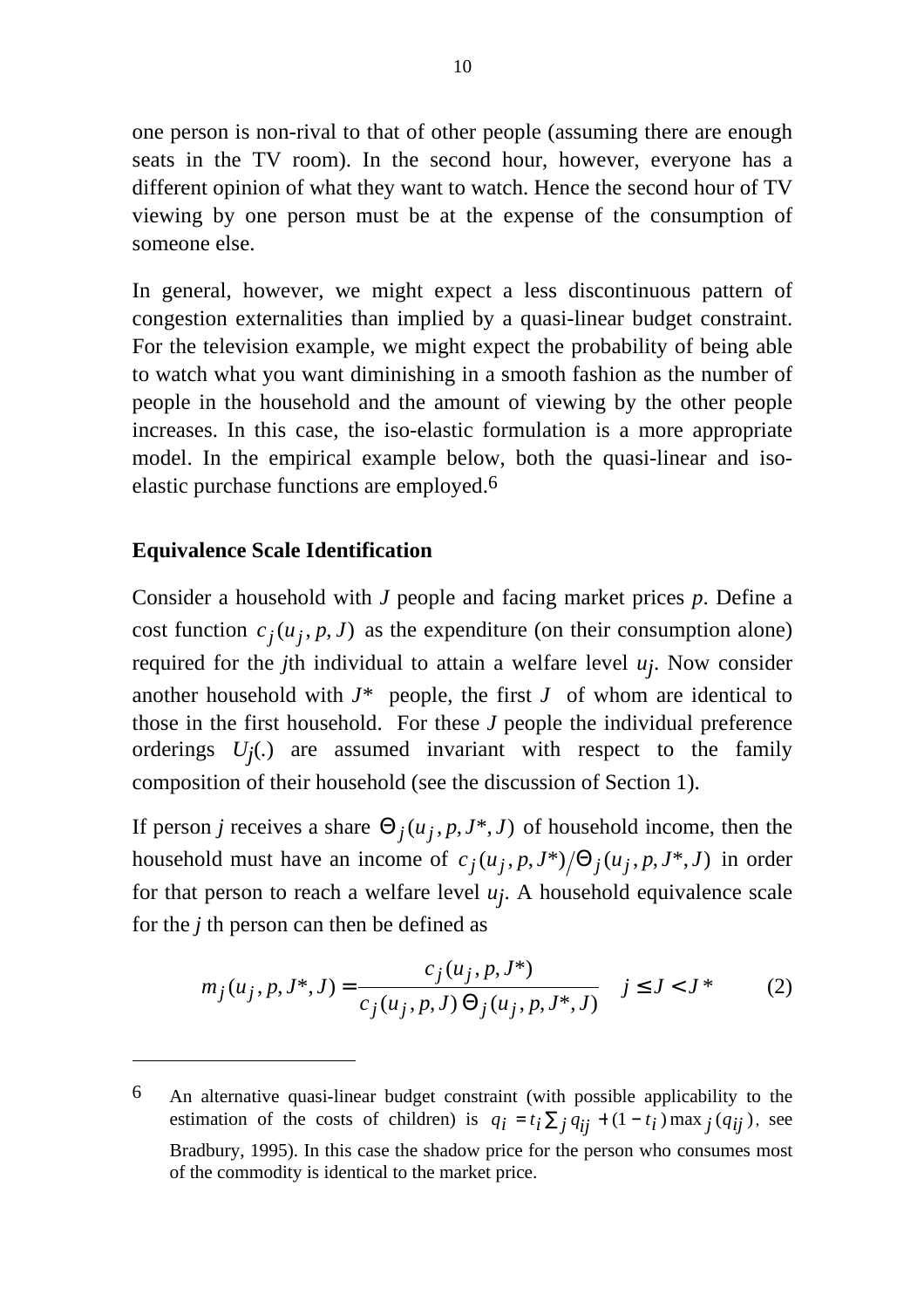Note that the scale can be different for every person who is in both family types. For example, the costs of a child may be born unequally by the husband and wife.

In the remainder of this paper, attention is confined to a simple model where  $J = 1$  and  $J^* = 2$ . If both people can live individually there are two scales, comparing the situation of each person when living alone and when together.

In general, the direct identification of the equivalence scale is not possible without the use of additional assumptions about the household welfare function and/or the technology of joint consumption. In particular, the commonly used Rothbarth and Barten equivalence scale models can be derived as restricted special cases of the model used here.

The Rothbarth, or adult good model, has been used extensively to estimate the additional costs of children.<sup>7</sup> It can be derived from the above model if the household is considered as having two classes of individuals, adults and children, it is assumed that there is no joint consumption, and there is at least one 'adult good' which is only consumed by adults (e.g. adult clothing). Consumption of the adult good thus serves as an indicator of the adults' welfare level, and hence identifies the equivalence scale.

The assumption of no joint consumption is a clear limitation of the Rothbarth model.8 Nelson (1992) shows that if some goods in the household are pure public, then substitution effects mean that the Rothbarth method will produce biased estimates of the cost of children. The same effect occurs when goods are semi-public. Whilst it is not possible to derive an unambiguous direction for this bias, it can be shown that unless there are significant complementarity relationships (or the adult good is inferior), the assumption of no joint consumption leads to the Rothbarth method overestimating the costs of children. This is because the adult good is relatively more expensive in the household with children, the

<sup>7</sup> For some examples, see Rothbarth (1943), Deaton and Muellbauer (1986), Gronau (1988), Deaton *et al* (1989) and Bradbury (1992). The translation model of Pollak and Wales (1981) is closely related, but does not permit child costs to vary with income.

<sup>8</sup> Econometric problems, such as the small proportion of the budget actually spent on pure adult goods, also make estimation of the model difficult.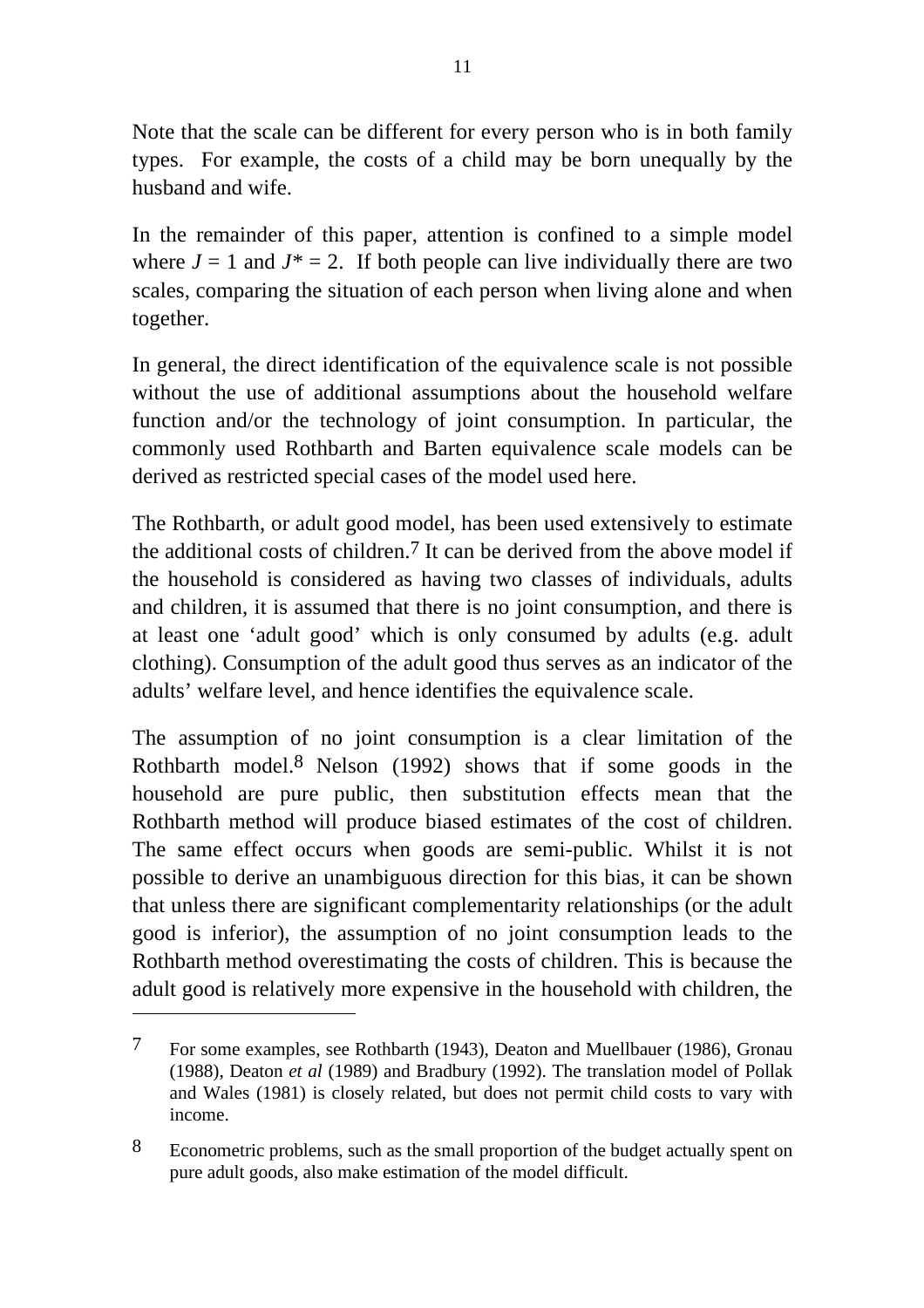adults will substitute away from it, and the Rothbarth method will thus assume them to have a lower welfare level than they actually have (Bradbury 1995).

On the other hand, if we assume that individuals within the household have identical preferences, and that the household welfare function is symmetric, we arrive at the model of Barten (1964) (see Nelson, 1988). These assumptions are very limiting in the context of child costs and this is why many authors have been critical of the strong substitution relationships implied by the Barten model (see Brown, 1964, Muellbauer, 1977, and Nelson, 1993, for more discussion of the limitations of the Barten model). When comparing single and multiple adult households, however, Barten's model may serve as a useful first approximation. In the next section the Barten assumptions are used to derive some simple bounds for the consumer equivalence scale relating couples to single adults.

# **3 Simple Estimates**

 $\overline{a}$ 

In the remainder of the paper, the framework outlined above is applied to a consideration of the consumption patterns of single and two adult households with members over retirement age. Equivalence scales for these two household types are particularly relevant for policy decisions such as the setting of age pension rates. The data for this analysis is drawn from the 1988-89 Household Expenditure Survey conducted by the Australian Bureau of Statistics. Single men are included if aged 65 or more, women if aged 60 or more, and couples if both husband and wife have reached these ages.<sup>9</sup> So as to control for wealth effects on consumption patterns, only home-owner (or purchaser) households are included. This includes four-fifths of retired households.

Since there is no observable price variation in this data set, it is not possible to identify even the simple Barten model without additional assumptions. However, there is no reason why the parameters of the household purchase function need be identified from behaviour alone. The purchase function is essentially a *technological* feature of the extent of joint consumption for particular commodities. In many cases, therefore, it

<sup>9</sup> These are the eligibility ages for the Australian Age Pension.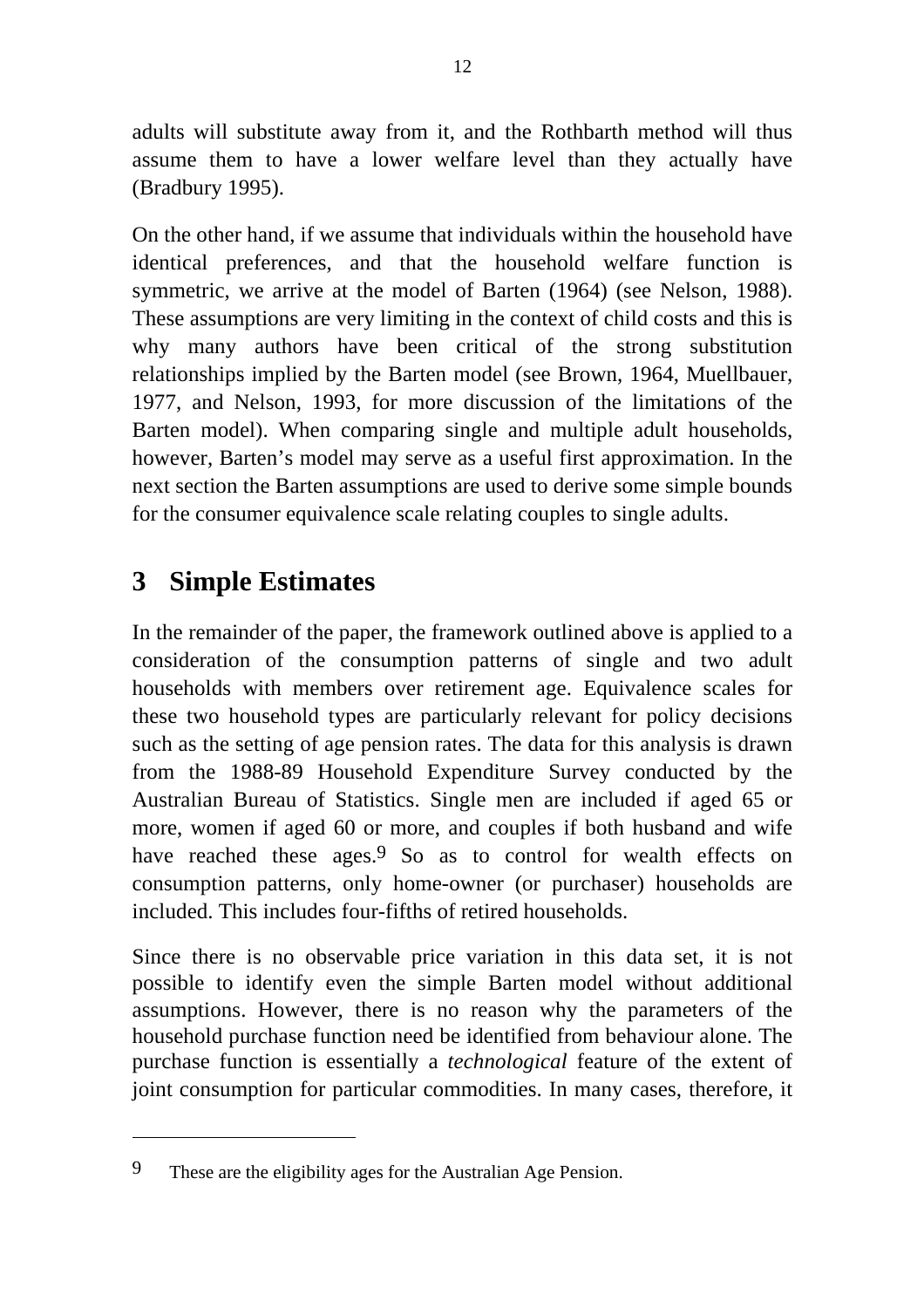may be possible to define purchase functions for particular commodities on the basis of the researcher's general knowledge of the consumption technology applicable to the population being studied. This is the approach adopted here.

In order to introduce sensible assumed values for the purchase function parameters, it is necessary to use a much more disaggregated commodity classification than is commonly employed. In Table 1 some 25 different commodity groups have been identified by disaggregating on the basis of conventional commodity classifications, separate consumption by men and women, and variations in the degree to which goods can be shared.10 For each of these groups, a low, preferred, and high shadow price  $(s_i)$  is shown (assuming equal consumption by husband and wife). From the axioms of Section 2, these shadow prices must always lie between 0.5 (public) and 1 (private) inclusive. In some cases (e.g. clothing) the scale economies are quite unambiguous, though in other cases the difference between plausible high and low scales is broader. When husband and wife have equal consumption of commodity *i*, the couple household must purchase 2*si* of that commodity in order for each member to consume a single unit.

In principle, more detailed research such as undertaken by household budget studies could be used to obtain more precise estimates. To take one example, household expenditure on fuel predominantly comprises water heating, home heating/cooling and cooking. The first of these has little joint consumption (unless they 'shower with a friend!'), while joint consumption is substantial for the others. Data collected by the utility industries on the relative importance of these different components could be used to provide more precise scale economy bounds than given here.

Whilst it is thus possible that quite strong prior values can be obtained for detailed commodity classifications, it is usually not practical to include even 25 commodities in the estimation of a demand system. The present analysis is based upon an aggregation of the 25 commodities into the 17 groups shown in Table 1. Where there is more than one sub-group within

<sup>10</sup> Following Australian Bureau of Statistics conventions, investment outlays such as mortgage principal repayments and capital housing expenditures are excluded. In addition purchases of cars and boats are excluded from analysis because of their particularly 'lumpy' nature.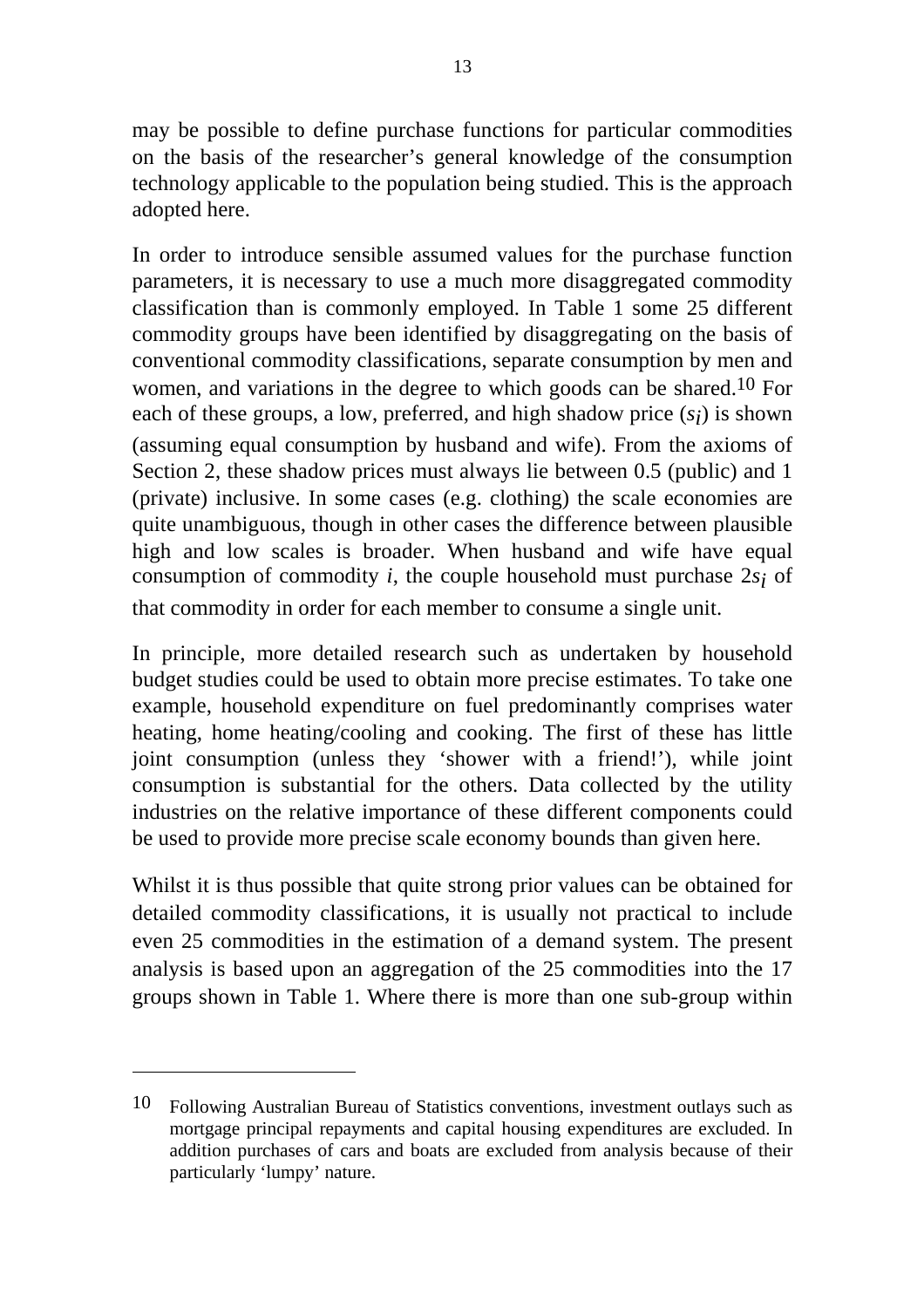14

[Table at end]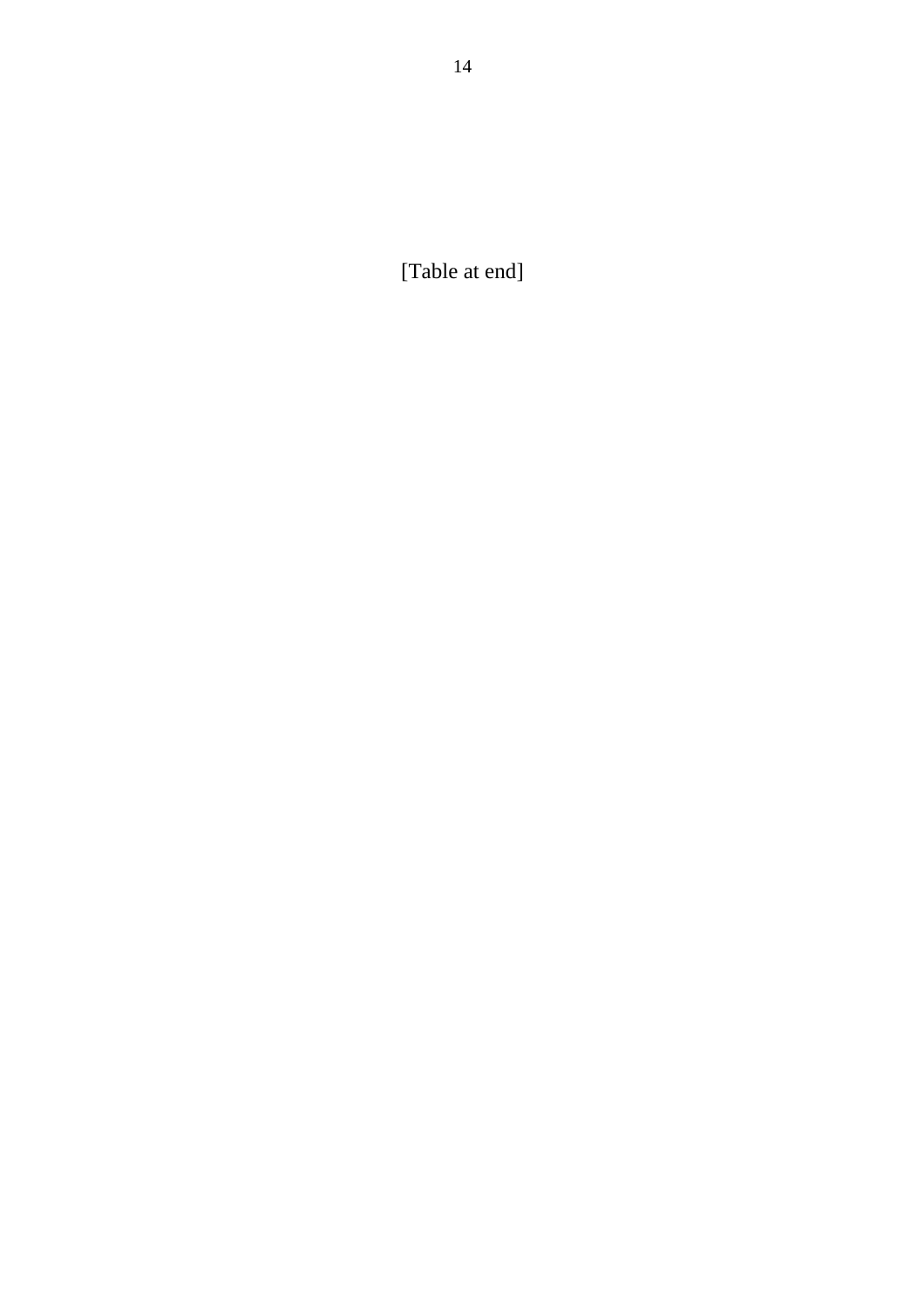[Table at end]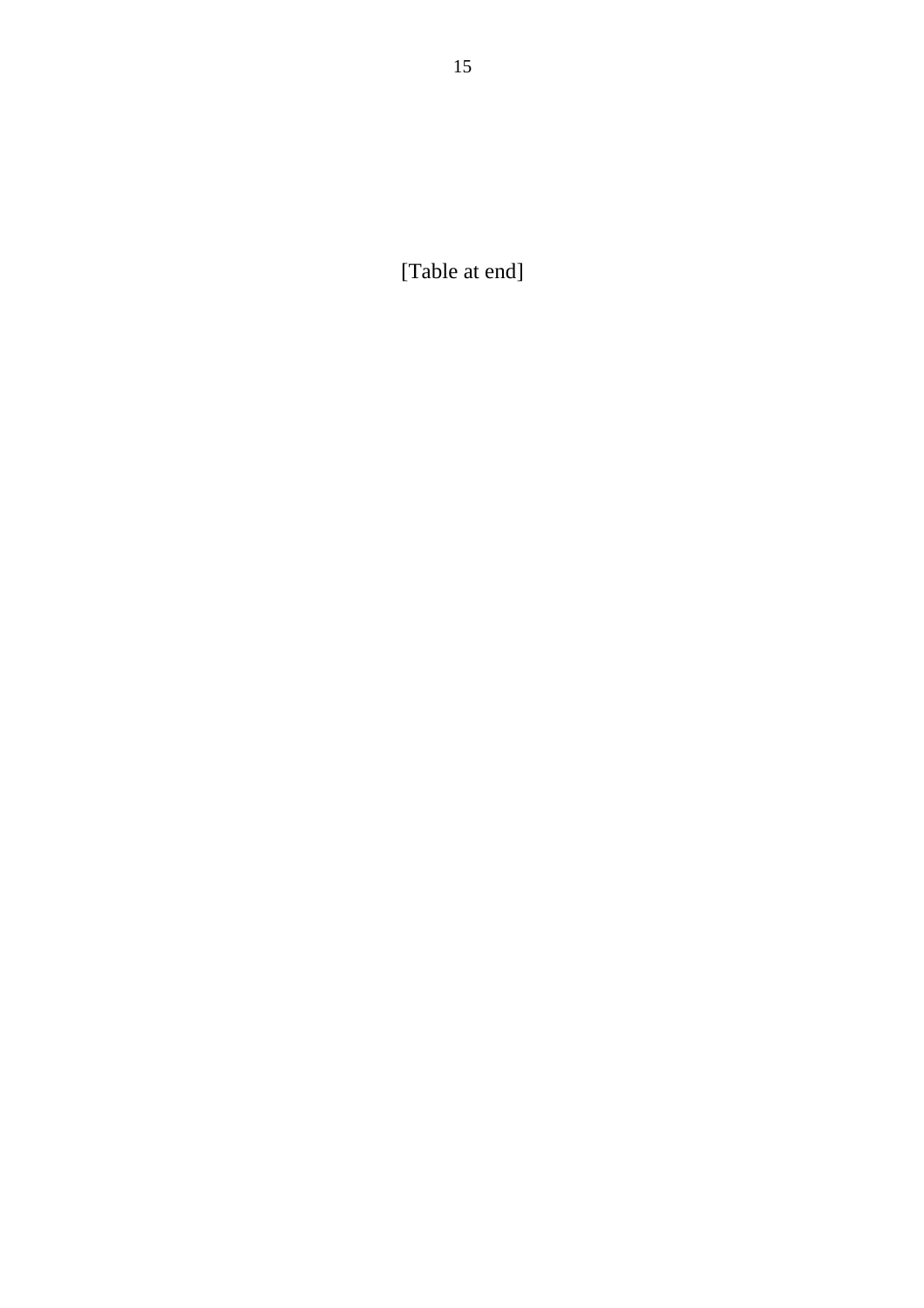each group, the overall scales are calculated as budget share-weighted averages of the individual scales. This implies, *inter alia*, the absence of any substitution effect within each group.

The observed budget shares for single men, single women and married couples over retirement age are shown in Table 2. Several features are immediately apparent. Couples tend to spend a lower proportion of their income on goods such as housing which have a high degree of joint consumption, and women have different tastes than men (not just for clothing).

If we ignore gender differences in consumption patterns and assume the Barten assumptions to be correct, then the assumptions in Table 1 can be combined with these budget shares to obtain some simple upper and lower bounds for the equivalence scale between singles and couples.

Setting market prices to unity, an average person living alone and with income  $\bar{y}^0$  consumes  $q_i^0 = w_i^0 \bar{y}^0$  of each commodity and reaches welfare level  $u^0$  (where  $w_i^0$  is the 'autarchic' budget share). In the couple household, the Barten assumptions imply that the husband and wife consume the same amount of each commodity and that income is equally shared between them. When the couple household purchases a quantity *qi* , each person faces prices  $s_i$ , consumes  $q_i^1 = q_i / 2s_i$  and reaches a welfare level of  $u^1$ . Personal consumption can then be expressed in terms of household budget shares and income as  $q_i^1 = w_i^1 \bar{y}^1 / 2s_i$ .

Moving from a single person to a couple household, a person experiences a fall in effective prices  $(s_i \le 1)$ . A Laspeyres equivalence scale (corresponding to a Laspeyres price index11) for the cost of a couple relative to a single person can then be defined as  $m_L = 2\sum_i q_i^0 s_i / \sum_i q_i^0 = 2\sum_i w_i^0 s_i$ . That is, the average shadow price, weighted by the single budget shares, times two (since the equivalence scale is defined in terms of household incomes, and each individual receives half the income).

<sup>11</sup> See for example, Deaton and Muellbauer (1980a: 170-173).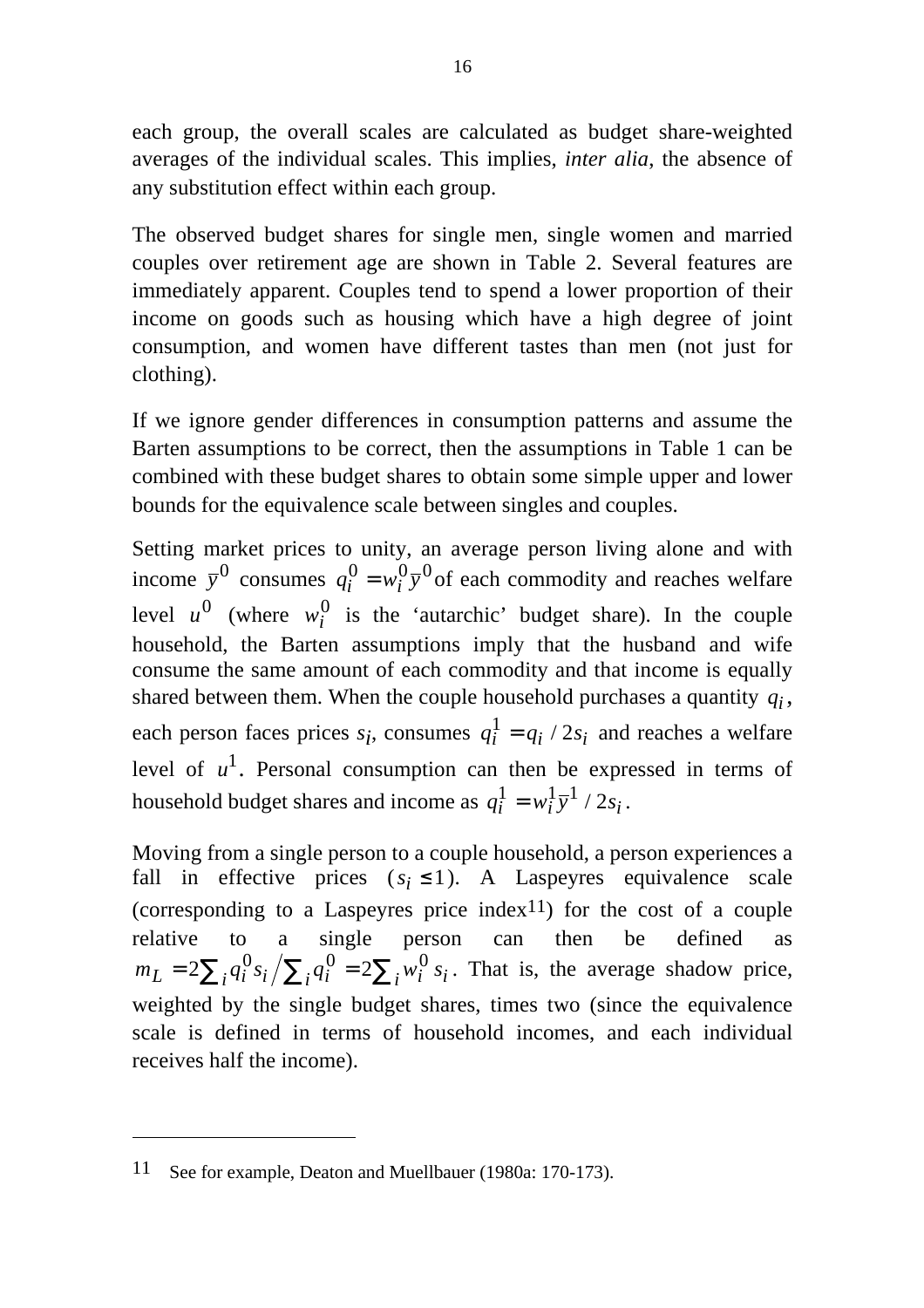|                                  |         |            | <b>Expenditure Shares</b> |                             |
|----------------------------------|---------|------------|---------------------------|-----------------------------|
|                                  | Couples | Single Men |                           | Single Women All Households |
|                                  |         |            |                           |                             |
| Men's clothing                   | 0.013   | 0.024      | 0.000                     | 0.009                       |
| Women's clothing                 | 0.023   | 0.000      | 0.038                     | 0.027                       |
| Housing                          | 0.091   | 0.143      | 0.137                     | 0.115                       |
| Fuel                             | 0.045   | 0.053      | 0.056                     | 0.051                       |
| Prepared food                    | 0.133   | 0.103      | 0.111                     | 0.121                       |
| Personal food                    | 0.153   | 0.131      | 0.136                     | 0.144                       |
| Alcohol                          | 0.033   | 0.064      | 0.008                     | 0.026                       |
| Tobacco                          | 0.012   | 0.016      | 0.009                     | 0.011                       |
| Furnishings                      | 0.062   | 0.062      | 0.062                     | 0.062                       |
| Household services and operation | 0.068   | 0.069      | 0.094                     | 0.079                       |
| Health                           | 0.064   | 0.058      | 0.062                     | 0.062                       |
| <b>Transport fares</b>           | 0.004   | 0.012      | 0.006                     | 0.006                       |
| Vehicle running expenses         | 0.104   | 0.111      | 0.066                     | 0.089                       |
| Recreation, shared               | 0.051   | 0.045      | 0.041                     | 0.046                       |
| Recreation, personal             | 0.064   | 0.048      | 0.067                     | 0.064                       |
| Personal care                    | 0.025   | 0.010      | 0.033                     | 0.027                       |
| Miscellaneous                    | 0.056   | 0.051      | 0.072                     | 0.062                       |
| Number of Cases                  | 445     | 94         | 387                       | 926                         |
| Mean total expenditure (\$/week) | 288     | 179        | 184                       | 233                         |
| Average age (men)                | 71.9    | 73.8       |                           | 72.2                        |
| Average age (women)              | 68.8    |            | 71.3                      | 70.0                        |

**Table 2: Expenditure Shares: Singles and Couples Over Age Pension Age**

Since  $q_i^0$  will not necessarily be the welfare maximising quantity when facing prices  $s_i$ , the true equivalence scale at welfare level  $u^0$ , must be less than  $m_l$  (or equal if there is no substitution).

Similarly, a Paasche equivalence scale can be calculated using couple consumption patterns as weights. This is defined as  $m_P = 2\sum_i q_i^1 s_i / \sum_i q_i^1 = 2 / \sum_i w_i^1 \frac{1}{s_i}$ . That is, twice the harmonic mean shadow price, weighted by couple income shares. This scale will be a lower bound for the true equivalence scale calculated at welfare level  $u^1$ . If preferences are homothetic, or if  $u^1 = u^0$  these two bounds can be combined as  $m_p \le m \le m_L$ . Whilst neither of these conditions hold precisely, it is probable that average welfare levels will be reasonably close in single person and couple retired households. This is because the age pension forms the main component of aged incomes, and Australian pension relativities are explicitly set so as to lead to similar welfare levels.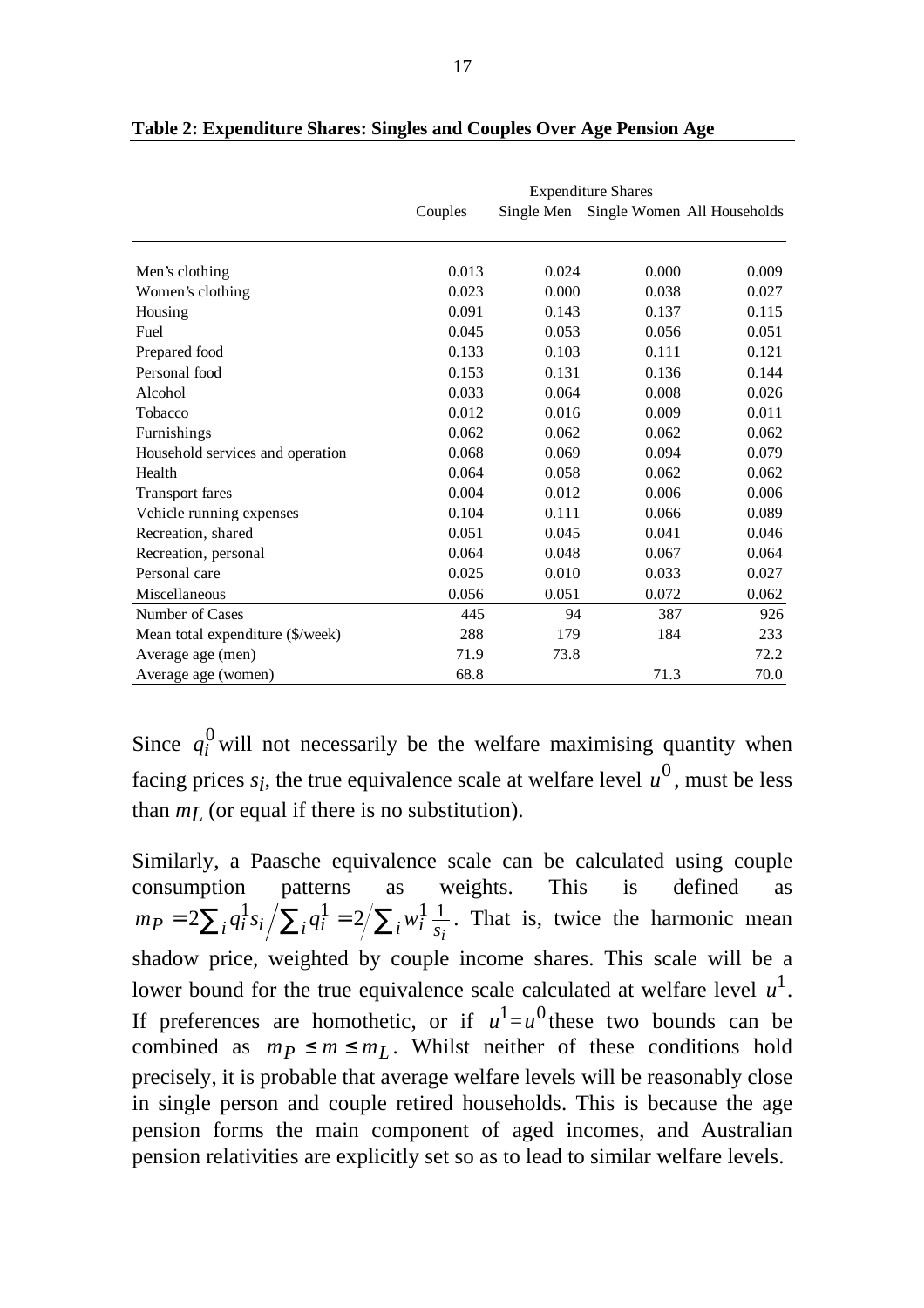| Price Index |      | <b>Relative Prices for Couples</b> |      |
|-------------|------|------------------------------------|------|
|             | Low  | Preferred                          | High |
| Paasche     | 1.37 | 1.50                               | 1.66 |
| Laspeyres   | 1.38 | 1.51                               | 1.67 |

#### **Table 3: Simple Equivalence Scale Bounds**

 $\overline{a}$ 

Hence it reasonable to use the average Paasche and Laspeyres equivalence scales as bounds on the true equivalence scale, at least for the population considered here. Table 3 calculates these two indices at the upper and lower bounds of the sharing assumptions in Table 1.

Notable in the table is the small difference between the Paasche and Laspeyres indices. This is consistent with a low degree of price substitution in consumer behaviour, though it could also conceivably be a result of income effects.12 The equivalence scale does differ significantly, however, between the low and high sets of assumed scale economies. It is interesting to note, nonetheless, that the equivalence scale implicit in the Australian Age Pension is at one extreme of this range (1.67). If we were to take the 'preferred' prices as our benchmark, a relative increase in the pension payment for singles is required to permit them the same living standard as couples.

However, the assumptions on which this conclusion is based are demonstrably false. Consumption patterns do differ between men and women, demand is not homothetic and income sharing is not necessarily equal. In the next section, a more fully specified consumer demand system is introduced to examine these issues.

 $12$  It can readily be shown that if the individual welfare functions are homothetic with zero substitution, then  $m_l = m = mp$  where *m* is the true equivalence scale. It is also interesting to note that an alternative plausible method for calculating an equivalence scale might be to calculate the arithmetic average of the commodity specific scales with the couple income shares as weights. Such a 'naive' scale leads to a higher estimate of the equivalence scale (1.40, 1.54, 1.69 at the three price assumptions respectively) than supported by the theory.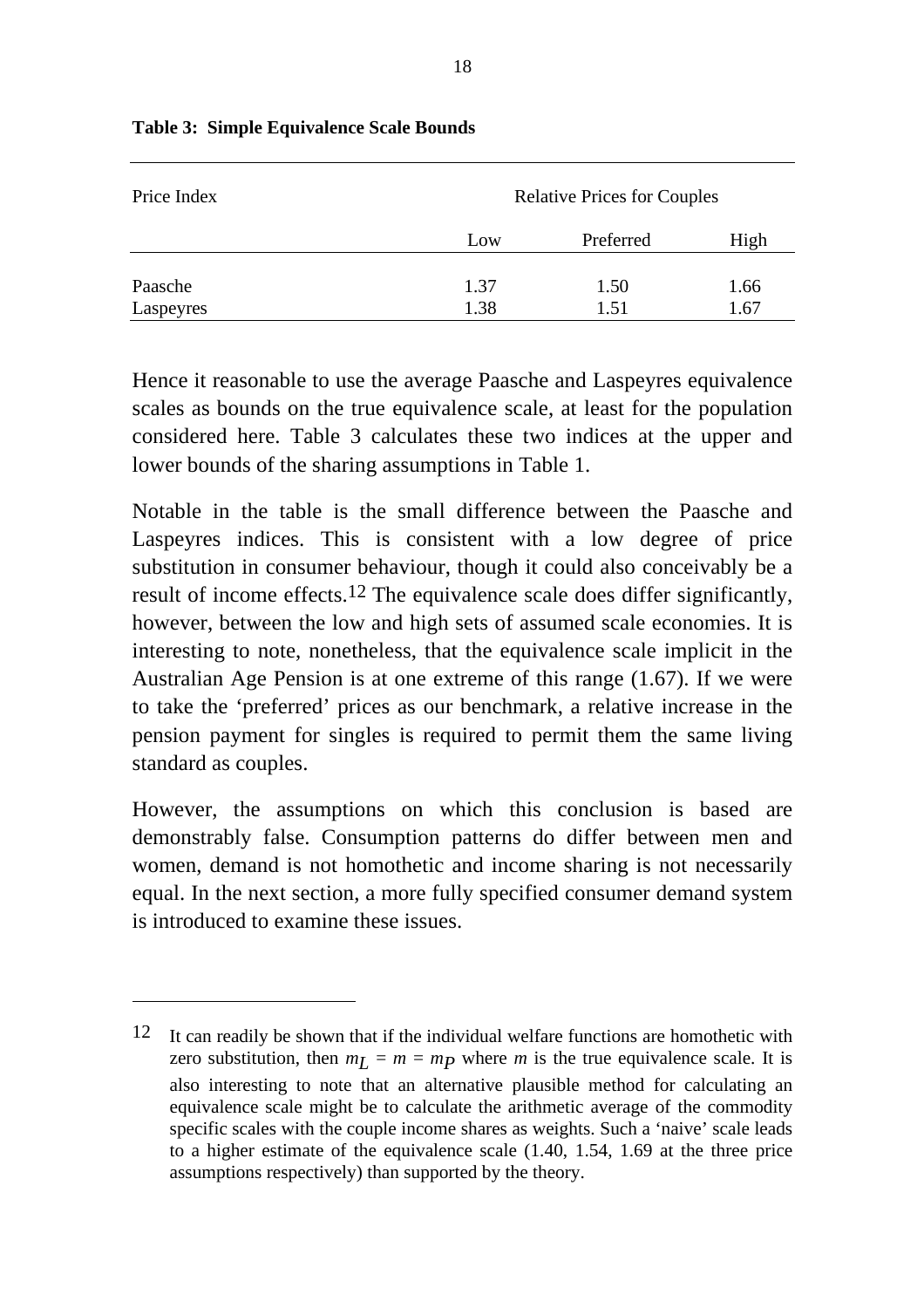## **4 The SI/AI Household Demand System**

The welfare model of Section 2 implies that, in general, the sharing of resources in two-adult households will be a function of all the factors influencing consumption patterns. This may not have an analytical solution. One special case where it is possible to model the income allocation in a relatively simple fashion arises when personal preferences can be represented in the 'Gorman generalised polar form', and the household welfare function is directly additive.<sup>13</sup>

An example of this is used in this section, where it is assumed that the household welfare function is directly additive and that the preferences of each individual can be represented by the substitution independent variation of the 'almost ideal' demand system (SI/AI) (Keller 1984, Deaton and Muellbauer, 1980). In this model, the cross-price parameters γ*ik* of the almost ideal system are defined as  $\gamma_{ik} = \varepsilon_0 \varepsilon_i (\delta_{ik} - \varepsilon_k)$ , where  $\delta_{ik}$  is the Kroneker delta and  $\sum_{i=1}^{I} \varepsilon_i = 1$ . The effect of this simplification is to keep cross-price effects relatively small and to prevent any goods from being Hicks-Allen complements.

This consumer demand model has cost and indirect utility functions of

$$
\log C_j(u_j, p_j) = (1 - u_j) \log a_j(p_j) + u_j \log b_j(p_j)
$$
\n
$$
(10)
$$

$$
V_j(y_j, p_j) = \log \left( \frac{y_j}{a_j(p_j)} \right) / \left( \log b_j(p_j) - \log a_j(p_j) \right) \tag{11}
$$

where  $u_j$  is the welfare level,  $y_j$  the income and  $p_j$  the vector of prices facing individual *j* and

$$
\log a_j(p_j) = \alpha_{0j} + \sum_i \alpha_{ij} \log p_{ij} + \frac{\varepsilon_{0j}}{2} \sum_i \varepsilon_{ij} (\log p_{ij})^2 - \frac{\varepsilon_{0j}}{2} \left( \sum_i \varepsilon_{ij} \log p_{ij} \right)^2
$$
  

$$
\log b_j(p_j) = \log a_j + \beta_{0j} \prod_i p_{ij}^{\beta_{ij}}
$$
 (12)

<sup>13</sup> See Deaton and Muellbauer (1980a: 131) and Gorman (1959) in the context of commodity aggregation.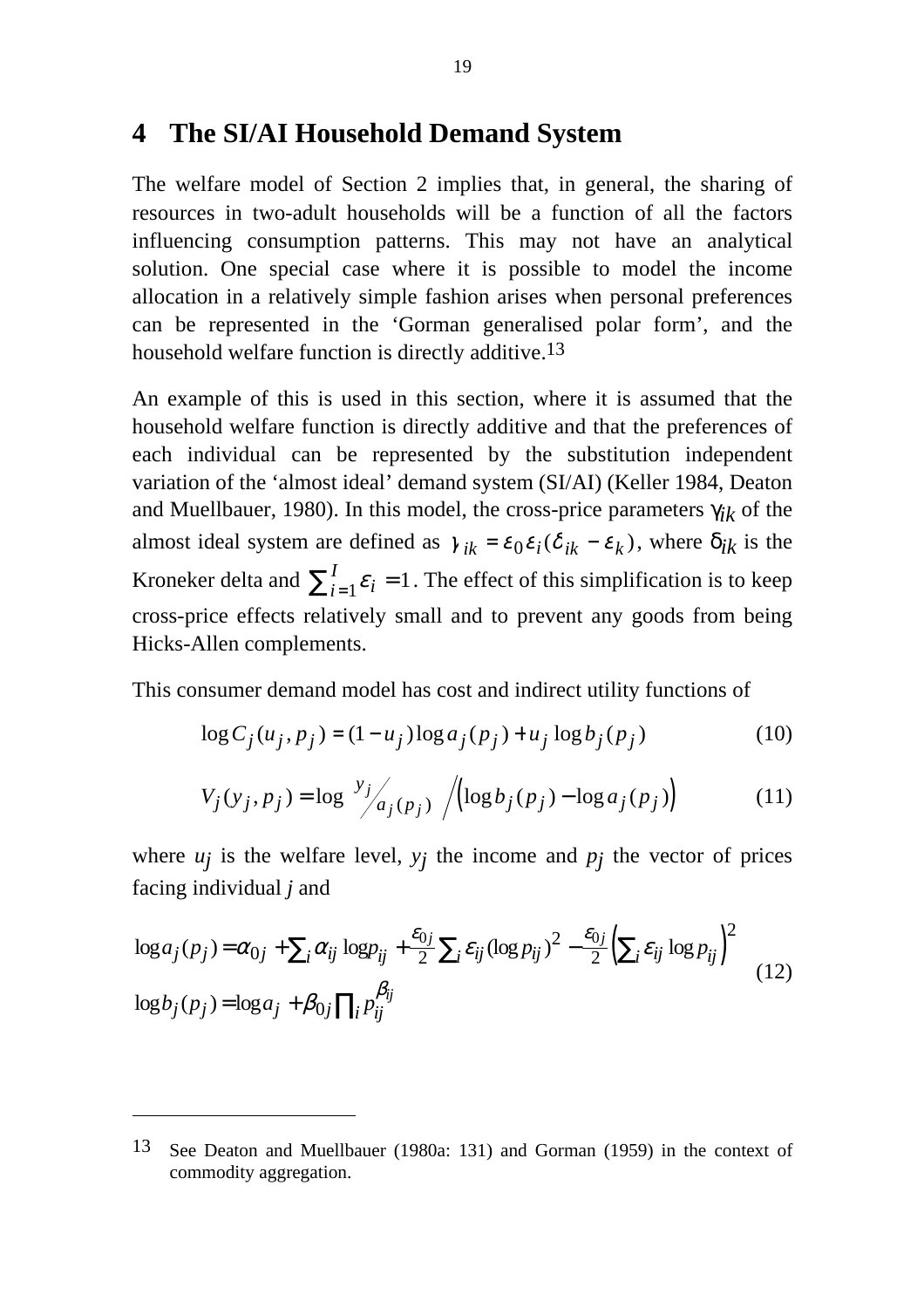with the additional constraints  $\sum_{i=1}^{I} \alpha_{ij} = 1$  and  $\sum_{i=1}^{I} \beta$ *I*  $\sum_{i=1}^{\infty} P_{ij}$  $\sum_{i=1}^{I} \alpha_{ij} = 1$  and  $\sum_{i=1}^{I} \beta_{ij} = 0$  and with the male and female clothing parameters set to zero for the appropriate people. When person *j* is living alone, their budget share demand functions are

$$
w_{ij}(y, p) = \alpha_{ij} + \varepsilon_{0j} \varepsilon_{ij} \left( \log p_i - \sum_k \varepsilon_{kj} \log p_k \right) + \beta_{ij} \left( \log y - \log a_j \right) \tag{13}
$$

where  $y$  is household income and  $p_i$  is the market price of commodity  $i$ . Taste changes with age are incorporated into the model by making  $\alpha_{ij}$  a linear affine function of the age of the respective person (minus 70), though for notational convenience this is suppressed here.

In the SI/AI system, goods are luxuries when  $\beta_{ii} > 0$ , and the compensated own price elasticity is

$$
e_{ij} = \left[\varepsilon_0 \varepsilon_{ij} (1 - \varepsilon_{ij}) - w_{ij} (1 - w_{ij}) + \beta_{ij}^2 \left(\log y - \log a_j\right)\right] / w_{ij} \quad (14)
$$

The parameter  $\varepsilon_{0i}$  provides a general index of the degree of price substitution. When  $\varepsilon_{0j} = 0$  own-price elasticities are close to -1 and when  $\varepsilon_{0i}$  < 0 elasticities tend to be stronger (more negative). It is possible to represent zero substitution at a single price/income point (e.g. if  $\varepsilon_{0i} = 1$ ,  $\varepsilon_{ii} = w_{ii}$ ,  $p = 1$  and  $\log y = \alpha_{0i}$ , but this must imply positive own-price elasticities at other prices or incomes. Unfortunately, this lack of global concavity makes the estimation process more difficult.

For the combined household, the household welfare function is defined as a weighted average<sup>14</sup> of the individual welfare levels

$$
u = \delta_1 u_1 + \delta_2 u_2 \tag{15}
$$

This is maximised subject to a global budget constraint  $y = \sum_i p_i Q_i(q_{i1}, q_{i2})$ . Using the assumptions of Section 2, the budget constraint can be written as

<sup>14</sup> This model could be extended by making  $\delta_j$  a function of external influences on household decision making (such as private incomes and wage rates), as in the bargaining literature.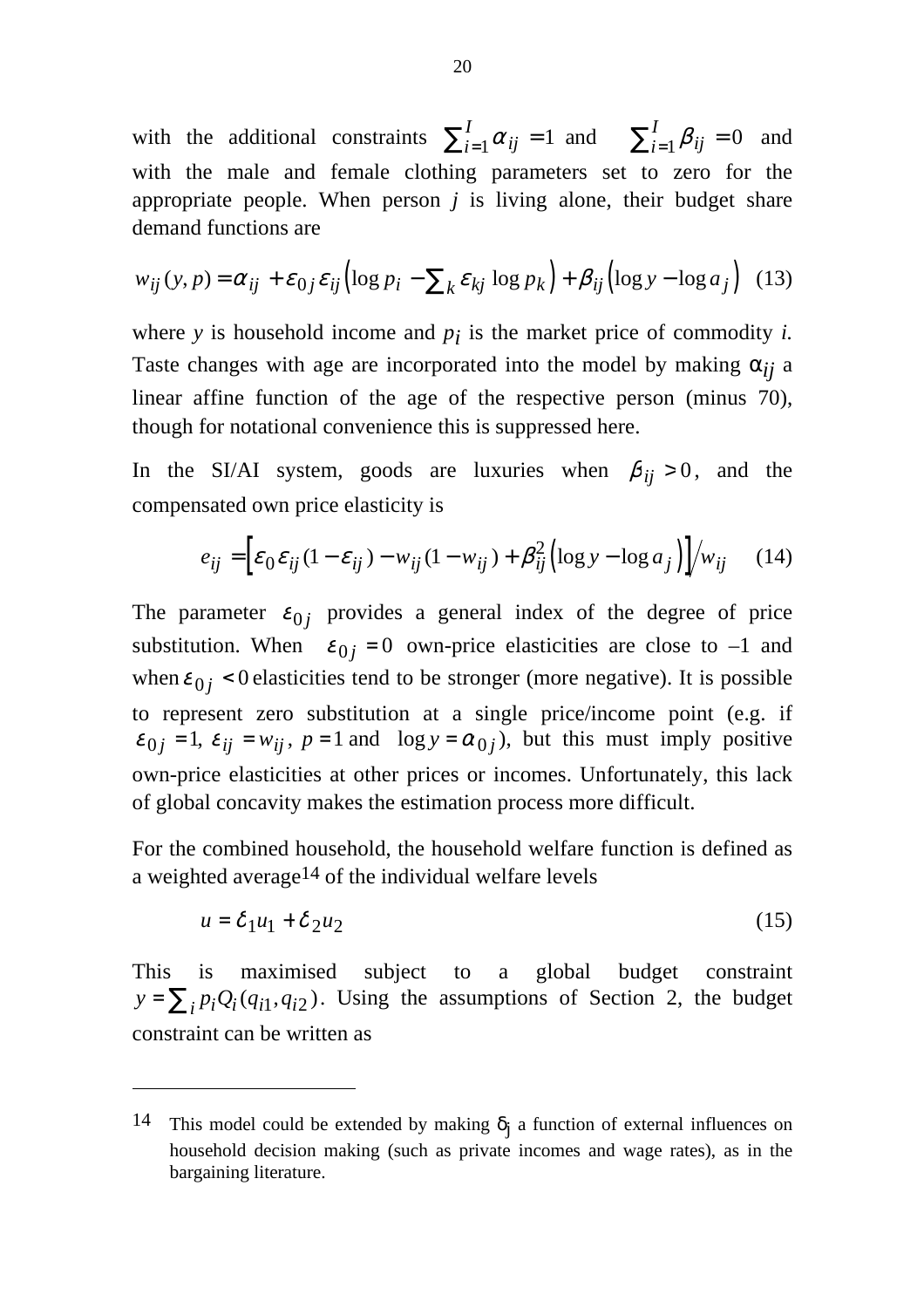$$
y = y_1 + y_2 = \sum_i p_i s_{i1} q_{i1} + \sum_i p_i s_{i2} q_{i2}
$$
 (16)

where  $s_{ij} = \frac{\partial Q}{\partial q}$ . *q i ij*  $=\frac{\tilde{o}Q_i}{2g} \leq$  $\frac{\partial g_i}{\partial q_i}$  ≤ 1. Though *s<sub>ij</sub>* is, in general, a function of *q<sub>i1</sub>* and *q<sub>i2</sub>*, at

the optimum we can take the shadow price as fixed and define a solution as follows. Denote the vector of shadow prices (*p1s1j* , *p2s2j* ,…) at the optimum by  $p_j^*$  and define  $z_j = y_j/a_j(p_j^*)$ . Equation (11) can then be substituted into (15) to yield the upper level of the household maximisation problem

$$
\max u = \left(\frac{\delta_1}{\beta_{01}} \prod_i (p_i s_{i1})^{-\beta_{i1}}\right) \log z_1 + \left(\frac{\delta_2}{\beta_{02}} \prod_i (p_i s_{i2})^{-\beta_{i2}}\right) \log z_2
$$
\nsubject to\n(17)

 $y = a_1 z_1 + a_2 z_2$ 

 $\overline{a}$ 

Note that whilst the household welfare function is directly additive in welfare, it is concave in real income (*z*). The Cobb-Douglas form of this expression implies a proportionate sharing rule,  $y_j = \Theta_j y$  where

$$
\Theta_1 = 1/ \left( 1 + \phi \prod_i (p_i s_{i1})^{\beta_{i1}} (p_i s_{i2})^{-\beta_{i2}} \right)
$$
  
with  $\phi = \frac{\delta_2}{\delta_1} \frac{\beta_{01}}{\beta_{02}}$  and  $\Theta_2 = 1 - \Theta_1$  (18)

Though  $\phi$  is empirically identifiable,  $\delta_1$ ,  $\delta_2$ ,  $\beta_{01}$ , and  $\beta_{02}$  cannot be separately identified. With this model, prices influence the sharing rule only to the extent to which personal demands are non-homothetic.15 Using the separability of the household welfare function, personal consumption within the two person household is described by equation (13), but with *yj* replacing *y* and  $p *_{i}$  replacing  $p_{i}$ . That is,

$$
w_{ij}^* = s_{ij} p_i q_{ij} / y_j = w_{ij} \left(\Theta_j y, p_j^*\right)
$$
\n(19)

<sup>15</sup> One interesting alternative specification is to assume that demands are homothetic and Leontief (zero substitution). In this case it can be shown that, if the household welfare function is strongly concave (inequality averse), the household will allocate more income towards a household member when a good for which they are a relatively large consumer increases in price. The reverse occurs if the household welfare function is only weakly concave. See Bradbury (forthcoming).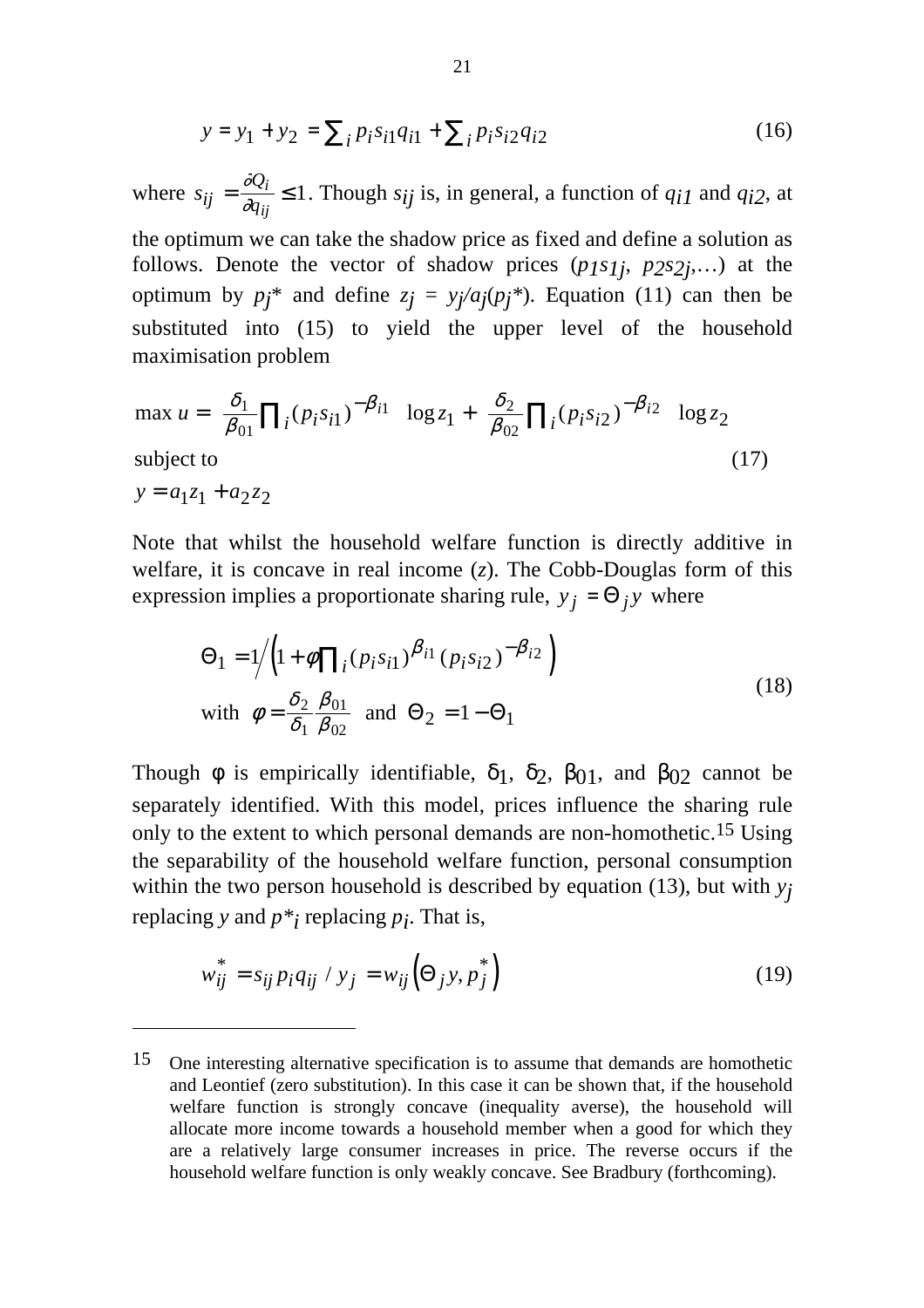Since  $q_i = s_{i1}q_{i1} + s_{i2}q_{i2}$ , the observed budget shares in the two person household are

$$
w_i = p_i q_i / y = \Theta_1 w_{i1} (\Theta_1 y, p^*) + \Theta_2 w_{i2} (\Theta_2 y, p^*)
$$
 (20)

In general, however, the shadow price multipliers  $s_{ij}$  are not fixed but depend upon the consumption of commodity *i* by each household member. Assuming an iso-elastic form of the household purchase function, the multipliers for person 1 are

$$
s_{i1} = \frac{\partial q_i}{\partial q_{i1}} = \left(1 + \left(\frac{q_{i1}}{q_{i2}}\right)^{-\frac{1}{r_i}}\right)^{r_i - 1}
$$
  
with  

$$
\frac{q_{i1}}{q_{i2}} = \frac{\Theta_1 s_{i2} w_{i1} (\Theta_1 y, p_1^*)}{\Theta_2 s_{i1} w_{i2} (\Theta_2 y, p_2^*)}
$$
 (21)

with an symmetrical representation for the second person. The full demand system is found as a result of simultaneously satisfying this relationship together with equations  $(13)$ ,  $(18)$ ,  $(19)$  and  $(20)$ .

Given sufficient variability, equation (13) is sufficient to identify the  $\alpha$ ,  $\beta$ and  $\epsilon$  parameters, and the income distribution parameter  $\phi$  can be identified by examining whether household consumption (20) is more like that of single men or women. Denoting all these parameters by the vector Γ, the remaining three sets of equations can be summarised as

$$
\Theta_j = \Theta_j(p, s_1, s_2, \Gamma) \quad j = 1, 2
$$
  
\n
$$
w_{ij}^* = w_{ij} (\Theta_j y, p, s_j, \Gamma) \quad j = 1, 2; i = 1...I
$$
  
\n
$$
s_{ij} = s_{ij} (\Theta_1, \Theta_2, s_{i1}, s_{i2}, w_{i1}^*, w_{i2}^*, r_i) \quad j = 1, 2; i = 1...I
$$
\n(22)

where *sj* is the vector of price multipliers for person *j*. Given Γ and *r* (the vector of scale economy parameters) and provided the cost function is concave, these equations can be solved numerically to yield the price multipliers  $s_{ij}$  as a function of  $\Gamma$ , *r* and *y*. These new shadow prices can then be inserted into the estimation equation and the model estimated in an iterative fashion.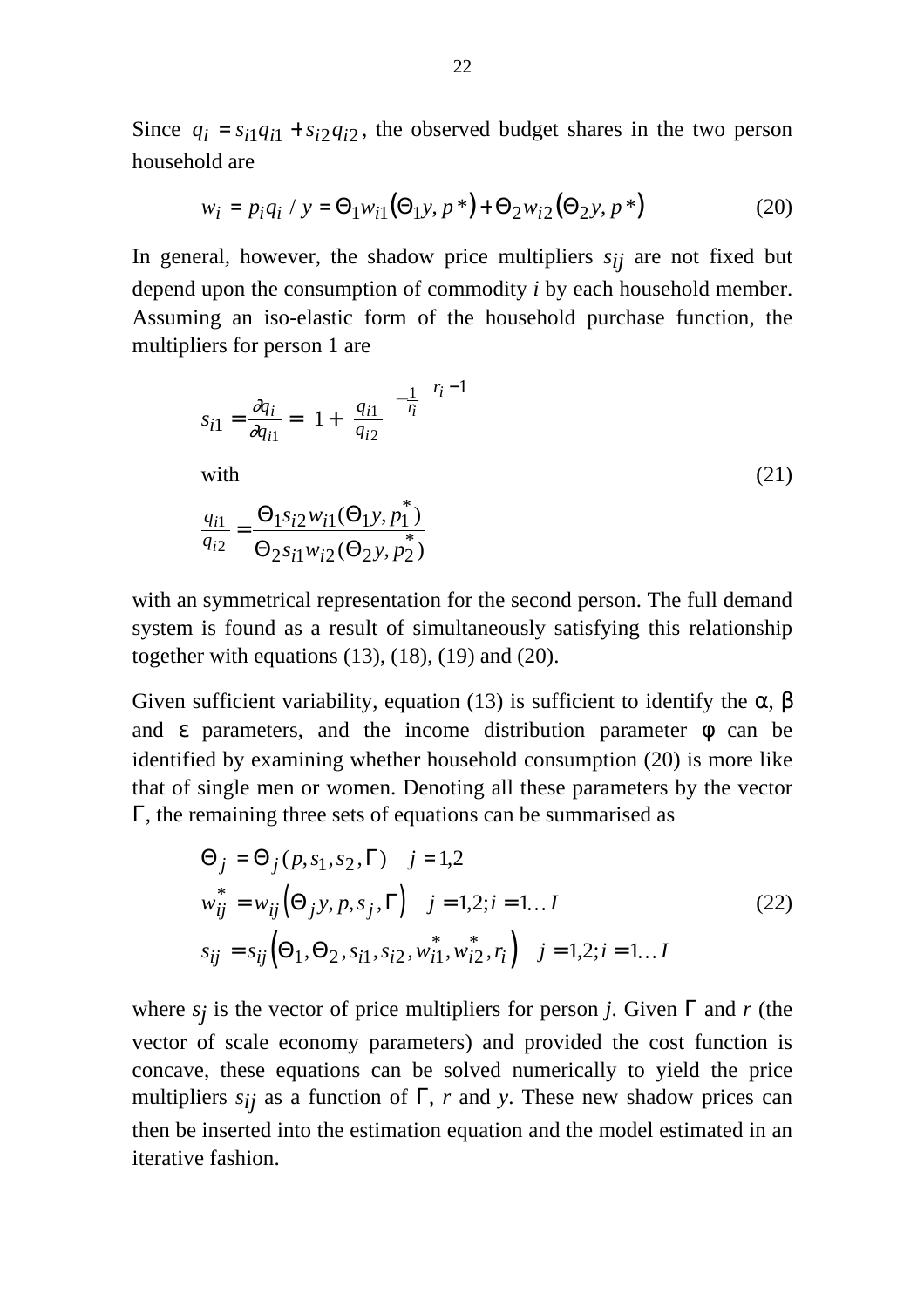To begin the iteration, it is assumed that shadow prices are fixed at the prices given when  $q_1 = q_2$  (from equation (21) this implies  $s_{i1} = s_{i2} = 2^{r_i}$  $=s_{i2}=2^{r_i-1}$ ). This is equivalent to assuming that the budget constraint takes the quasi-linear form. Equations (13), (18), (19) and (20) are then fitted to the observed household-level data on expenditure shares using a maximum likelihood estimator, obtaining an estimate for the parameters of the individual welfare functions and the intra-household income share parameter φ.

These parameter estimates are then used to find the values of *sij* which satisfy the system  $(22)$  for the mean value of *y* (and age).<sup>16</sup> The new price multipliers obtained are then treated as fixed once again, and the process is repeated until the result converges. In practice, convergence is fairly rapid. The weak relationship between (shadow) prices and the household sharing rule, together with the independent determination of the demand function parameters in the single person households, mean that changes in shadow prices only have a minor influence on estimation of the demand function parameters.

Once the parameters of this system are either assumed or estimated, the equivalence scale can be derived in a straightforward manner. When person *j* lives alone with income *y* and facing market prices, they have a welfare level of  $u_j = V_j(y, p)$ , where  $V_j(.)$  has the form given in (11). The personal income required to attain this same welfare level when they live with a partner is given by the cost function defined with respect to shadow prices *Cj* (*uj* ,*p\**) (equation (10))*.* This will be equal to a fraction Θ*j* of the required household income. Hence the equivalence scale of married relative to single is given by *Cj* (*V*j (*y*,*p*),*p\**)/Θ*jy* or, (at unit market prices)

$$
m_j = \Theta_j^{-1} \exp\left(\frac{(s_j^* - 1)(\log y - \alpha_{0j}) + \sum_i \alpha_{ij} \log_{ij} + \frac{\epsilon_{0j}}{2} \sum_i \epsilon_{ij} (\log s_{ij})^2 - \frac{\epsilon_{0j}}{2} (\sum_i \epsilon_{ij} \log s_{ij})^2\right)
$$
(23)

<sup>16</sup> In principle, shadow prices could be separately estimated for every household rather than just for the mean. However, special adjustments would need to made at the extremes of the sample (where negative budget shares might be predicted). Because of the added complexity (and the lack of precision of estimates away from the mean) this is not done here.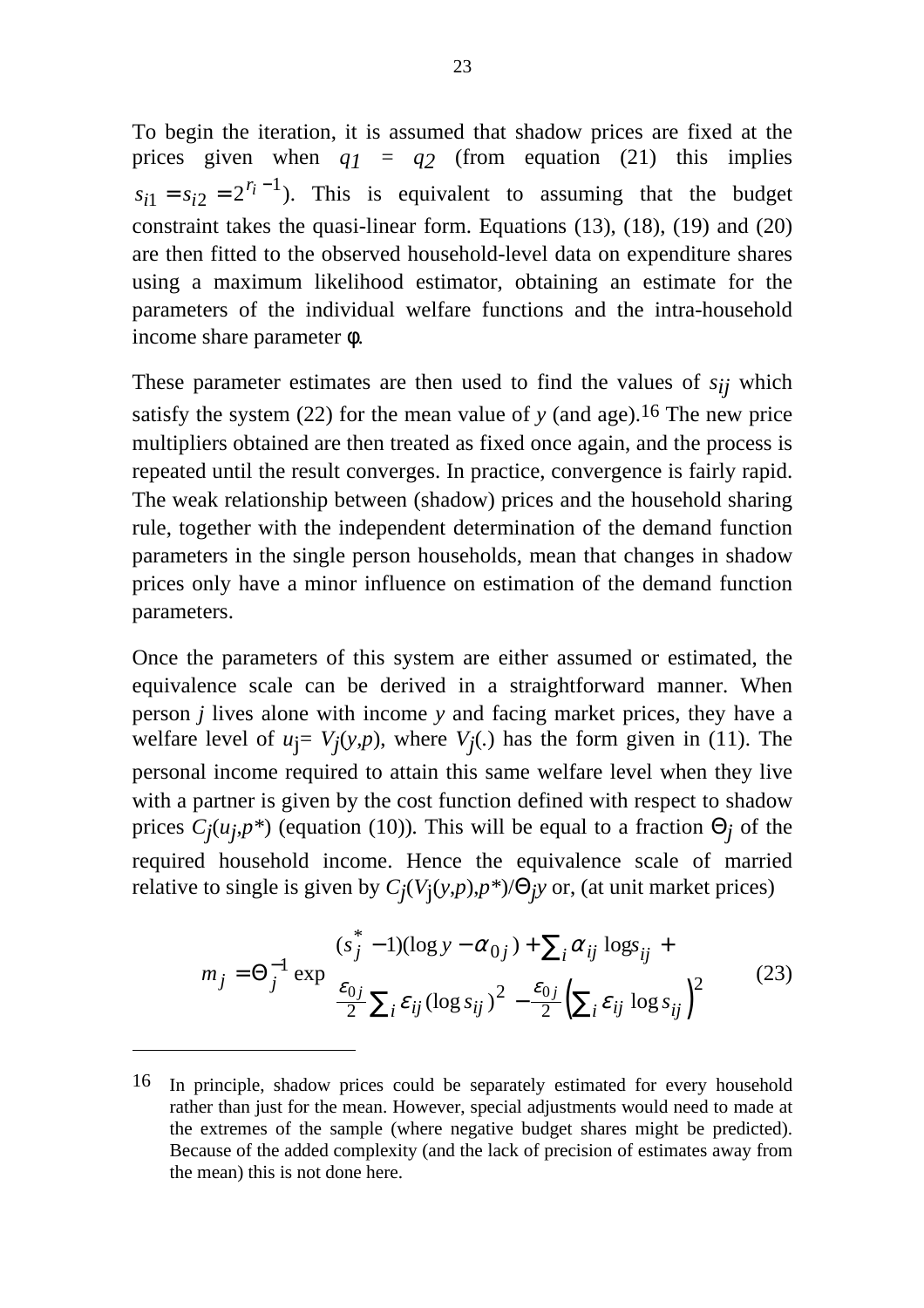where  $s_j^* = \prod_i s_{ij}^{\beta_{ij}}$ . If goods with little joint consumption (high  $s_{ij}$ ) tend to be necessities,  $(\beta_{ij} < 0)$  the equivalence scale will decrease with income (food is an example, clothing a counter-example).

If budget shares are constant with income, the equivalence scale will similarly be independent of income. In this case, the above expression becomes a simple function of the geometric mean shadow price,

$$
m_j = \Theta_j^{-1} \prod_i s_{ij}^{\overline{w}_{ij}}
$$
 (24)

where  $\overline{w}_{ij}$  is the arithmetic average of the budget share when person *j* is living alone, and when in a couple. In the homothetic case at least, this places the SI/AI demand system neatly between the Paasche and Laspeyres indices described in the previous section, since it uses the average of the two budget shares, and the geometric mean always lies between the arithmetic and harmonic means.

## **5 Testing the Theory**

Is this model of household consumption consistent with observed behaviour, and what does that behaviour tell us about income sharing and the equivalence scale? This section investigates these questions using the data on single and couple expenditure patterns introduced in Section 3.

Estimation of the household consumption model requires the integration of this behavioural data with the joint consumption assumptions of Section 3 and external estimates of price responses. For the latter we begin with estimates for Australia reported by Rimmer and Powell (1992). They estimated a time-series demand system for six commodity groups, food, alcohol/tobacco, clothing, durables, rent and other. The compensated ownprice elasticities for these commodity groups (-0.44, -0.63, -0.81, -0.91, -0.76 and -0.47 respectively) are assumed to apply to the corresponding commodity groups used here. Men and women are assumed to have the same price elasticities, and a simplified version of equation (14) is then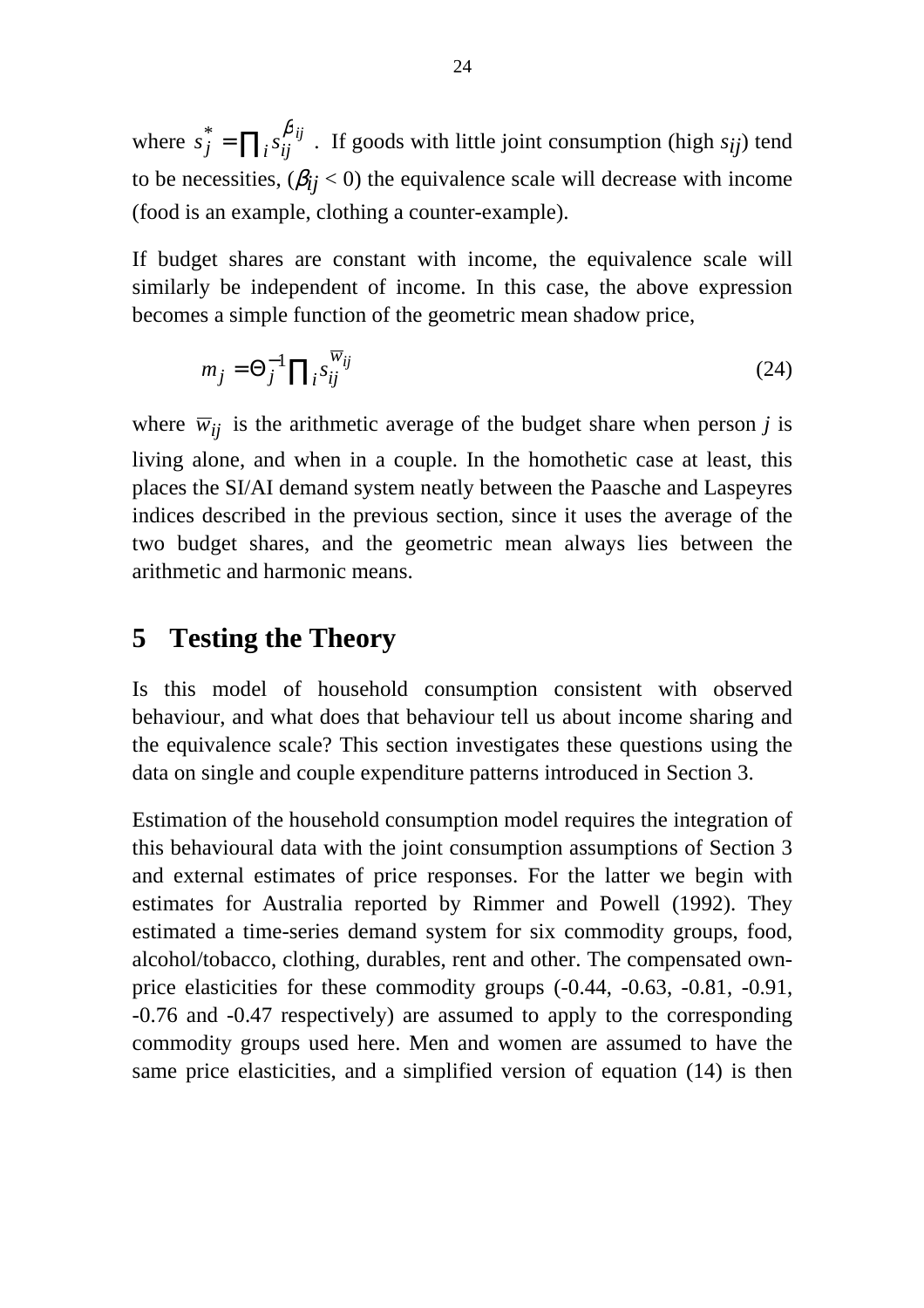used to define the  $\varepsilon$  parameters.<sup>17</sup> An alternative specification of the  $\varepsilon$ parameters is also considered below.

One commonly encountered problem in estimating the AI demand system is that the parameters  $\alpha_{01}$  and  $\alpha_{02}$  are difficult to separately identify from the other  $\alpha$  parameters. This was found to be the case here, and these two parameters have been arbitrarily set to a value of 4, implying that \$55 per week is required in order to produce a minimal utility level for both men and women. Sensitivity testing of this assumption is also undertaken below.

Using these assumptions and the iterative estimation method described above, an initial estimation (model 1) leads to an estimate of 1.09 for Φ (std error = 0.12).<sup>18</sup> This implies an income share for men ( $\Theta$ 1) of 47 per cent and equivalence scales of 1.55 and 1.47 for men and women respectively (see Table 8). The difference in scales follows primarily from the non-equal income share, with men requiring a higher total household income to offset their lower income share. However, since  $\Phi$  is not significantly different from 1 (which implies equal sharing when demand is homothetic), the difference in equivalence scales is also likely to be nonsignificant.

The price values and elasticities for this model are summarised in Table 4. This table shows the assumed shadow prices when consumption is equal, the assumed (approximate) compensated own-price elasticity for single men and women and the implied shadow prices for married men and women, and price elasticities at the income and prices facing the average married couple.

Note that the shadow prices for men are generally lower than for women (apart from high male-demanded goods such as alcohol and private vehicles). This follows from their lower income share which implies a lower quantity of consumption, which in turn implies a lower shadow price (from the convexity properties of the household purchase function).

<sup>17</sup> That is, all the  $\beta_{ij}$  are assumed zero, and  $w_{ij}$  set to the mean budget shares for single men and women respectively.

<sup>18</sup> All market prices are fixed at unity. The SAS Model procedure was used for the non-linear FIML estimates.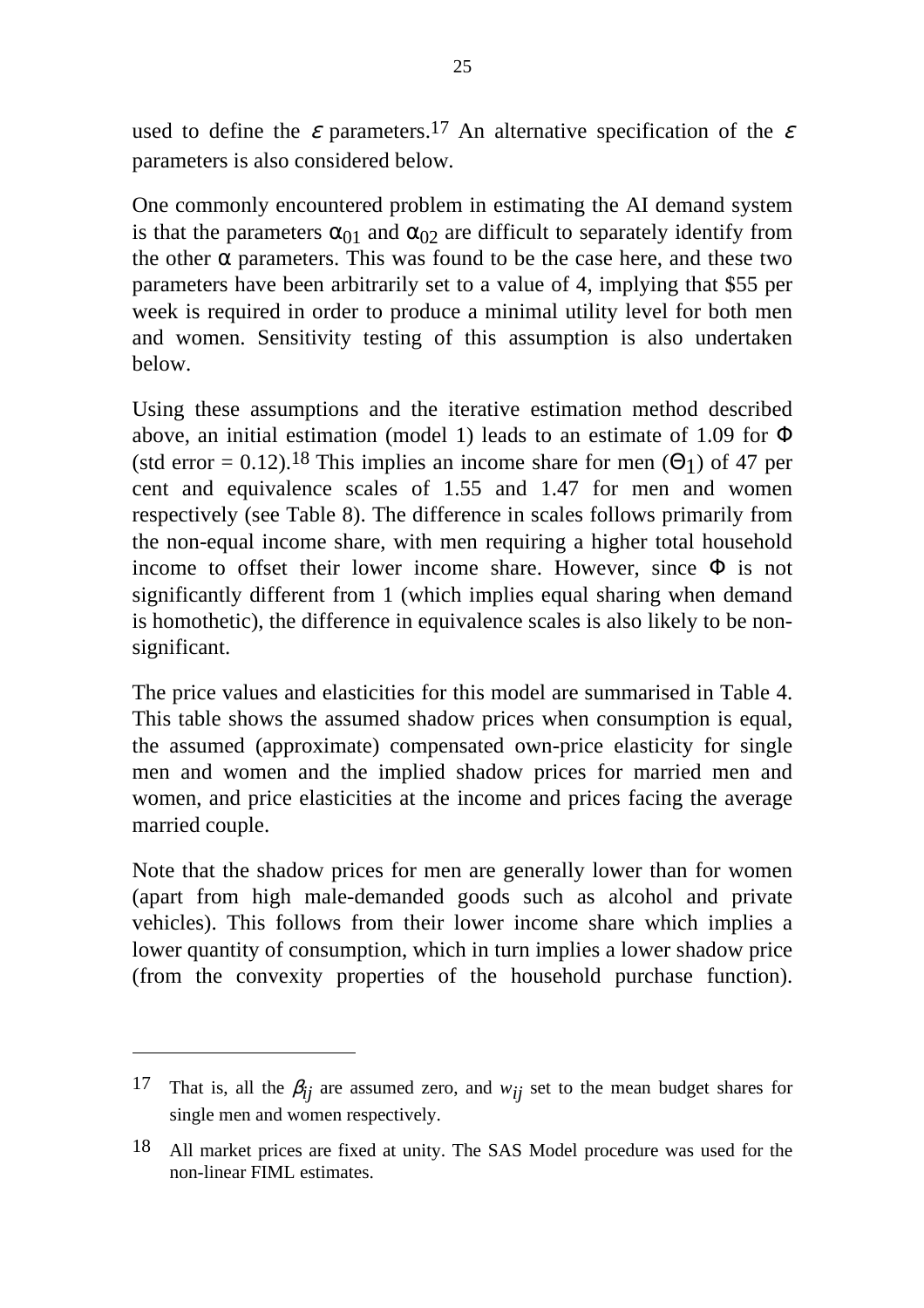[Table at end]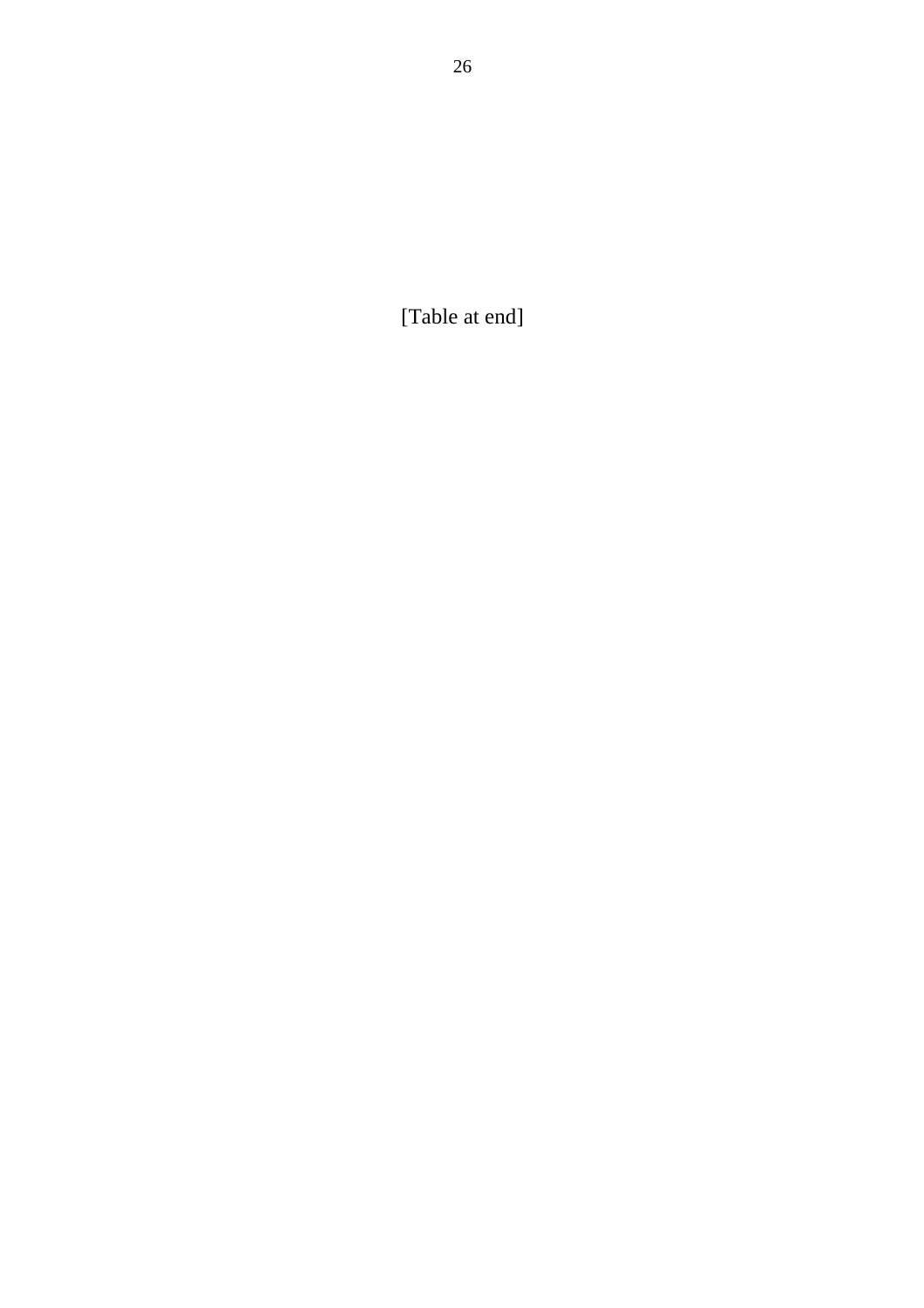The shared nature of household consumption thus means that the low income member is not as badly off as their income share might suggest.

This result is dependent upon the strict convexity of the iso-elastic purchase function. In Table 8, model 1a shows the equivalence scale obtained from the first step of the iterative procedure. This first step uses a quasi-linear budget constraint which has equal shadow prices for husband and wife. Though the income share for men is essentially unchanged, the difference between the equivalence scale for men and that for women is much greater than in model 1, because of the partial 'free riding' permitted by the iso-elastic purchase function in that model. Since the assumptions of the quasi-linear budget constraint will usually be violated by goods with high degrees of sharing,<sup>19</sup> the iso-elastic result in model 1 is a more appropriate description of household consumption.

The next step is to test whether the model and assumptions are consistent with observed behaviour. Given the assumptions of joint consumption and price elasticities, the household purchase model assumes that the consumption patterns for couples are a function of the same parameters that determine consumption for single men and women, together with the sharing parameter. The model can therefore be compared with an alternative model which imposes no such restriction on couple consumption. This unrestricted demand system for the three family types has 154 parameters (45 for men, 45 for women and 64 for couples)<sup>20</sup> and a log-likelihood statistic of 22,490. The restricted model, on the other hand has a log-likelihood statistic of 22,410 for 91 parameters  $(154 + 1 - 64)$ .<sup>21</sup>

<sup>19</sup> That is, for shared goods, the interval between points A and B in Figure 1 will become short, and it becomes more likely that consumption will not take place strictly between these two points. See Bradbury (1995) for an estimation using a quasi-linear model.

<sup>20</sup> For singles: 15  $\alpha_i$ , 15  $\beta_i$  and 15 parameters for age (for men, women's clothing parameters are fixed at zero, and contrariwise for women). For couples: 16  $\alpha_i$ , 16  $\beta_i$ , 16 for husband's age and 16 for wife's age.

<sup>21</sup> This is conditional upon the shadow prices estimated in the last loop of the iterative procedure, though the log-likelihood at the first iteration with equal shadow prices is almost identical (22,409).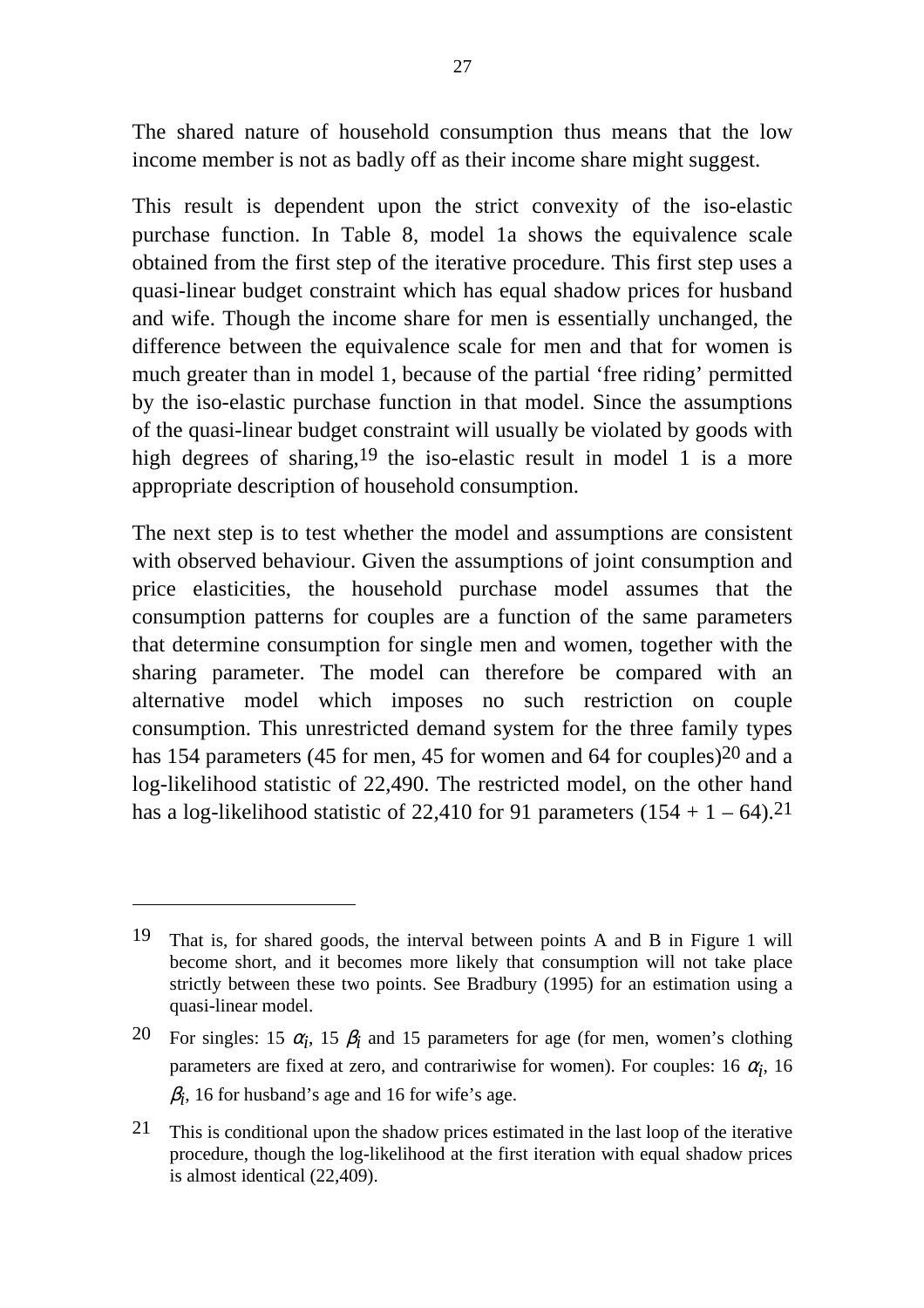The likelihood ratio test thus implies that the model assumptions produce a significant loss of fit.22

Since  $\Phi$  is not significantly different from 1, a convenient way to assess the reason for the poor fit is to fix  $\Phi$  at 1, and to estimate a set of models which move in a stepwise fashion from the unrestricted to the restricted model. This is summarised in Table 5. Model 1 in the table is the initial model described above. Model 2 is an unrestricted model with the predicted budget shares for couples also included in the couple equation. This means that the couple-specific parameters can be used to indicate where the model and behaviour diverge.

Model 3 is the same as model 2 but without the couple-specific age parameters. The likelihood ratio test shows that, as a group, the couple age parameters are significant at the 2% level. The parameter estimates for model 2 show that, compared to the levels predicted on the basis of the expenditure patterns of singles, couples increase their male clothing and furniture budget shares as the husband's age increases, but decrease their health care budget share. These patterns may represent violations of the separability assumption with, for example, wives' insisting that their husbands replace their old clothes. However, each of these interactions on its own is only just significant at the 5% level.

Model 4 removes the couple income-interaction terms (which as a group are not significant) leaving only the couple-specific constant terms. These are shown in Table 6. The most significant deviations are for housing and shared food. This initial model over-estimates the housing budget share for couples by almost four percentage points, under-estimates the budget share of shared food by just over three percentage points and the share of personal food by 1.3 percentage points, and over-estimates the budget for personal transport by 0.7 percentage points. This latter bias is matched by an under-estimation of the budget for shared transport of a similar magnitude (though the latter is not statistically significant). These are clearly large deviations from the predicted values.

<sup>22</sup> That is,  $2 \times (22,490-22,410) = 160 \gg 92 = \chi^2_{63,1\%}$  $,1\%$ .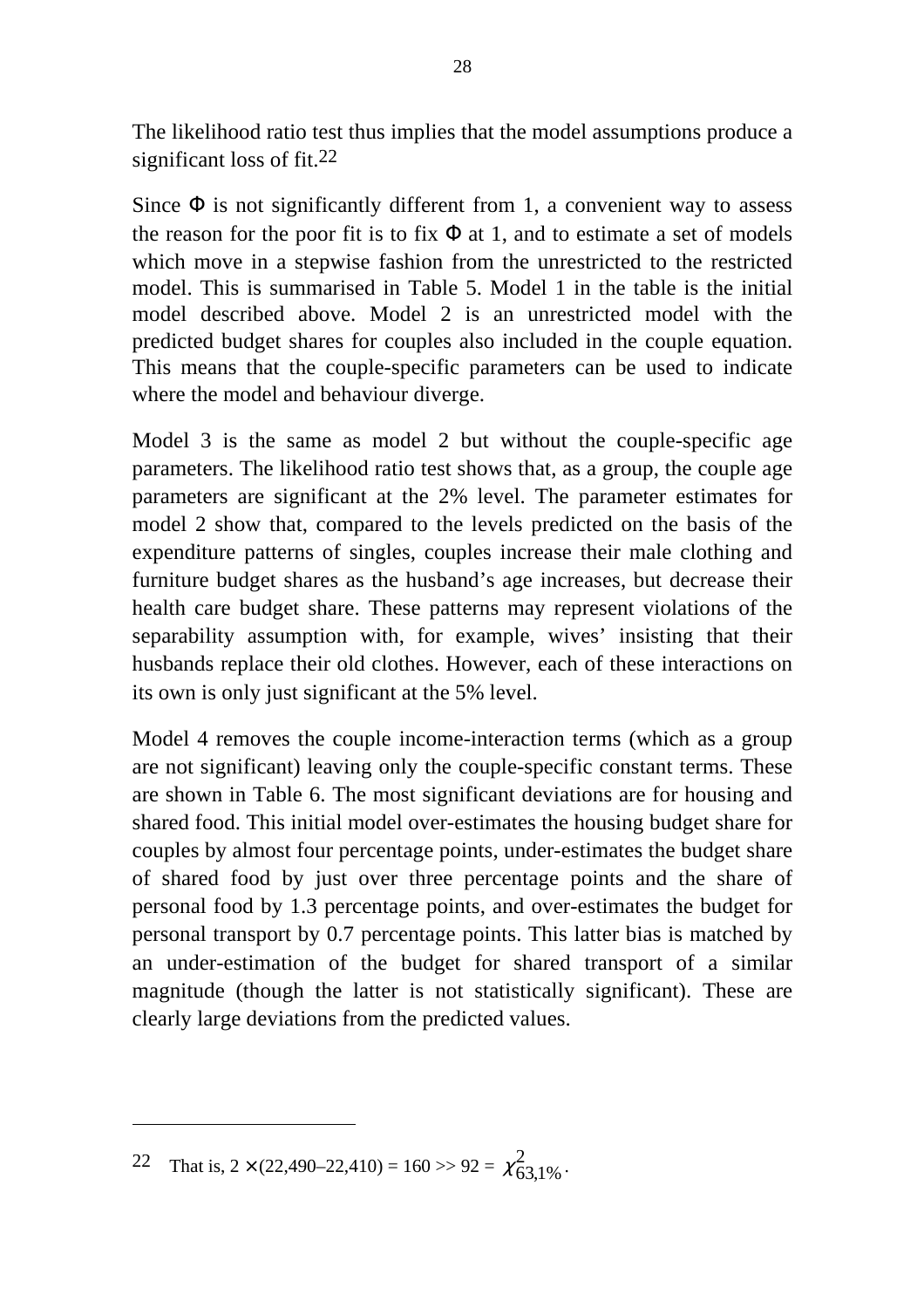| No.                   | Description                                                                    | Ф<br>Fixed<br>at $1?$ | Log<br>Likelihood | Param-<br>eters |
|-----------------------|--------------------------------------------------------------------------------|-----------------------|-------------------|-----------------|
|                       | Using Initial Sharing and Price Elasticity<br><b>Assumptions</b>               |                       |                   |                 |
| 1                     | Restricted                                                                     | no                    | 22,410            | 91              |
| $\mathcal{D}_{\cdot}$ | Unrestricted ( <i>i.e.</i> including couple age, income<br>and constant terms) | yes                   | 22,490            | 154             |
| 3                     | With couple income and constant terms                                          | yes                   | 22,465            | 122             |
| 4                     | With couple constant terms                                                     | yes                   | 22,453            | 106             |
| 5                     | Restricted (model 1 with $\Phi$ fixed)                                         | yes                   | 22,409            | 90              |
|                       | Using Alternative Sharing Economy Assumptions                                  |                       |                   |                 |
| 6                     | With couple constant terms                                                     | yes                   | 22,453            | 106             |
|                       | Using Alternative Price Elasticity Assumptions                                 |                       |                   |                 |
| 7                     | With constant couple terms                                                     | yes                   | 22,453            | 106             |
| 8                     | Restricted                                                                     | yes                   | 22,428            | 91              |

#### **Table 5: Alternative Models**

Given the numerous assumptions used to arrive at these estimates, there are a number of possible explanations for this poor fit with behaviour. Most fundamentally, there may be important aspects of household preferences or behaviour that are not included in the theory. The most obvious example is the omission of home production. The sharing of food preparation may be why couples spend more than predicted on shared and prepared foods. Interestingly, couples also spend more than predicted on personal food rather than substituting away from this towards prepared foods. Sharing of home production thus seems to lead to married people consuming a greater quantity or (more likely) quality of food than single adults.

Staying within the scope of the present model, however, it is also possible that the 16 degrees of freedom represented by the couple-specific parameters could be used to estimate either a set of scale economy parameters, or a set of price response parameters which produce a fit as good as the unrestricted model. But both sets of parameters have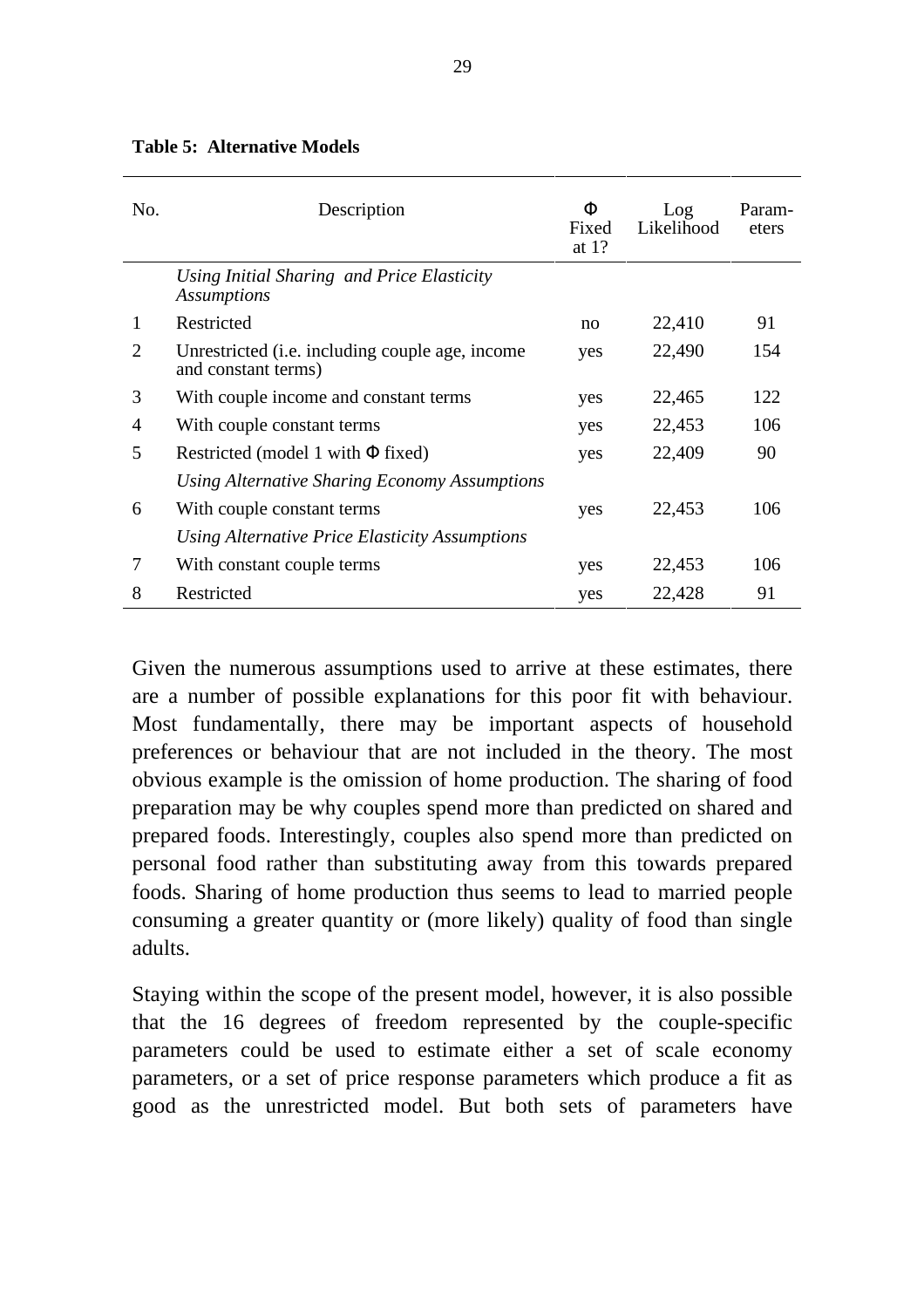[Table at end]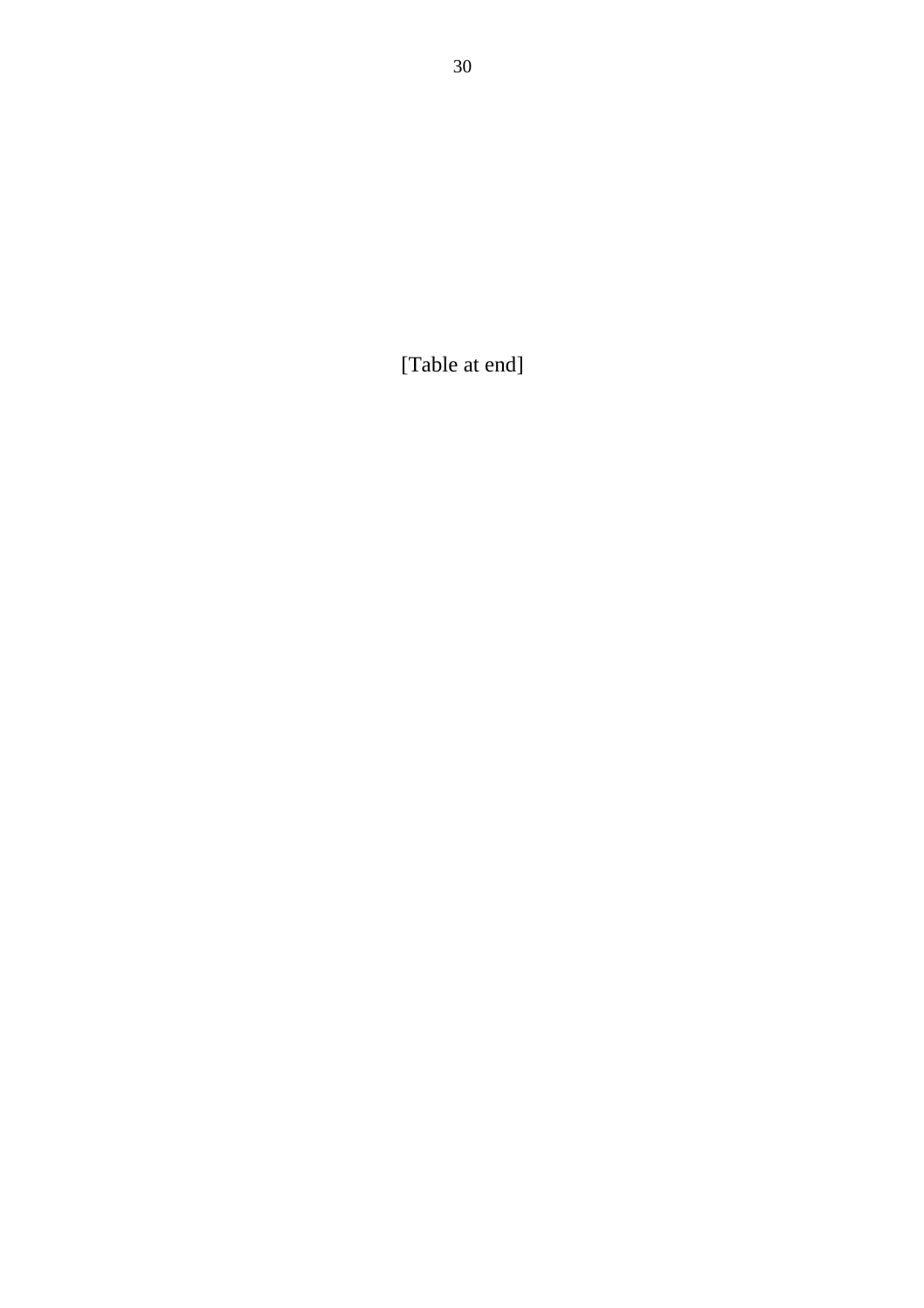theoretical bounds. The scale economy parameters, *ri* , must lie between 0 and 1, or a narrower range if we accept the bounds proposed in Table 1. Similarly, (at least at the mean of the sample) the  $\varepsilon$  parameters should produce a concave cost function, including non-positive compensated own-price elasticities.

Setting these parameters free while imposing these bounds is computationally difficult. However, it is possible to explore these issues in a more limited fashion. The first step involves fixing the sharing economy parameters at the side of the range in Table 1 which will minimise the residual terms reported in Table 5. The required direction of change is ascertained from the direct price terms in equation (13) (assuming equal shadow prices). Where this equation suggests only a small change in price is required, the sharing economies are left at their original value. These new sharing assumptions are shown in the middle panel of Table 6 along with the couple-specific parameters obtained when model 4 is reestimated.23 These residuals are only marginally changed from their values in the first panel. In other words, altering the sharing parameters within plausible ranges has a negligible effect upon the model fit.

What of the price responses? The assumptions used for these are based on much weaker evidence than the shadow prices. Examining the couplespecific parameters in Table 6 in the context of equations (13) and (14) (and ignoring the impact of real income on budget shares), suggests that the absolute price elasticity for housing may be too large and the absolute price elasticity for the two transport goods too low. On the other hand, it is unlikely that the poor fit of prepared food is due to an incorrect price response, since the shadow price for prepared food is near the average for all commodities, and so a very large change in the price elasticity would be required to change the predicted value significantly.

<sup>23</sup> For computational convenience, the housing shadow price is set at 0.51 rather than 0.5. To assume the latter would necessitate an alternative method of setting shadow prices since this implies a right-angle household purchase function. In this situation shadow prices can be defined as the prices which would lead to *qi*1=*qi*2=*qi* (subject to the constraint that  $s_{i1}+s_{i2}=0.5$ ). Preliminary analysis using this approach showed only a small difference to the results shown here.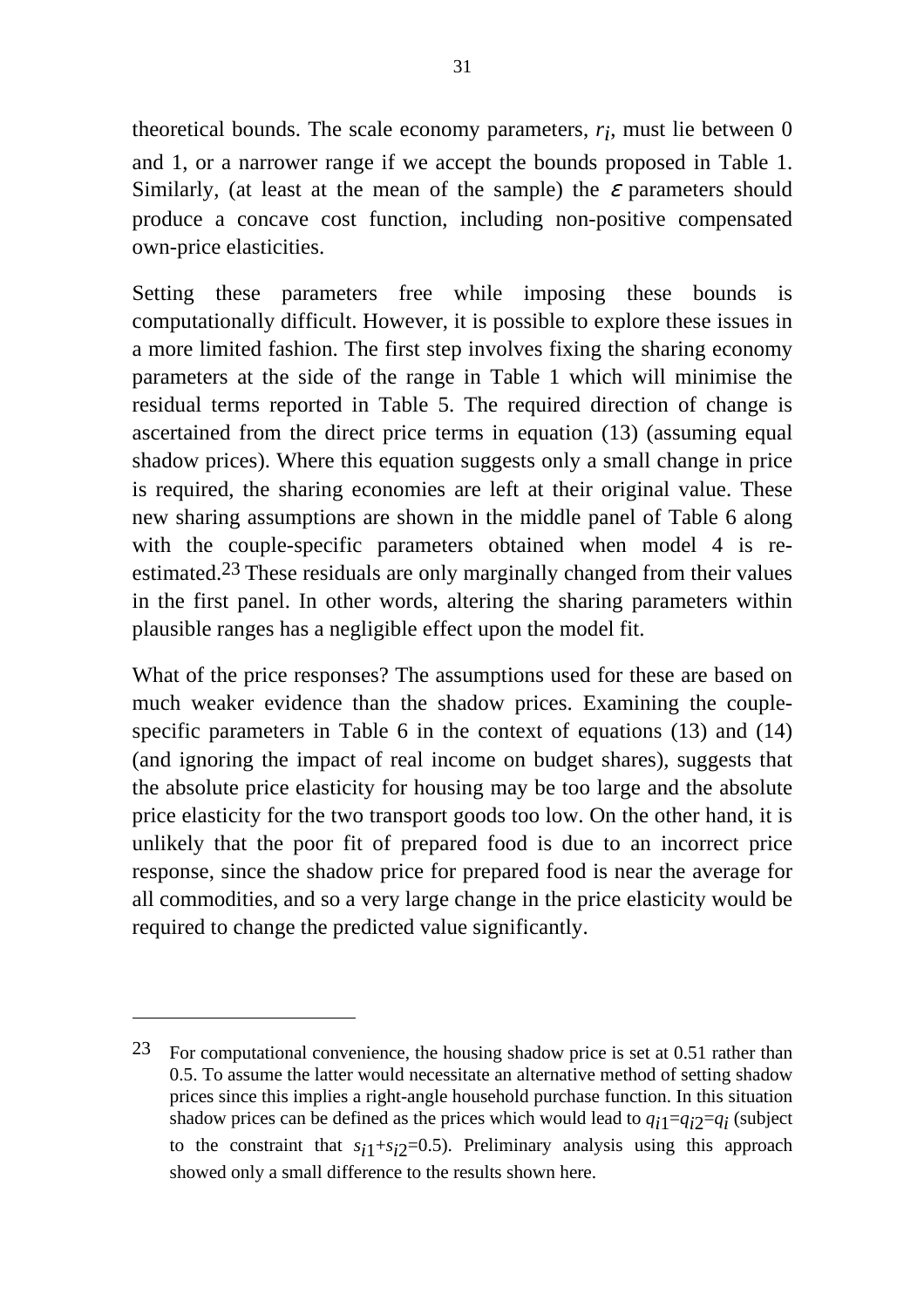For housing in particular, it is quite plausible that the absolute price elasticity for aged people will be much smaller than for the population as a whole. Many older people have strong attachments to their home and wish to remain in the same dwelling when their partner dies (or when market prices change for that matter). Their expenditures on maintenance and taxes, which comprise the bulk of housing costs in this sample, thus continue at much the same level as before, despite the large change in the effective price of housing services. We might also speculate that the absolute price elasticity for transport among the aged will be greater than average, since less of their travel is associated with relatively inflexible work-related commuting.

In the light of these observations, the last panel of Table 6 shows estimates equivalent to model 4, but now using price elasticities of  $-0.3$ ,  $-2.0$  and -2.0 for housing and the two transport goods respectively (compared to -0.76, –0.47 and –0.91). Though prepared food is still underestimated by this revised model, no other budget share has a significant couple constant (though alcohol and shared recreation goods come close).24

Model 8 then repeats the estimation of model 1 (the restricted model), but with these alternative price elasticities and fixing  $\Phi$  at 1. The implied ownprice elasticities for married men and women are shown in Table 7. For housing in particular, these elasticities are significantly weaker (less negative) with the elasticity for men positive. This is because the weak price elasticity permits the low price for housing to produce a significant drop in the budget share which in turn alters the elasticity (see equation  $(14)$ .

Whilst the convexity of the budget constraint permits the convergence of the price solution in the face of this weak convexity in the cost function, this is not the case when the estimation is repeated with  $\Phi$  not fixed. The first iteration produces an estimate for  $\Phi$  of 1.16 with a standard error of 0.12 ( $\Theta$ <sub>1</sub>=0.46). This lower income share leads to a lower shadow price for men, a lower housing budget share, and hence a positive price elasticity.

<sup>&</sup>lt;sup>24</sup> Note that the couple-specific constants must sum to zero, and so the poor fit of the food equation must imply negative coefficients for at least some of the other commodities.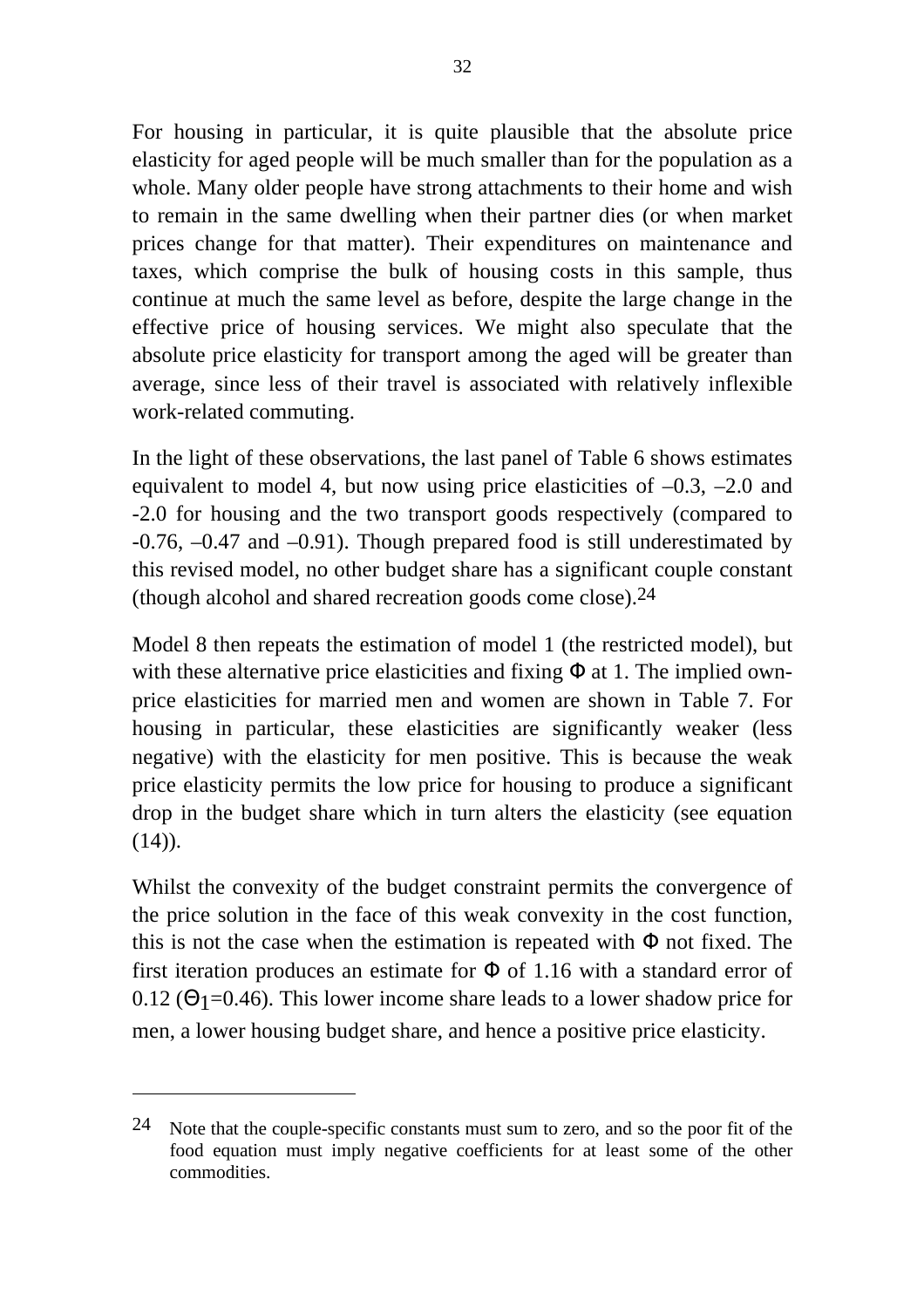|                |                                  |         | Couples: shadow<br>price at mean |         | Couples: own-price<br>elasticity at mean |
|----------------|----------------------------------|---------|----------------------------------|---------|------------------------------------------|
| $\dot{i}$      | Commodity                        | Men     | Women                            | Men     | Women                                    |
|                |                                  | $(s_i)$ | $(s_i)$                          |         |                                          |
| $\mathbf{1}$   | Men's clothing                   | 1.00    | 1.00                             | $-0.82$ |                                          |
| $\overline{2}$ | Women's clothing                 | 1.00    | 1.00                             |         | $-0.81$                                  |
| 3              | Housing                          | 0.49    | 0.61                             | 0.06    | $-0.14$                                  |
| 4              | Fuel                             | 0.67    | 0.73                             | $-0.30$ | $-0.32$                                  |
| 5              | Prepared foods                   | 0.81    | 0.79                             | $-0.41$ | $-0.37$                                  |
| 6              | Personal foods                   | 0.91    | 0.91                             | $-0.44$ | $-0.40$                                  |
| 7              | Alcohol                          | 0.99    | 0.85                             | $-0.64$ | $-0.63$                                  |
| 8              | Tobacco                          | 1.00    | 1.00                             | $-0.62$ | $-0.63$                                  |
| 9              | Furnishings and equipment        | 0.61    | 0.63                             | $-0.83$ | $-0.73$                                  |
| 10             | Household services and operation | 0.54    | 0.75                             | $-0.34$ | $-0.41$                                  |
| 11             | Medical care and health          | 0.97    | 0.97                             | $-0.48$ | $-0.50$                                  |
| 12             | <b>Transport fares</b>           | 1.00    | 1.00                             | $-2.63$ | $-2.53$                                  |
| 13             | Vehicle running expenses         | 0.67    | 0.58                             | $-1.91$ | $-1.67$                                  |
| 14             | Shared recreation goods          | 0.71    | 0.49                             | $-0.58$ | $-0.39$                                  |
| 15             | Personal recreation goods        | 0.83    | 0.87                             | $-0.53$ | $-0.47$                                  |
| 16             | Personal care                    | 0.90    | 0.98                             | $-0.55$ | $-0.51$                                  |
| 17             | Miscellaneous                    | 0.64    | 0.81                             | $-0.41$ | $-0.47$                                  |

**Table 7: Revised Price Elasticities: Restricted Model Estimates (Model 8)**

In principle, the use of cost function with better global convexity properties should remove this estimation difficulty. In the present case, however, it seems reasonable to fix  $\Phi$  at 1 since none of the estimates suggest that it is significantly different from this (in either a statistical or substantive sense).25

Table 8 shows the different equivalence scales (and income sharing estimates) obtained from the different estimation models used here. In addition, a number of sensitivity tests are shown describing the impact of changing the sharing parameters or the assumptions about the  $\alpha_0$ parameters in the demand functions. Since not of all these lead to concave cost functions, only the quasi-linear estimates are shown.

 $25$  The first iteration estimate is a good approximation for the final estimate. For model 1 the first iteration estimate of  $\Phi$  was 1.10 (cf. 1.09 for the final estimate).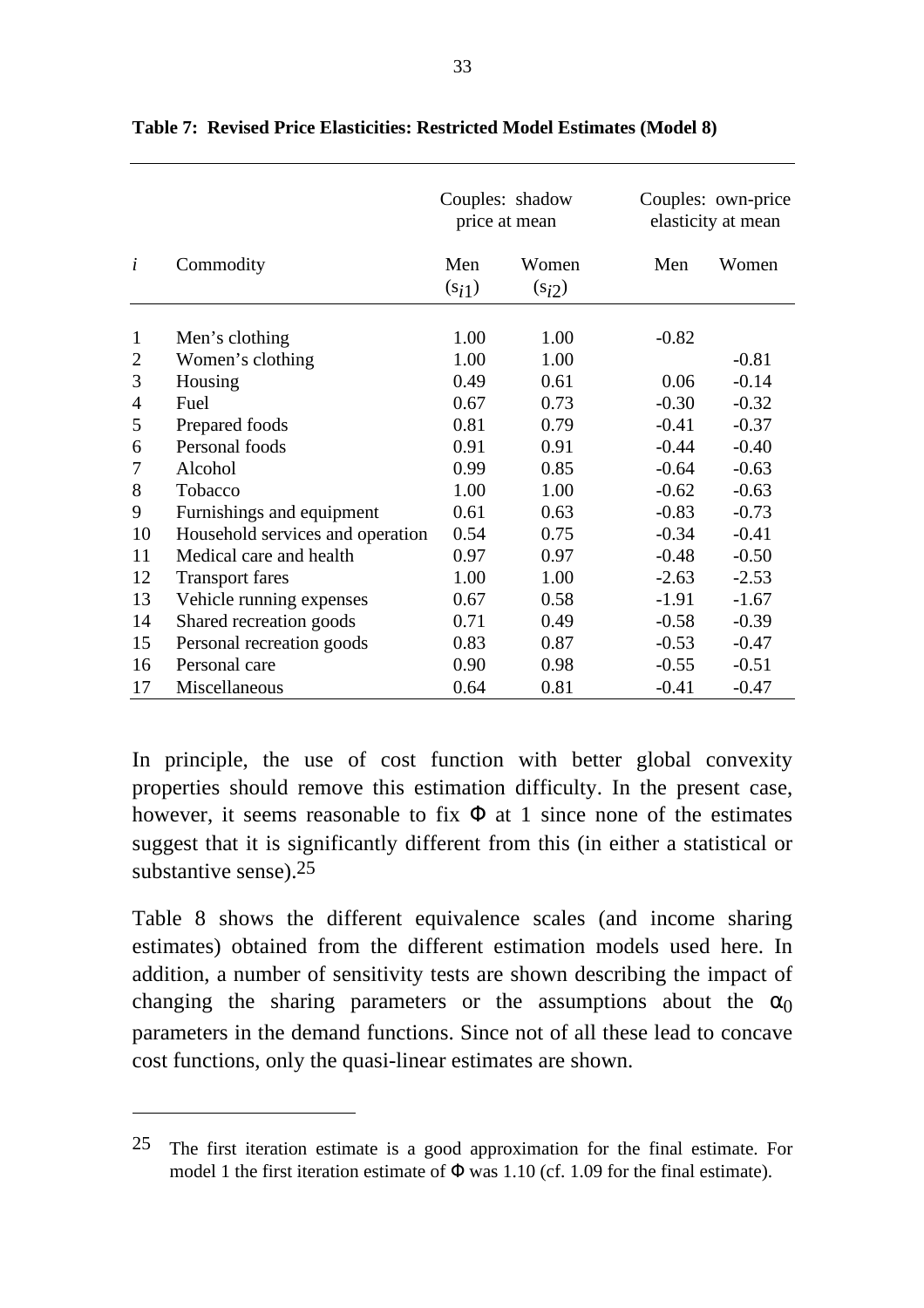|                                                             | Model                                                                                                                                                                                   | $\Phi$                                                       | Male<br>Income<br>Share<br>$(\Theta_1)$      | Male<br>equival-<br>ence<br>scale            | Female<br>equival-<br>ence<br>scale          | Average<br>of male<br>and<br>female<br>scales |
|-------------------------------------------------------------|-----------------------------------------------------------------------------------------------------------------------------------------------------------------------------------------|--------------------------------------------------------------|----------------------------------------------|----------------------------------------------|----------------------------------------------|-----------------------------------------------|
|                                                             | Using Initial Sharing and Price Elasticity Assumptions                                                                                                                                  |                                                              |                                              |                                              |                                              |                                               |
| $\mathbf{1}$<br>1a<br>$\overline{2}$<br>$\overline{4}$<br>5 | Restricted<br>Quasi-linear model<br>Unrestricted (ie including couple<br>age, income and constant terms)<br>With couple constant terms<br>Restricted (model 1 with $\Phi$<br>fixed)     | 1.09<br>1.10<br>$\mathbf{1}$<br>$\mathbf{1}$<br>$\mathbf{1}$ | 0.47<br>0.47<br>0.49<br>0.49<br>0.49         | 1.55<br>1.59<br>1.51<br>1.51<br>1.52         | 1.47<br>1.41<br>1.48<br>1.48<br>1.50         | 1.51<br>1.50<br>1.50<br>1.49<br>1.51          |
|                                                             | Using Alternative Price Elasticity Assumptions                                                                                                                                          |                                                              |                                              |                                              |                                              |                                               |
| 7<br>8                                                      | With constant couple terms<br>Restricted<br>Alternative Price Elasticity Assumptions: Quasi-linear Purchase Function                                                                    | 1<br>$\mathbf{1}$                                            | 0.49<br>0.49                                 | 1.51<br>1.51                                 | 1.48<br>1.50                                 | 1.50<br>1.50                                  |
| 9<br>10<br>11<br>12<br>13<br>14                             | Quasi-linear version of model 8<br>With lower bound shadow prices<br>With upper bound shadow prices<br>With $\alpha_{0j}=(0,0)$<br>With $\alpha_{0j}=(0,4)$<br>With $\alpha_{0j}=(4,0)$ | 1.16<br>1.06<br>1.24<br>1.21<br>1.17<br>1.21                 | 0.46<br>0.48<br>0.44<br>0.45<br>0.46<br>0.45 | 1.64<br>1.43<br>1.87<br>1.67<br>1.63<br>1.68 | 1.37<br>1.30<br>1.48<br>1.36<br>1.38<br>1.35 | 1.51<br>1.37<br>1.68<br>1.51<br>1.51<br>1.51  |

|  | Table 8: Income Sharing and Equivalence Scales for Men and Women |  |
|--|------------------------------------------------------------------|--|
|  |                                                                  |  |

All of these models fail to adequately predict food consumption. In the light of this, the equivalence scale with the clearest interpretation is that derived from model 2 (models 4 and 7 have broadly similar interpretations). This imposes no restrictions on couple consumption patterns and so the parameters which determine the equivalence scale come from the demand patterns of single men and women only. Hence the equivalence scale for model 2 can be interpreted as indicating the income required by couples if they behaved as predicted by the theory. That is, it ignores any of the home production influences on couple consumption. Such an equivalence scale may well be the most relevant for policy makers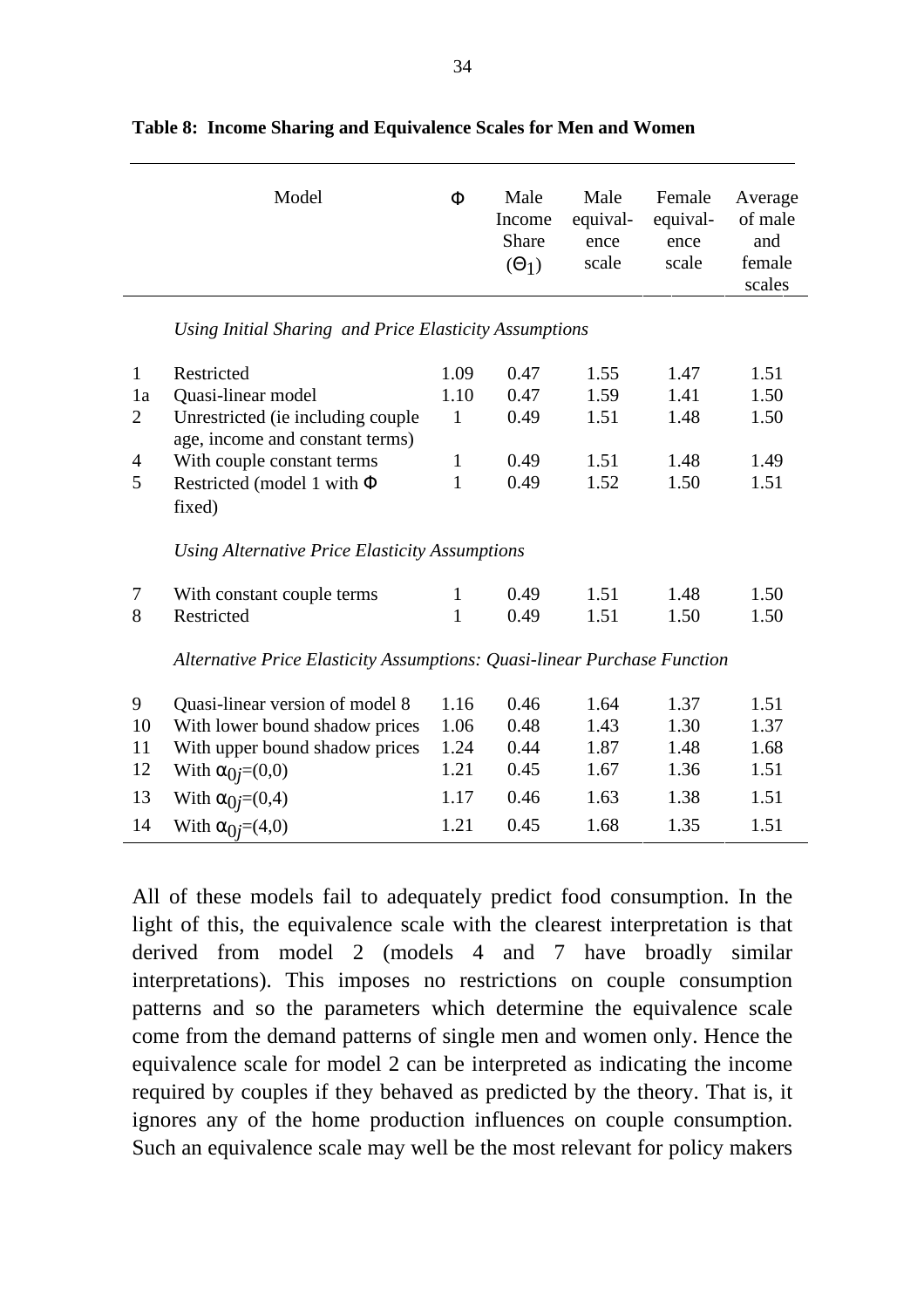who do not wish pensions to be responsible for compensating single people for their loss of home production time.

In any event, the average of the male and female equivalence scales is insensitive to all model variations apart from changes to the shadow prices. In addition, there are negligible changes to the equivalence scales as income or age changes.26 Indeed the conclusions are essentially the same as obtained from the Paasche and Laspeyres scales shown in Table 3.

Different model specifications do lead to variations in the estimation of Φ, and hence the income share within the household. However, none of these are significantly different from 1.0. For model 9, for example, the standard error for Φ translates to an approximate 95 per cent confidence interval of the male income share of from 42% to 52%. Though the power of the test is not very strong, it is still sufficient to detect any substantively important variations from equal sharing using the modest sample size of the current study.

This present sample does point towards men receiving a somewhat smaller share of household expenditure. Even if this were found in other samples, it would not imply that husbands are worse off than are wives. Even if welfare is restricted to the domain of commodity consumption, the model says nothing about the relative welfare levels of men and women. Rather, such a result would simply imply that single men need lower incomes than single women to obtain the same (commodity based) living standard as when each is married. Broader conclusions about relative welfare levels must involve other assumptions as well as consideration of home production effects and other benefits of living together and apart. Finally, as noted above, a proper modelling of the 'free rider' effect via the isoelastic household purchase function would mean that the true equivalence scales for men and women are closer together than implied by the estimates in the last 5 models of Table 8.

<sup>&</sup>lt;sup>26</sup> For model 8, the scales at  $y = $180 \text{pw}$ , male age = 72 and female age = 70 are 1.505 and 1.499 for men and women respectively. Reducing income to \$125pw (single pension income level) changes the scales to 1.501 and 1.512. Reducing ages to 67 and 65 has even less impact.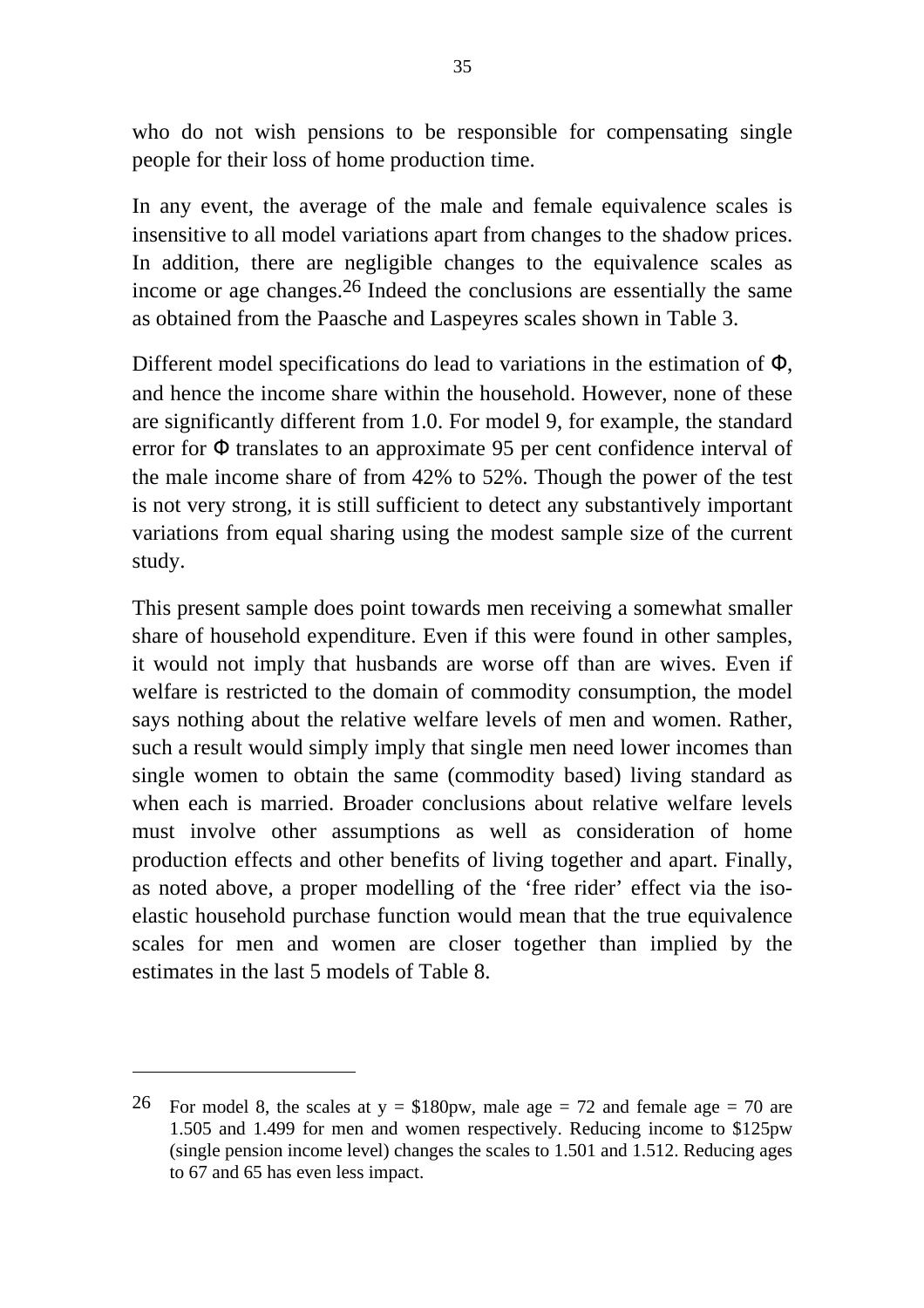## **6 Discussion**

There are several conclusions arising from the analysis presented in this paper. Most generally, the results show that it is possible to develop an economically plausible framework which explains most of the differences in consumption patterns between singles and couples at quite a detailed level of disaggregation. A more elaborate (but not necessarily more policy relevant) model incorporating scale economies in home production would be required to fully describe the differences in consumption patterns.

The household welfare model described here also provides empirical information about two important aspects of household welfare, the sharing of income within the household and the magnitude of equivalence scales for single and married households with older members.

The pattern of income sharing is identified by examining whether the expenditure patterns of couples are more like those of single men, or more like those of single women (after taking account of joint consumption and associated income and price effects). If couple expenditure patterns were more like those of single men, for example, this would provide evidence that household consumption is directed more in line with the preferences of men rather than women. Note that this concept of 'income sharing' may or may not be related to the receipt of income by individual members, and indeed need not even be related to the question of who has the greatest power in deciding household expenditure patterns. For example, it could be the case that women make all the household expenditure decisions, but that they altruistically only purchase goods that they know their husbands will like. This would show up as a greater share of household income accruing to husbands.

As it turns out, the 1988-89 Australian HES data indicates that couples have expenditure patterns which are in-between those of single men and women. Though this sample suggests that women have a slightly greater share of income, the hypothesis of equal sharing cannot be rejected.

Though the full pattern of expenditures has some impact, this result is primarily determined by the expenditures on men's and women's clothing, as these are the two commodities where male and female consumption patterns differ most. Indeed, if we are prepared to assume a separable structure in the household welfare function, then having a single commodity which is consumed by only one individual is sufficient to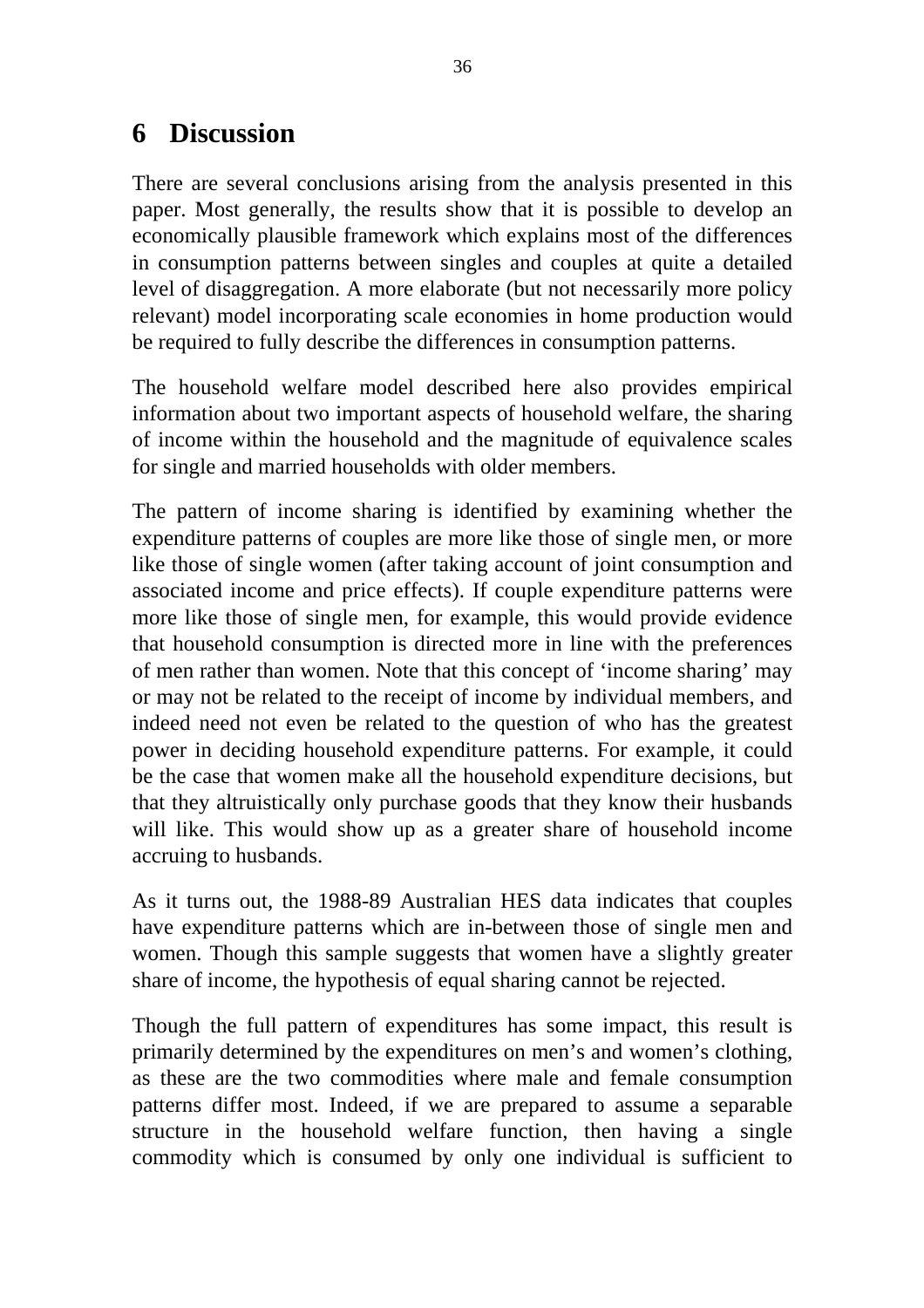identify income sharing (as per the Rothbarth model). Additional data on male and female consumption of other commodities would make the estimates more precise, or alternatively provide evidence that the separability hypothesis is false. Nonetheless, separability seems a reasonable starting point.27

It should be remembered, nonetheless, that the income distribution is not the same as the relative welfare level. Men and women may have different nutritional and social requirements in order to reach the same socially defined level of functioning. In addition, welfare is based upon more than commodity consumption. In particular, evidence suggests that older women may have less leisure when married than when single because of their greater role in home production, while the opposite applies to men (Bittman, 1991).

The equivalence scale estimates achieved here are primarily identified from the assumptions in Table 1 about the technology of sharing associated with 17 different commodity groups. Using the maximum and minimum sharing parameters shown there, couples over retirement age are estimated to require between 1.37 to 1.68 times the income of single people (averaging across men and women) in order to attain the same living standard, with a preferred value of 1.50. This result does not vary with income or age. Despite the fact that the assumptions of the Barten model are not met, simple weighted price indices derived from this model produce essentially the same conclusion. In future work it is planned that that the assumptions of Table 1 will be further refined by drawing upon the results of a major study of household budgets currently under way in Australia.28

<sup>27</sup> The key implication of separability is that male and female preferences are stable in moving from single to married households. Thus the model permits the household to direct income towards the needs of one member, but assumes that given this distribution (and the shadow prices) this member will have the same consumption preferences as when single.

 $28$  Note that the equivalence scale results using the method described here need not be the same as those produced by conventional budget standard methodology. Budget standards are typically based upon assumptions about the quantity consumed as well as (implicitly at least) the commodity-specific relativities between each family type. The method outlined here only draws upon the latter set of assumptions, using behavioural data to provide the expenditure weights.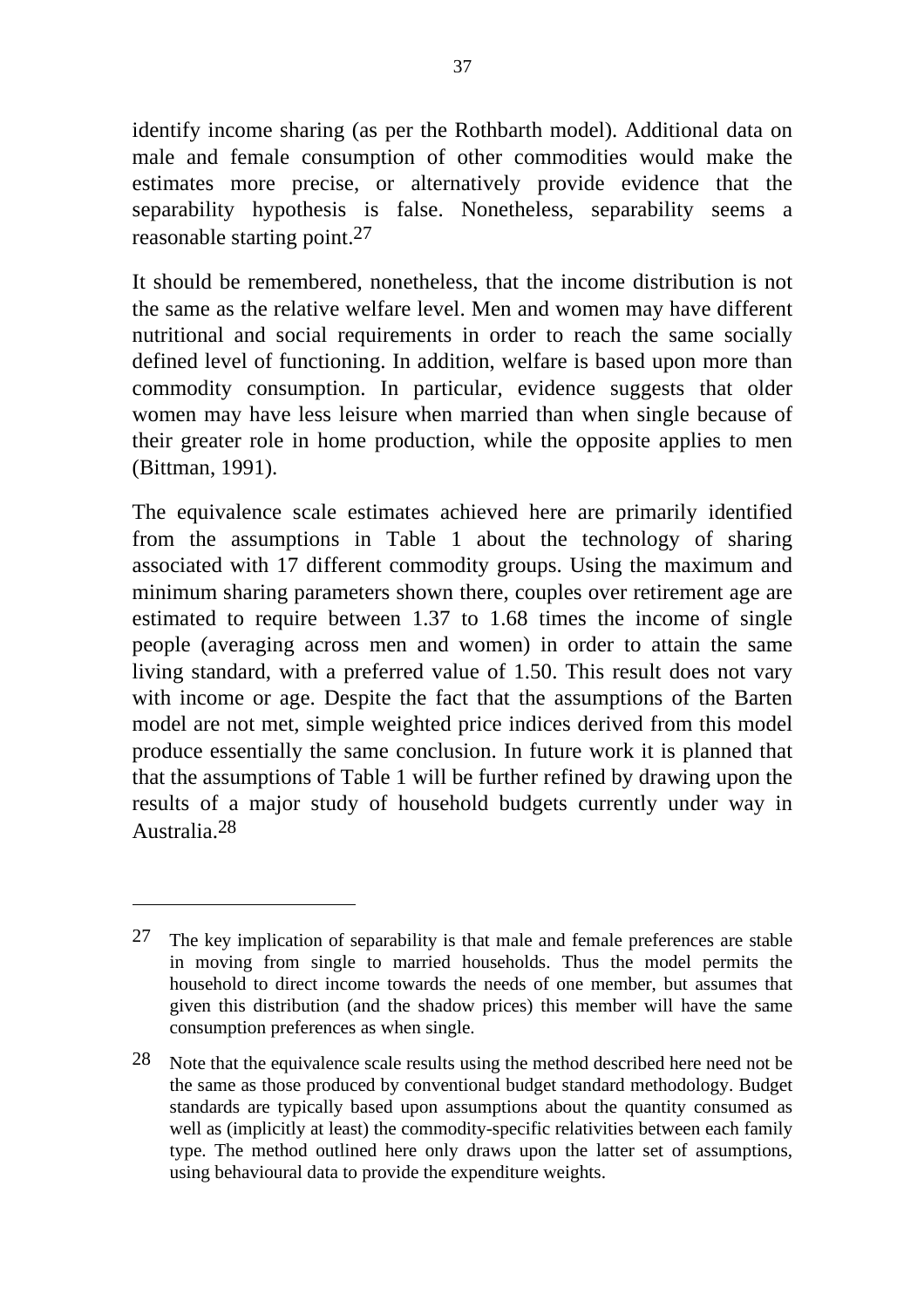Interestingly, the Australian Age Pension has a fixed relativity between couples and singles which is at the extreme end of this range (1.67). If the preferred estimates reported above are accepted, this would suggest that the relative equity goals of the pension system would be enhanced by increasing payments to single pensioners (or reducing payments to couples).29 This result is consistent with anecdotal and focus group evidence about the perceived drop in living standards experienced by pensioners whose spouse has died (Barber et al, 1994; Patterson and Wolffs, 1995).

## **References**

- Apps and Rees (forthcoming), 'Collective Labor Supply and Household Production', *Journal of Political Economy*.
- Barber, John, Gillian Moon and Sharon Doolan (1994), *Question of Balance. A Discussion Paper Presenting Issues and Options Arising from the Strategic Review of the Pensions' Income and Assets Tests,* Department of Social Security, Canberra.
- Becker, Garry (1981), *A Treatise on the Family,* Harvard University Press, Cambridge, Mass.
- Berge, Claude (1963), *Topological Spaces* (trans. E. M. Patterson), Oliver and Boyd, Edinburgh.
- Barten, A. P. (1964), 'Family Composition, Prices and Expenditure Patterns' in P. E. Hart, G. Mills and J. K Whitaker, eds, *Econometric Analysis for National Economic Planning,* Butterworths, London, 277-92.
- Bittman, Michael (1991), 'Home-Centred: A Trap for Women?' *Women and Leisure: Towards 2000,* Proceedings of Conference, July 11-12, Newcastle University.
- Bradbury, Bruce (1995), *Household Semi-Public Goods and the Estimation of Consumer Equivalence Scales: Some First Steps,* Discussion Paper No. 59*,* Social Policy Research Centre, University of New South Wales, Sydney.
- Bradbury, Bruce (1996), *Income Support for Parents and Other Carers,* SPRC Reports and Proceedings No. 127, Social Policy Research Centre, University of New South Wales, Sydney.

<sup>29</sup> This conclusion is strengthened when we note that relatively public capital goods such as mortgage principal repayments, and car and boat purchases are excluded from the analysis.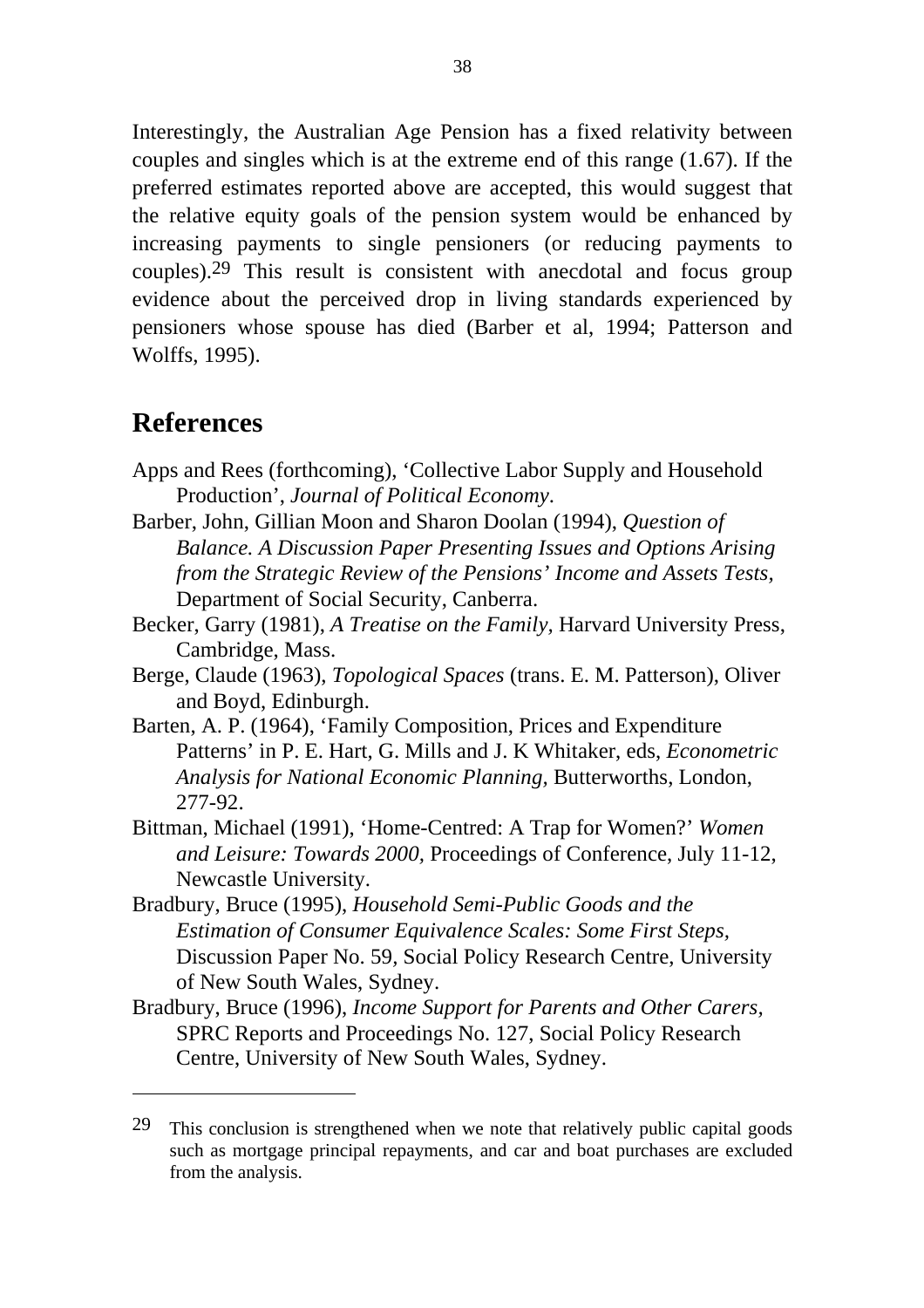- Bradbury, Bruce (forthcoming) *The Economics of Relative Need,* PhD Thesis, University of New South Wales, Sydney.
- Bradshaw, Jonathan, ed. (1993), *Budget Standards for the United Kingdom,* Avebury, Aldershot.
- Brown, J. A. C. (1964) in 'Discussion of the Paper by A. P. Barten' in P. E. Hart, G. Mills and J. K. Whitaker, eds, *Econometric Analysis for National Economic Planning*, Butterworths, London, 294-5.
- Browning, Martin, François Bourguignon, Pierre-André Chiappori and Valérie Lechene (1994), 'Incomes and Outcomes: a Structural Model of Intra-Household Allocation', *Journal of Political Economy,* 102(6), 1067-96.
- Chiang, Alpha C. (1984), *Fundamental Methods of Mathematical Economics,* 3rd edn, McGraw-Hill, Singapore.
- Chiappori, Pierre-André (1988), 'Rational Household Labor Supply' *Econometrica,* 56, 63-89.
- Chiappori, Pierre-André (1992), 'Collective Labor Supply and Welfare' *Journal of Political Economy,* 100(3), 437-67.
- Deaton, Angus, S. and Muellbauer, John (1980a), *Economics and Consumer Behaviour,* Cambridge University Press, Cambridge.
- Deaton, Angus, S. and Muellbauer, John (1980b) 'An almost ideal demand system', *The American Economic Review,* 70(3), 312-26.
- Deaton, Angus, S. and Muellbauer, John (1986), 'On measuring child costs: with applications to poor countries', *Journal of Political Economy,* 94(4), 720-44.
- Deaton, Angus, John Ruiz-Castillo and Duncan Thomas (1989), 'The Influence of Household Composition on Household Expenditure Patterns: Theory and Spanish Evidence', *Journal of Political Economy,* 97(1), 179-200.
- Gorman, W. M. (1959), 'Separable Utility and Aggregation', *Econometrica,* 27, 469-81.
- Gronau, Reuben (1988), 'Consumption technology and the intrafamily distribution of resources: adult equivalence scales reexamined', *Journal of Political Economy*, 96(6), 1183-1205.
- Keller, Wouter J. (1984), 'Some Simple but Flexible Differential Consumer Demand Systems', *Economics Letters,* 16, 77-82.
- Lau, Lawrence J. (1985), 'The Technology of Joint Consumption' in George R. Feiwel, ed, *Issues in Contemporary Microeconomics and Welfare,* Macmillan, London, 484-504.
- Muellbauer, John (1977), 'Testing the Barten model of household composition effects and the cost of children', *The Economic Journal,* 87, September, 460-87.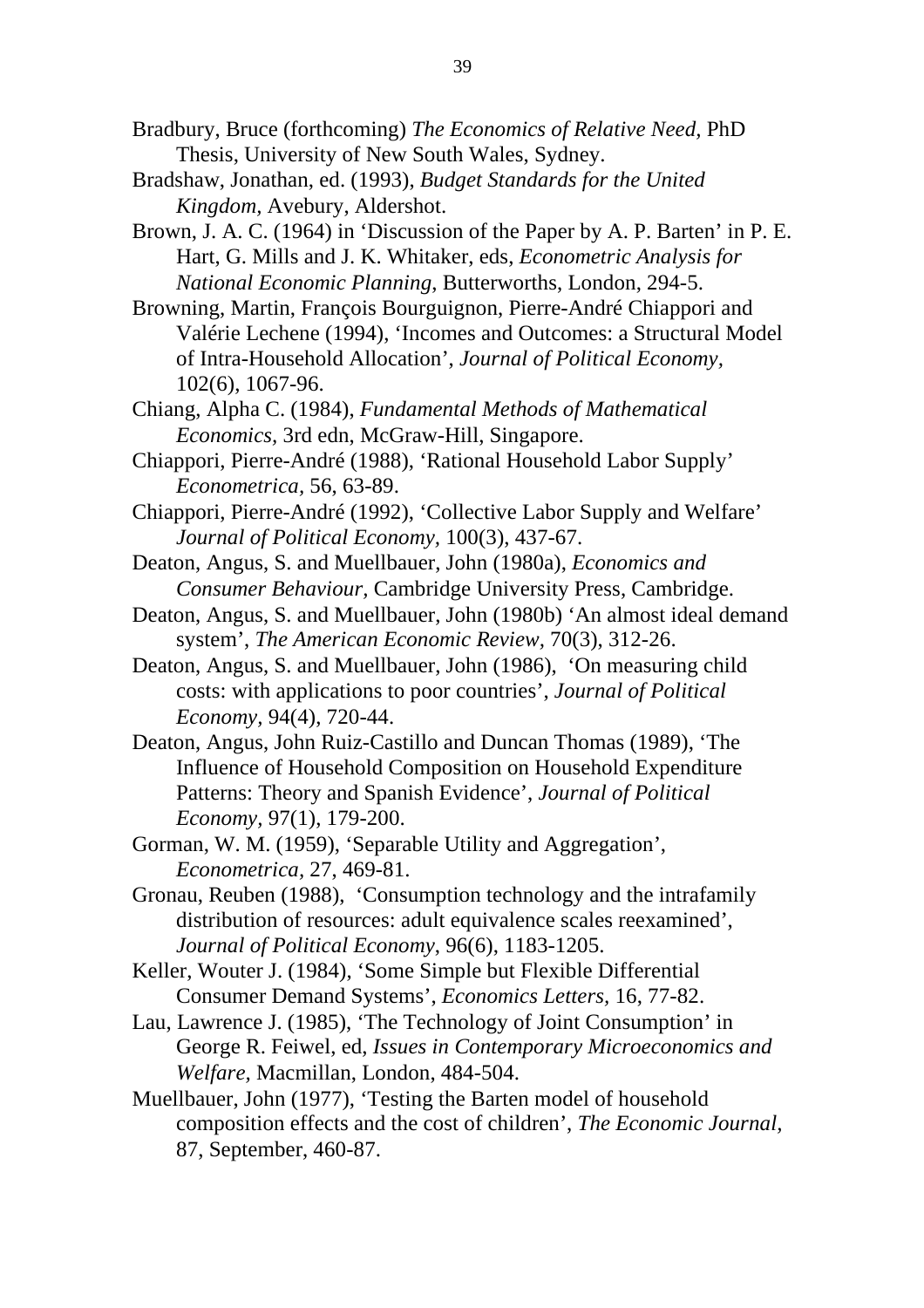- Nelson, Julie (1986), *A Model of Household Joint Utility Maximisation with Public Goods,* PhD thesis, University of Wisconsin-Madison.
- Nelson, Julie (1988), 'Household Economies of Scale in Consumption: Theory and Evidence', *Econometrica,* 56, 1301-14.
- Nelson, Julie (1992), 'Methods of Estimating Household Equivalence Scales: An Empirical Investigation', *Review of Income and Wealth,* 38(3), 295-310.
- Nelson, Julie (1993), 'Household Equivalence Scales: Theory versus Policy?' *Journal of Labor Economics,* 11(3), 471-93.
- Panzar, John C. and Robert D. Willig(1976), 'Vindication of a "Common Mistake" in Welfare Economics', *Journal of Political Economy,* 84(6), 1361-63.
- Patterson, Nigel and Tammy Wolffs (1995), 'The Demand for Flexible Payment Arrangements', *Social Security Journal*, December, 97-119.
- Pollak, Robert A. and Terence J. Wales (1979), 'Welfare comparisons and equivalence scales', *The American Economic Review*, 69(2), 216-21.
- Pollak, Robert A. and Terence J. Wales (1981), 'Demographic Variables in Demand Analysis', *Econometrica,* 49(6), 1533-51.
- Rothbarth, E. (1943), 'Note on a Method of Determining Equivalent Income for Families of Different Composition', Appendix IV in *War-Time Pattern of Saving and Expenditure,* Charles Madge, Cambridge University Press, Cambridge, 124-30.
- Rimmer, Maureen T and Alan A. Powell (1992), *An Implicitly Directly Additive Demand System: Estimates for Australia,* Impact Project, Preliminary Working Paper No. OP-73, October 1992.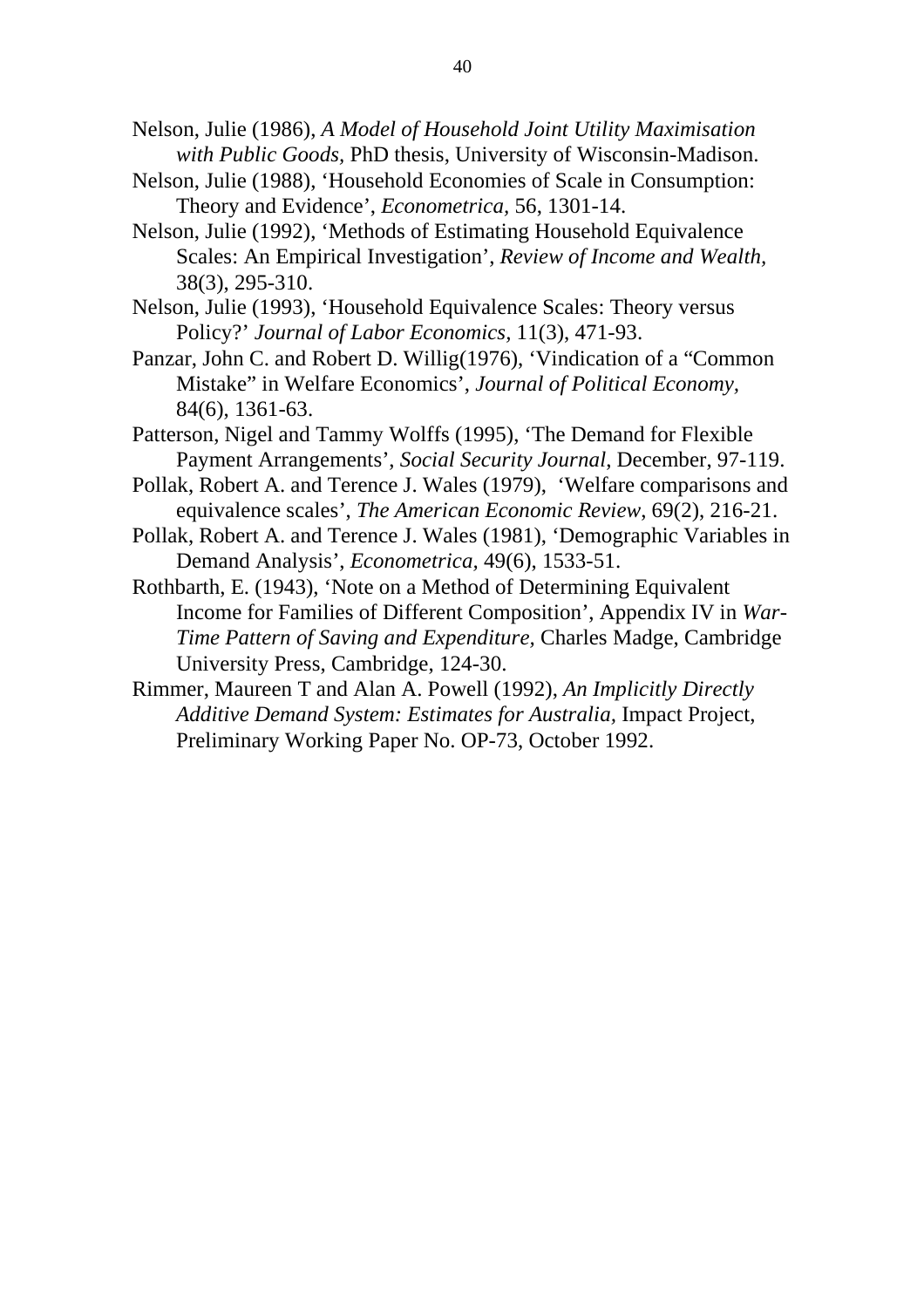| 00.1<br>1.00<br>0.00<br>0.65<br>0.90<br>$rac{0.00}{0.000}$<br>1.00<br>0.75<br>0.80<br>0.55<br>880<br>000<br>000<br>00.7<br>Preferred<br>00.1<br>0.80<br>0.95<br>1.00<br>0.55<br>0.70<br>1.00<br>0.62<br>0.55<br>0.65<br>0.65<br>0.52<br>0.65<br>0.95<br>0.98<br>0.98<br>Low<br>0.90<br>00.1<br>1.00<br>0.50<br>0.70<br>$\frac{880}{100}$<br>0.60<br>0.60<br>00.1<br>$0.50$<br>0.50<br>0.90<br>0.50<br>0.50<br>0.60<br>Within-group<br>budget share<br>$0.13$<br>0.87<br>0.25<br>0.75<br>0.05<br>0.02<br>0.93<br>drinks, dairy products (other than milk), spreads, tea, coffee, confectionary,<br>Lounge room and kitchen furniture, major appliances and household tools<br>Foods that require preparation and/or are perishable such as flour,<br>rice, pasta, vegetables, bread, unprocessed meat and milk<br>Biscuits, fruit, processed meat, breakfast cereals, cakes, non-alcoholic<br>Included commodities (largest expenditures listed first)<br>and detergents (not personal), gardening<br>Repairs and maintenance, land and water supply taxes<br>Electricity, gas etc (not transport fuels)<br>Floor coverings, curtains, other furniture<br>Gardening services, nails, screws etc.<br>Restaurants, take-away food<br>Telephone and post, soaps<br>tinned fish, etc<br>products etc.<br>9 Furnishings and equipment<br>10 Household services and<br>Women's clothing<br>Commodity group<br>1 Men's clothing<br>5 Prepared foods<br>6 Personal foods<br>operation<br>Housing<br>Tobacco<br>7 Alcohol<br>Fuel |                          |  | Sharing Economies $(0.5 =$ pure<br>public, 1 = pure private) |      |
|-------------------------------------------------------------------------------------------------------------------------------------------------------------------------------------------------------------------------------------------------------------------------------------------------------------------------------------------------------------------------------------------------------------------------------------------------------------------------------------------------------------------------------------------------------------------------------------------------------------------------------------------------------------------------------------------------------------------------------------------------------------------------------------------------------------------------------------------------------------------------------------------------------------------------------------------------------------------------------------------------------------------------------------------------------------------------------------------------------------------------------------------------------------------------------------------------------------------------------------------------------------------------------------------------------------------------------------------------------------------------------------------------------------------------------------------------------------------------------------------------------------------------|--------------------------|--|--------------------------------------------------------------|------|
|                                                                                                                                                                                                                                                                                                                                                                                                                                                                                                                                                                                                                                                                                                                                                                                                                                                                                                                                                                                                                                                                                                                                                                                                                                                                                                                                                                                                                                                                                                                         |                          |  |                                                              | High |
|                                                                                                                                                                                                                                                                                                                                                                                                                                                                                                                                                                                                                                                                                                                                                                                                                                                                                                                                                                                                                                                                                                                                                                                                                                                                                                                                                                                                                                                                                                                         |                          |  |                                                              |      |
|                                                                                                                                                                                                                                                                                                                                                                                                                                                                                                                                                                                                                                                                                                                                                                                                                                                                                                                                                                                                                                                                                                                                                                                                                                                                                                                                                                                                                                                                                                                         |                          |  |                                                              |      |
|                                                                                                                                                                                                                                                                                                                                                                                                                                                                                                                                                                                                                                                                                                                                                                                                                                                                                                                                                                                                                                                                                                                                                                                                                                                                                                                                                                                                                                                                                                                         |                          |  |                                                              |      |
|                                                                                                                                                                                                                                                                                                                                                                                                                                                                                                                                                                                                                                                                                                                                                                                                                                                                                                                                                                                                                                                                                                                                                                                                                                                                                                                                                                                                                                                                                                                         |                          |  |                                                              |      |
|                                                                                                                                                                                                                                                                                                                                                                                                                                                                                                                                                                                                                                                                                                                                                                                                                                                                                                                                                                                                                                                                                                                                                                                                                                                                                                                                                                                                                                                                                                                         |                          |  |                                                              |      |
|                                                                                                                                                                                                                                                                                                                                                                                                                                                                                                                                                                                                                                                                                                                                                                                                                                                                                                                                                                                                                                                                                                                                                                                                                                                                                                                                                                                                                                                                                                                         |                          |  |                                                              |      |
|                                                                                                                                                                                                                                                                                                                                                                                                                                                                                                                                                                                                                                                                                                                                                                                                                                                                                                                                                                                                                                                                                                                                                                                                                                                                                                                                                                                                                                                                                                                         |                          |  |                                                              |      |
|                                                                                                                                                                                                                                                                                                                                                                                                                                                                                                                                                                                                                                                                                                                                                                                                                                                                                                                                                                                                                                                                                                                                                                                                                                                                                                                                                                                                                                                                                                                         |                          |  |                                                              |      |
|                                                                                                                                                                                                                                                                                                                                                                                                                                                                                                                                                                                                                                                                                                                                                                                                                                                                                                                                                                                                                                                                                                                                                                                                                                                                                                                                                                                                                                                                                                                         |                          |  |                                                              |      |
|                                                                                                                                                                                                                                                                                                                                                                                                                                                                                                                                                                                                                                                                                                                                                                                                                                                                                                                                                                                                                                                                                                                                                                                                                                                                                                                                                                                                                                                                                                                         |                          |  |                                                              |      |
|                                                                                                                                                                                                                                                                                                                                                                                                                                                                                                                                                                                                                                                                                                                                                                                                                                                                                                                                                                                                                                                                                                                                                                                                                                                                                                                                                                                                                                                                                                                         |                          |  |                                                              |      |
|                                                                                                                                                                                                                                                                                                                                                                                                                                                                                                                                                                                                                                                                                                                                                                                                                                                                                                                                                                                                                                                                                                                                                                                                                                                                                                                                                                                                                                                                                                                         | Toilet paper and tissues |  |                                                              |      |

**Table 1: Sharing Assumptions Table 1: Sharing Assumptions**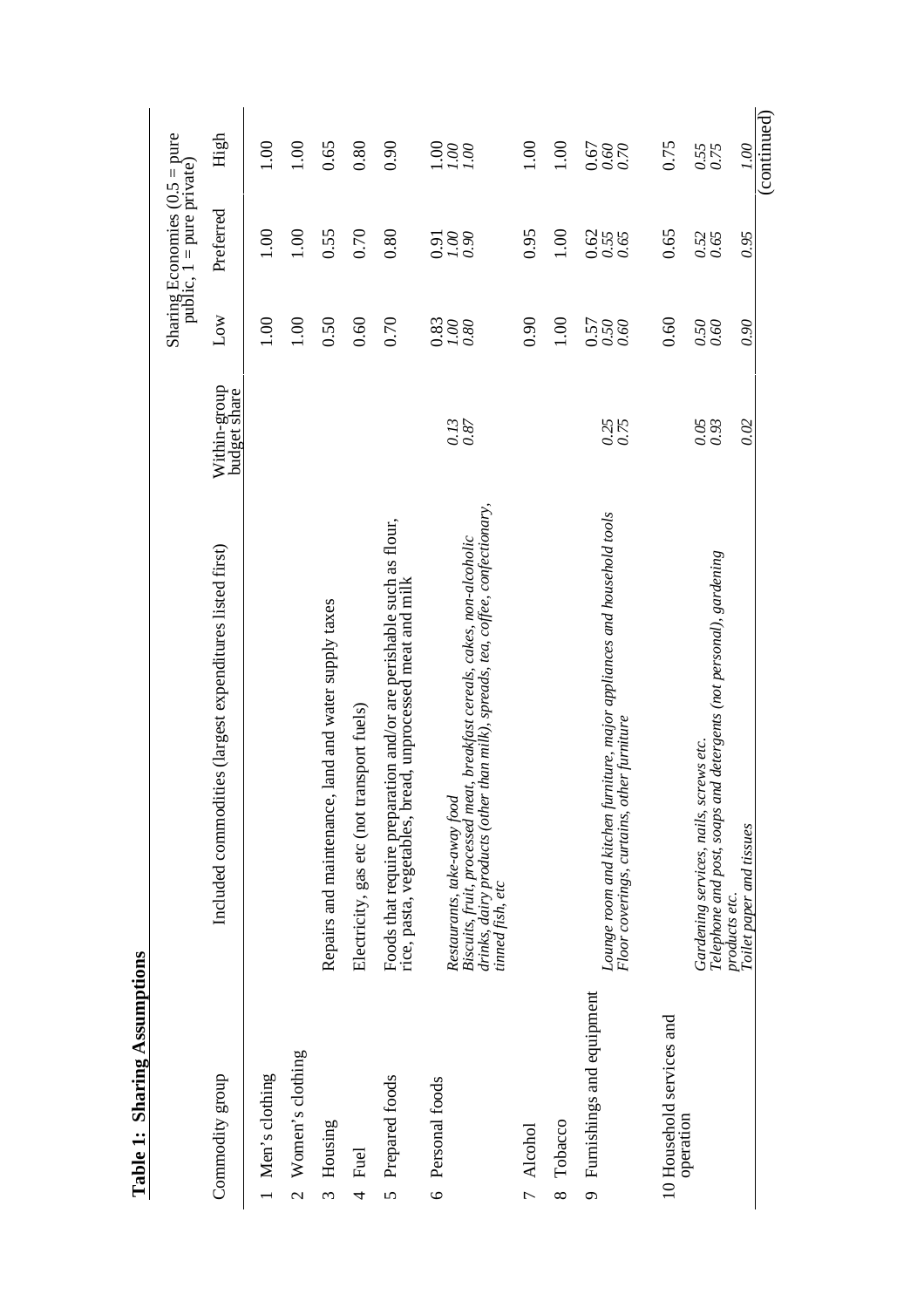|                              |                                                                                                                                                                                                                                                                                                                                         |                              |                              | Sharing Economies $(0.5 = pure$<br>public, 1 = pure private) |                                |
|------------------------------|-----------------------------------------------------------------------------------------------------------------------------------------------------------------------------------------------------------------------------------------------------------------------------------------------------------------------------------------|------------------------------|------------------------------|--------------------------------------------------------------|--------------------------------|
| Commodity group              | Included commodities (largest expenditures listed first)                                                                                                                                                                                                                                                                                | Within-group<br>budget share | $_{\text{Low}}$              | Preferred                                                    | High                           |
| 11 Medical care and health   | Dental and medical fees and medications<br>Insurance                                                                                                                                                                                                                                                                                    | 0.14<br>0.86                 | 0.96<br>0.00<br>0.95         | 0.97<br>0.00<br>0.97                                         | $\frac{8}{10}$<br>001<br>0.00  |
| 12 Transport fares           | Air, bus, rail fares etc (excluding holiday fares)                                                                                                                                                                                                                                                                                      |                              | 1.00                         | 1.00                                                         | 1.00                           |
| 13 Vehicle running expenses  | Vehicle registration and insurance, vehicle accessories etc<br>Operating costs such as petrol, vehicle servicing etc                                                                                                                                                                                                                    | 0.17<br>0.83                 | 0.58<br>0.50<br>0.60         | 0.62<br>0.65<br>0.50                                         | 0.67<br>0.50<br>0.70           |
| 14 Shared recreation goods   | Shared goods such as newspapers, televisions, stereos and<br>associated suppplies; pets, general holiday expenditures                                                                                                                                                                                                                   |                              | 0.50                         | 0.60                                                         | 0.70                           |
| 15 Personal recreation goods | Books, magazines, gambling, sports, admission charges, and holiday<br>travel                                                                                                                                                                                                                                                            |                              | 0.75                         | 0.85                                                         | 0.95                           |
| 16 Personal care             | Haircuts, toiletries and cosmetics etc                                                                                                                                                                                                                                                                                                  |                              | 0.90                         | 0.95                                                         | 1.00                           |
| 17 Miscellaneous             | Miscellaneous commodities and services nec, stationery, fees and fines, non-<br>Clothing related (not identified by sex), alimony payments, jewellery and<br>professional association subscriptions, etc.<br>Gifts, misc property payments, personal advertising, etc<br>housing interest payments, etc<br>accessories, education fees, | 0.62<br>0.24<br>0.14         | 0.62<br>0.60<br>0.50<br>0.90 | 0.73<br>0.55<br>0.75<br>0.95                                 | 0.84<br>0.90<br>$0.60\,$<br>00 |

Table 1: Sharing Assumptions (continued) **Table 1: Sharing Assumptions (continued)**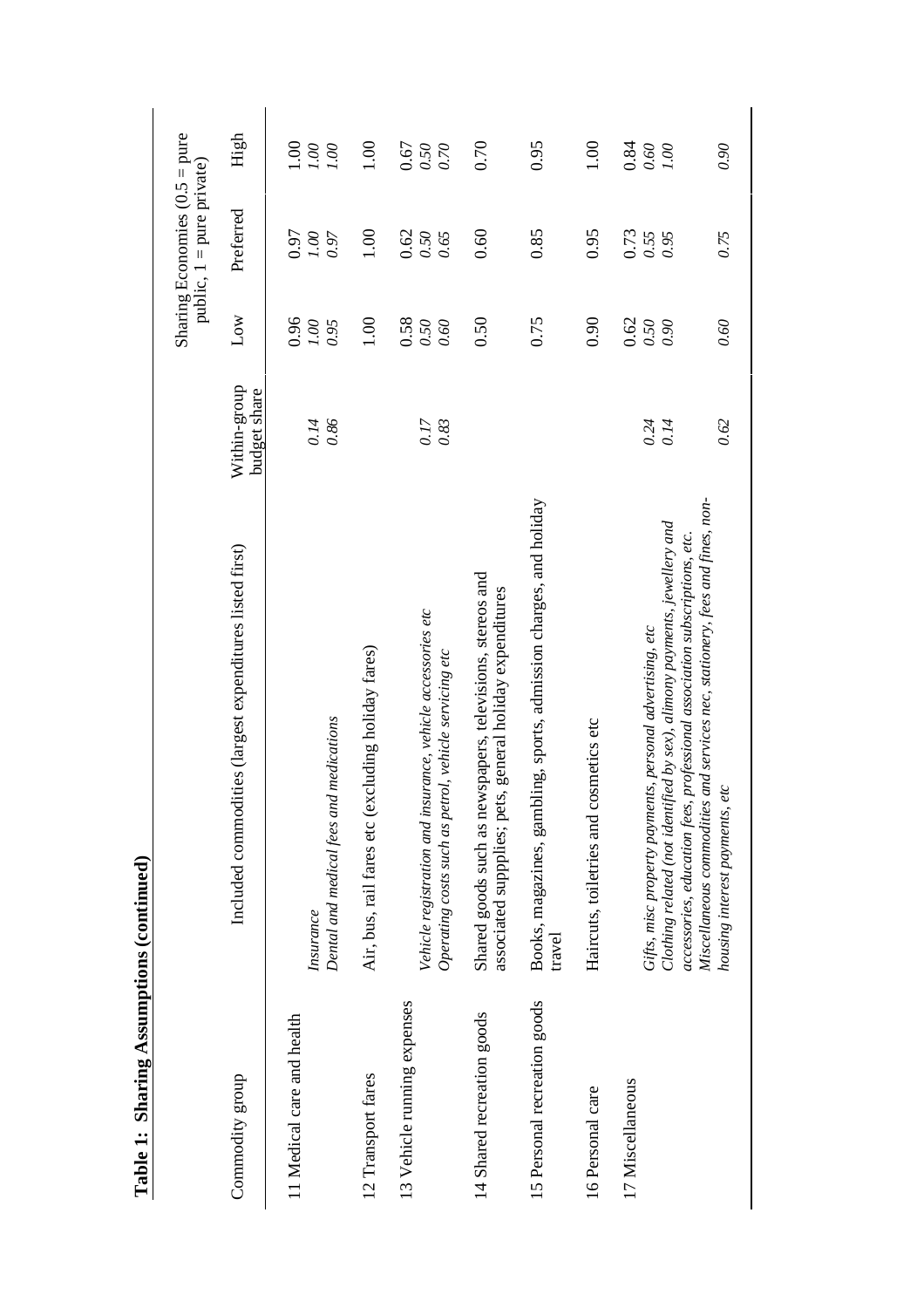|                                  | Assumed shadow           | Assumed own-price     |                                                                                                                                       | Couples:     |                    | <b>Couples:</b>                                                         |
|----------------------------------|--------------------------|-----------------------|---------------------------------------------------------------------------------------------------------------------------------------|--------------|--------------------|-------------------------------------------------------------------------|
|                                  | price with               | elasticity for single |                                                                                                                                       | shadow price |                    | own-price                                                               |
| Commodity                        | mption<br>equal consu    | men and women         |                                                                                                                                       | at mean      | elasticity at mean |                                                                         |
|                                  |                          |                       | $(s_{i})$                                                                                                                             | $(s_i)$      | Men                | Women                                                                   |
|                                  |                          |                       |                                                                                                                                       |              |                    |                                                                         |
| Men's clothing                   | $\widetilde{\mathrm{O}}$ |                       |                                                                                                                                       |              | 0.82               |                                                                         |
| Women's clothing                 | $\sum_{i=1}^{n}$         |                       |                                                                                                                                       |              |                    |                                                                         |
| Housing                          | 0.55                     |                       |                                                                                                                                       |              |                    |                                                                         |
| Fuel                             | 0.70                     |                       |                                                                                                                                       |              |                    |                                                                         |
| Prepared foods                   | 0.80                     |                       |                                                                                                                                       |              |                    |                                                                         |
| Personal foods                   | 0.91                     |                       |                                                                                                                                       |              |                    |                                                                         |
| Alcohol                          | 0.95                     |                       |                                                                                                                                       |              |                    |                                                                         |
| Tobacco                          | 1.0 <sub>C</sub>         |                       |                                                                                                                                       |              |                    |                                                                         |
| Furnishings and equipment        | 0.62                     |                       | $1.08$<br>$0.45$ $0.80$<br>$0.30$<br>$0.50$<br>$0.50$<br>$0.50$<br>$0.50$<br>$0.50$<br>$0.50$<br>$0.50$<br>$0.50$<br>$0.50$<br>$0.50$ |              |                    | 8<br>8 6 6 7 6 6 6 6 7 7 8 8 9 9 7 7 7<br>9 6 7 9 9 9 9 9 9 9 9 9 9 9 9 |
| Household services and operation | 0.65                     |                       |                                                                                                                                       |              |                    |                                                                         |
| Medical care and health          | 0.97                     |                       |                                                                                                                                       |              |                    |                                                                         |
| Transport fares                  | 0.10                     |                       |                                                                                                                                       |              |                    |                                                                         |
| Vehicle running expenses         | 0.62                     |                       |                                                                                                                                       |              |                    |                                                                         |
| Shared recreation goods          | 0.60                     |                       |                                                                                                                                       |              |                    |                                                                         |
| Personal recreation goods        | 0.85                     |                       |                                                                                                                                       |              |                    |                                                                         |
| Personal care                    | 0.95                     |                       |                                                                                                                                       |              |                    |                                                                         |
| Miscellaneous                    | 0.73                     |                       | .6                                                                                                                                    |              |                    |                                                                         |

Table 4: Initial Estimation: Price Assumptions and Results **Table 4: Initial Estimation: Price Assumptions and Results**